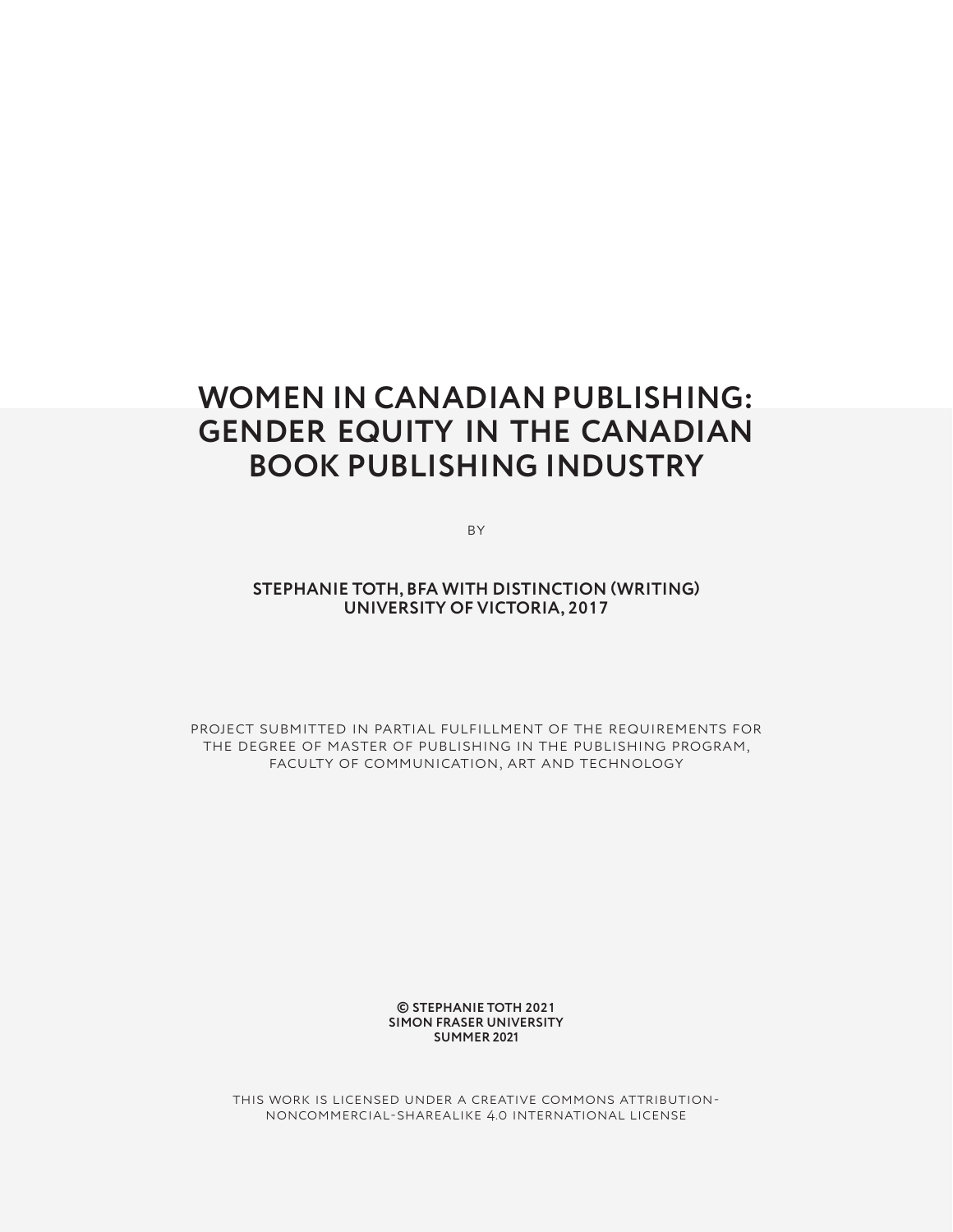# **DECLARATION OF COMMITTEE**

- <span id="page-1-0"></span>Stephanie Toth **name**
- **DEGREE** Master of Publishing
- Women in Canadian Publishing: Gender Equity in the Canadian Book Publishing Industry **title**
- Hannah McGregor Supervisor Assistant Professor, Publishing Program **committee**

Leanne Johnson Committee Member Lecturer, Publishing Program

Bianca Spence Committee Member Program Consultant, Ontario Creates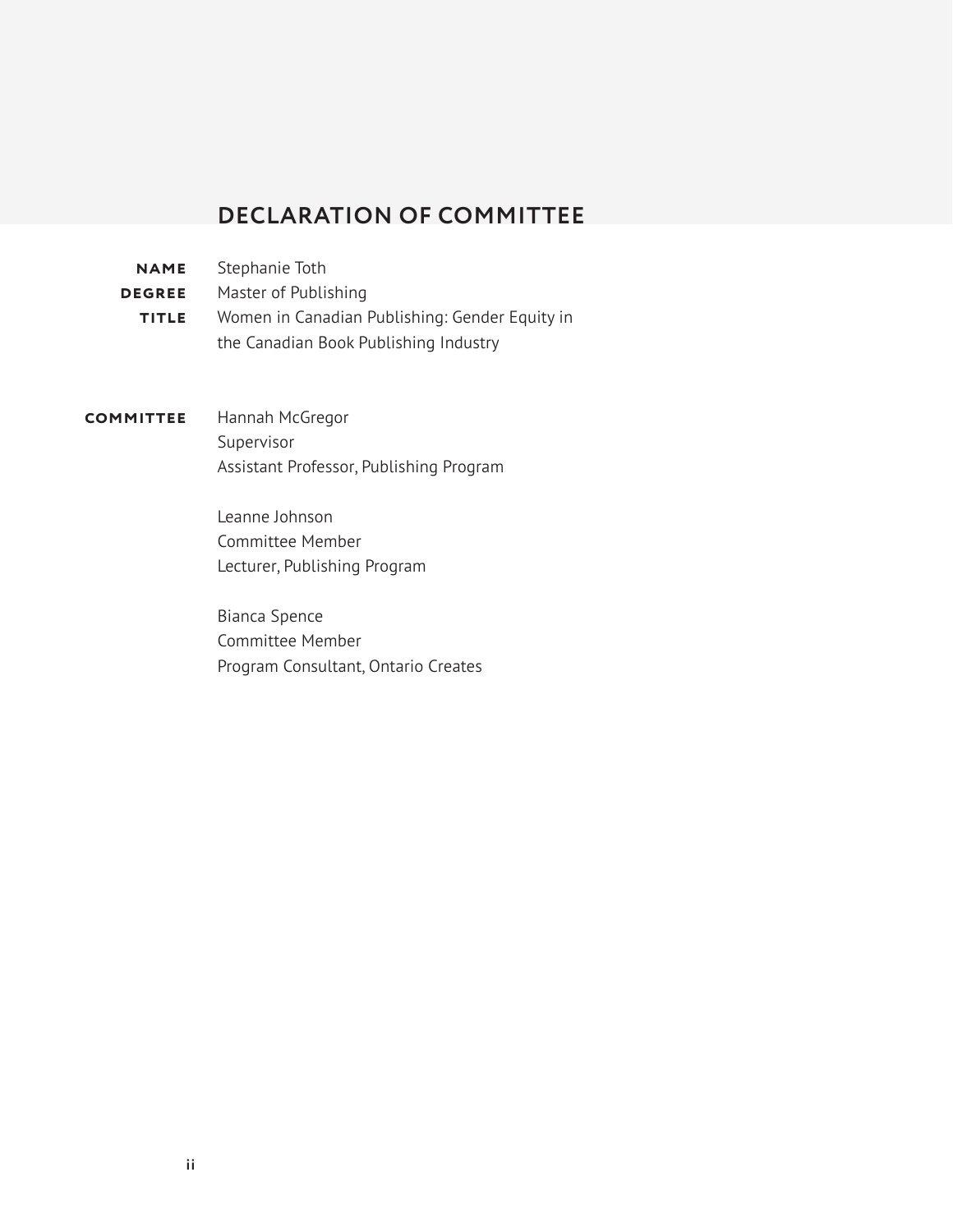# <span id="page-2-0"></span>**ABSTRACT**

Despite the fact that women significantly outnumber men in the publishing industry, surveys and journalistic accounts reported from both the United States and the United Kingdom over the last 10 years tell us that women working in the industry are subjected to high rates of sexual harassment, a culture of circumscribed professional advancement, and a significant wage gap in favour of men. In this report, I explore how and why these features of gender inequity flourish in the publishing industry, and investigate to what extent the Canadian publishing industry is plagued by similar issues. Furthermore, I discuss the homogeneity of the publishing industry, and the ways in which women who aren't able-bodied, straight, white, and cisgendered face unique obstacles in the industry. The report closes with a discussion of recent shifts in the publishing industry which impact women and people from marginalized communities. In addition to highlighting a fundamental lack of robust data, I point to vital gaps in our understanding of intersectional gender inequity in the Canadian publishing industry, and make recommendations for further study.

Women in publishing; gender equity; pink collar; sexual harassment; glass ceiling; wage gap **key words**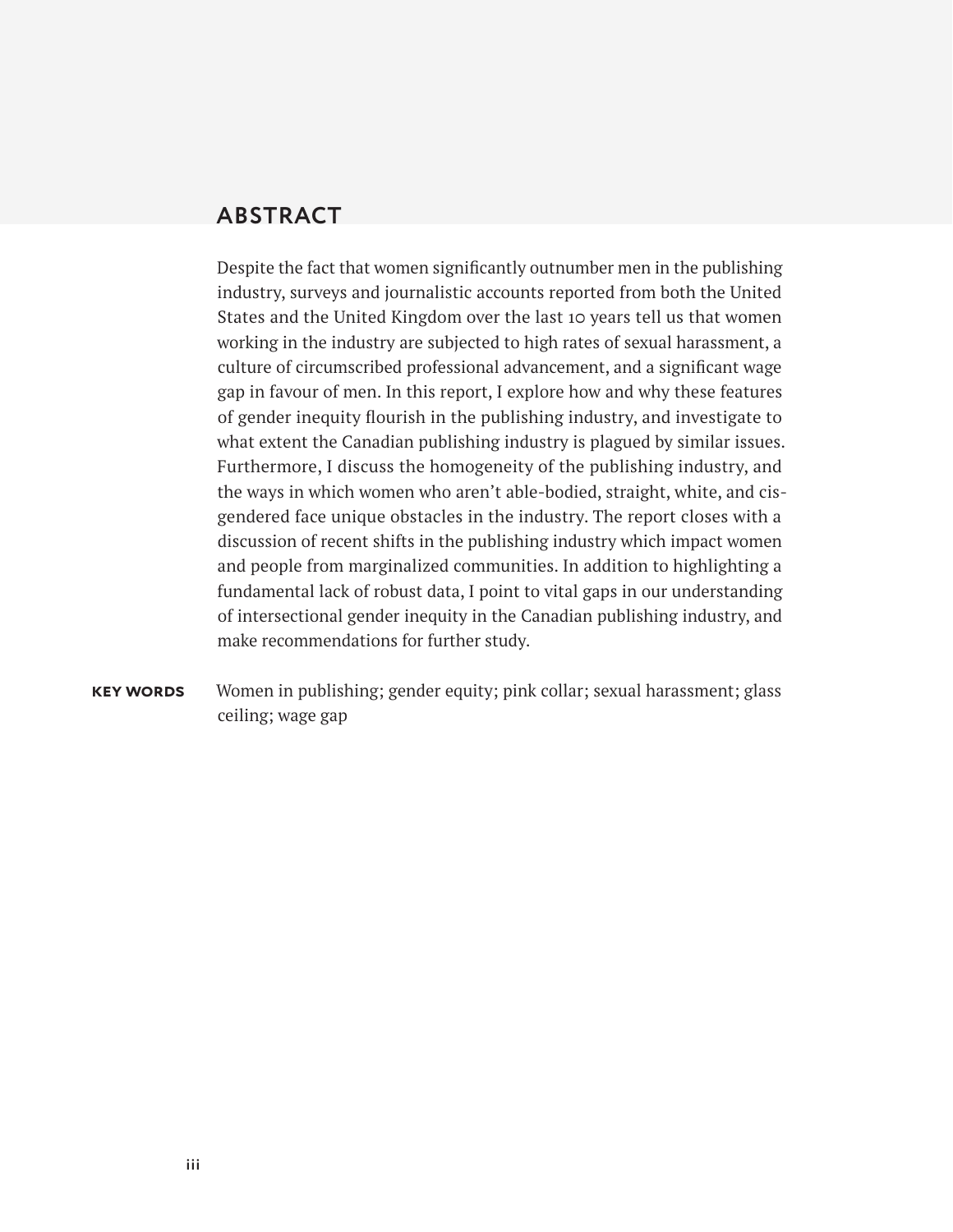# **ACKNOWLEDGEMENTS**

<span id="page-3-0"></span>**land** This project was completed over two years and in three apartments; during this time I have lived and worked on the traditional, occupied, and unceded territories of the Qayqayt, Tsleil-Waututh, Musqueam, Stó:lō, Skwxwú7mesh, WSÁNEĆ, and lək̃<sup>w</sup>əŋən First Nations. This is a long and likely not exhaustive list, and there is a stark and unsettling contrast between the relative ease with which I've moved through this land and the violence with which it was dispossessed from the First Nations who lived on, cared for, and had sacred relationships with it for millennia.

> Historically, publishing in Canada has been a tool for colonization. While I have carried out the work supporting this report in good faith and with the intention of repairing harm and critically examining inequitable and destructive industry practices, I am also conscious of the fact that the space in which this information moves is one that has been used to disenfranchise, dehumanize, and otherwise enact violence upon Indigenous Peoples. The history of Canadian book publishing set us on a path to inequity, and if we are to correct that path, we must first acknowledge it.

Thank you to my committee for their time and attention to my work. I'm especially grateful to have had the chance to work so closely with my supervisor, Hannah McGregor, without whose guidance this report would not have been possible. I feel truly lucky to have had a supervisor who was as empathetic as she was rigorous. **personal**

> Thank you to my partner, Mark and my family for their endless support and encouragement—for keeping me fed, listening to me talk through sticky issues, and cheering me on.

> I was first moved to undertake this work because the thought of the women in my Master of Publishing cohort facing sexism in the industry outraged me. The 2018/19 Master of Publishing cohort is a group of extremely intelligent, dedicated, and talented women. It was an honour to learn alongside you all, and I hope that for each of us the conditions described in this report are the exception, not the rule.

This report is typeset using PT Serif Pro, designed by Alexandra Korolkova, Olga Umpeleva, and Vladimir Yefimov; and Circe, designed by Alexandra Korolkova and Marya Kharlamova (Selezeneva). **technical**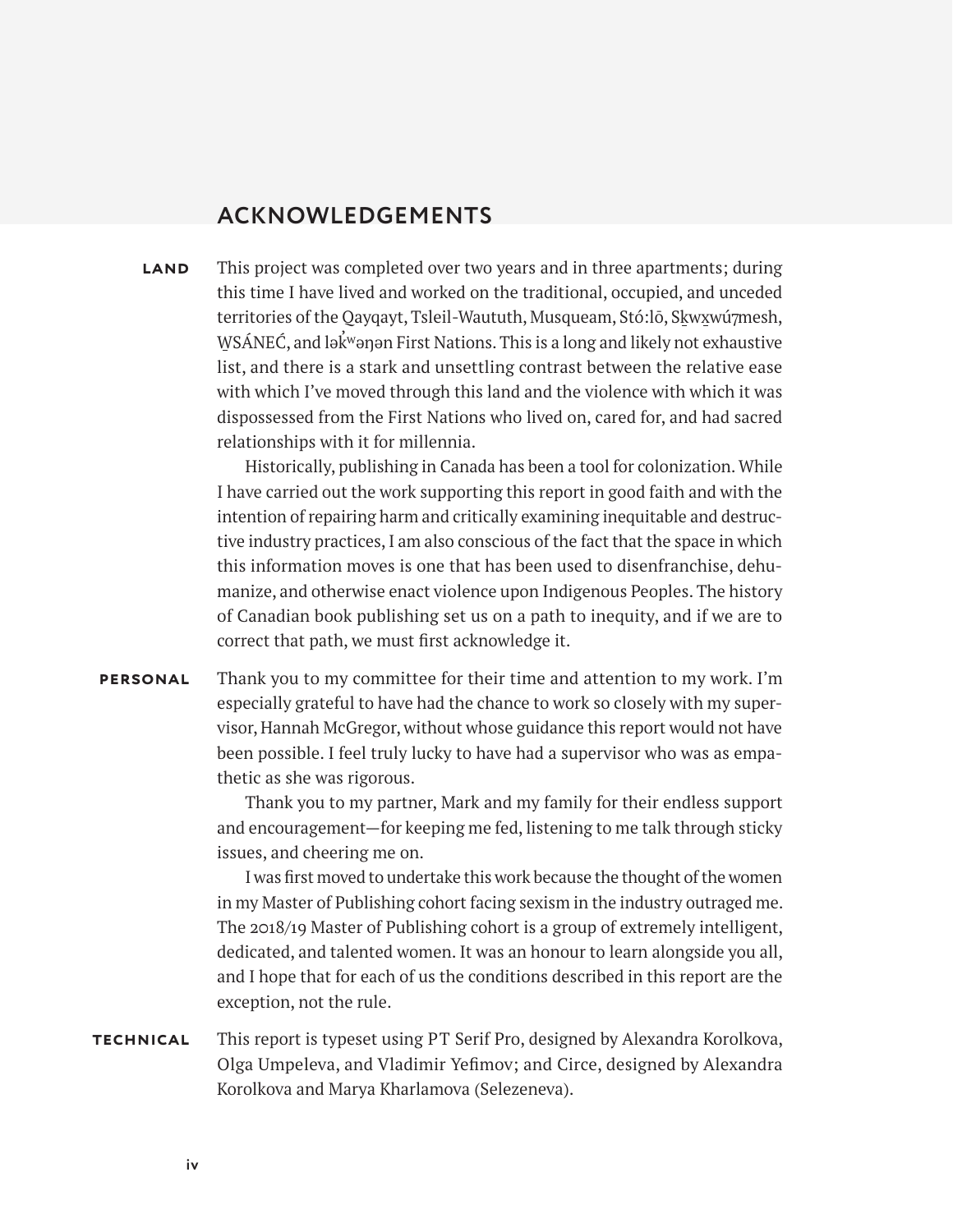# <span id="page-4-0"></span>**TABLE OF CONTENTS**

| <b>DECLARATION OF COMMITTEE</b>                              | iί  |
|--------------------------------------------------------------|-----|
| <b>ABSTRACT</b>                                              | iii |
| <b>ACKNOWLEDGEMENTS</b>                                      | iv  |
| <b>TABLE OF CONTENTS</b>                                     | v   |
| <b>1.0 CONTEXT</b>                                           | 1   |
| 1.1 Twice as Many, Half as Powerful                          | 1   |
| 1.2 Intersectional Equity                                    | 3   |
| 1.3 The Structure of This Report                             | 4   |
| 1.4 Looking Back, Looking Forward, Getting to Work           | 5   |
| <b>2.0 SEXUAL HARASSMENT</b>                                 | 6   |
| 2.1 Sexual Harassment in Publishing                          | 6   |
| 2.2 Theorizing the Causes of Sexual Harassment in Publishing | 8   |
| 2.3 This is Not about Sex                                    | 10  |
| 2.4 What We Don't Know                                       | 11  |
| 2.5 The Consequences of Sexual Harassment                    | 12  |
| 3.0 CIRCUMSCRIBED ADVANCEMENT                                | 13  |
| 3.1 Women at the Executive Level in Publishing               | 13  |
| 3.2 Vertical Sex Segregation in Publishing                   | 14  |
| 3.3 Where Have all the Women Gone?                           | 17  |
| 3.4 What We Don't Know                                       | 18  |
| 3.5 Conclusion                                               | 18  |
| <b>4.0 THE WAGE GAP</b>                                      | 19  |
| 4.1 Data: A Primer                                           | 19  |
| 4.2 The Gender Wage Gap in Publishing                        | 20  |
| 4.3 Why Is the Gender Wage Gap in Publishing So Large?       | 22  |
| 4.4 Other Wage Gaps                                          | 24  |
| 4.5 Conclusion                                               | 24  |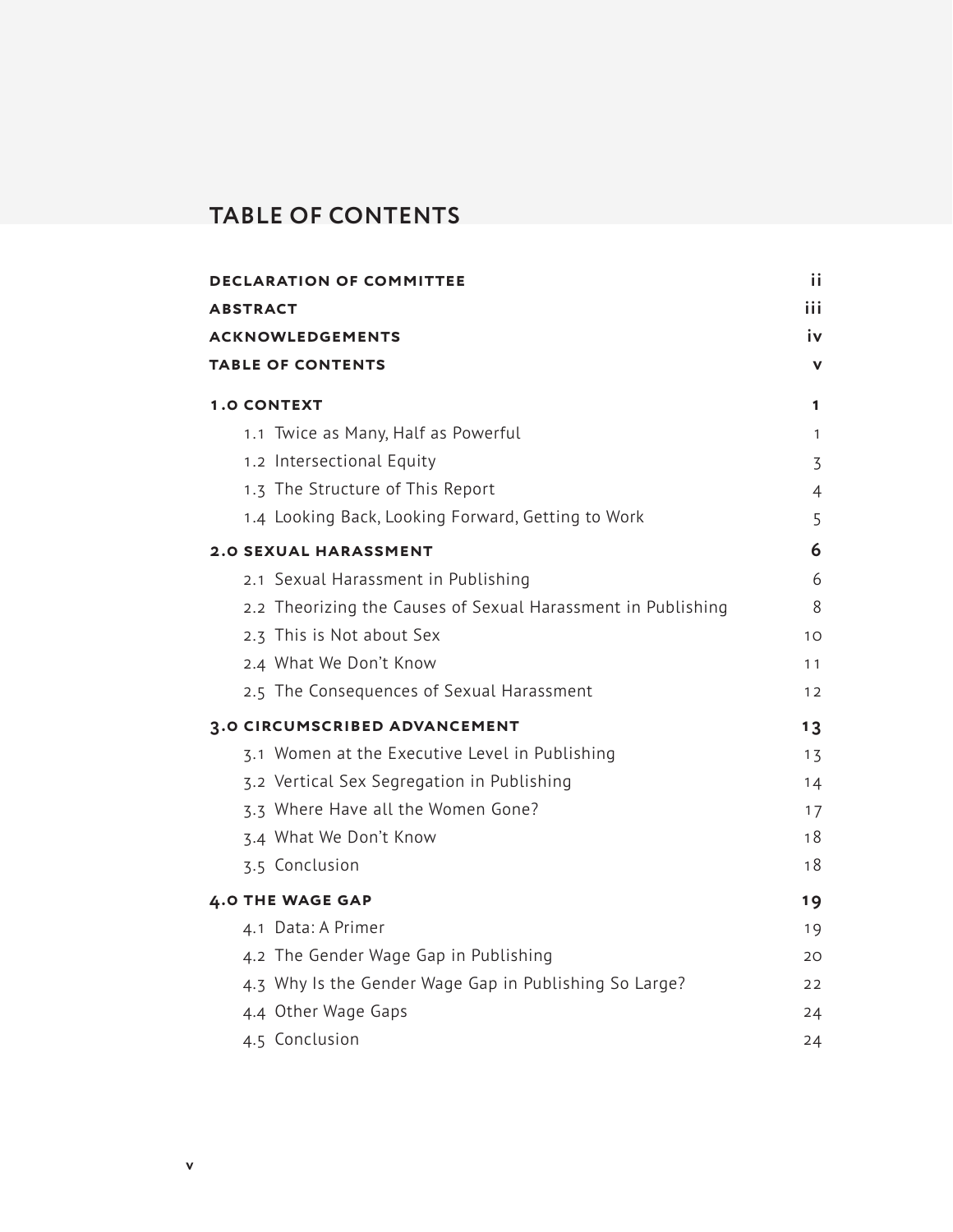| 5.0 WORKFORCE HOMOGENEITY                      | 26 |
|------------------------------------------------|----|
| 5.1 Intersectionality: A Primer                | 26 |
| 5.2 A Racist Legacy                            | 27 |
| 5.3 Publishing Today: Structures of Inequity   | 28 |
| 5.4 A Practical Case for Diversity             | 33 |
| 5.5 What We Don't Know                         | 34 |
| 5.6 Conclusion                                 | 35 |
| <b>6.0 THE FUTURE OF THE INDUSTRY</b>          | 36 |
| 6.1 Continued Corporate Consolidation          | 36 |
| 6.2 Positive Trends in the Publishing Industry | 37 |
| 6.3 Feminist Independent Publishers            | 39 |
| 6.4 Economics of Canadian Publishing           | 41 |
| 6.5 Conclusion                                 | 43 |
| 7.0 SUMMING UP                                 | 46 |
| 7.1 Equity in Canadian Publishing              | 47 |
| 7.2 A Call for Better Data                     | 49 |
| 7.3 Conclusion                                 | 50 |
| <b>ENDNOTES</b>                                | 51 |
| <b>WORKS CITED</b>                             | 64 |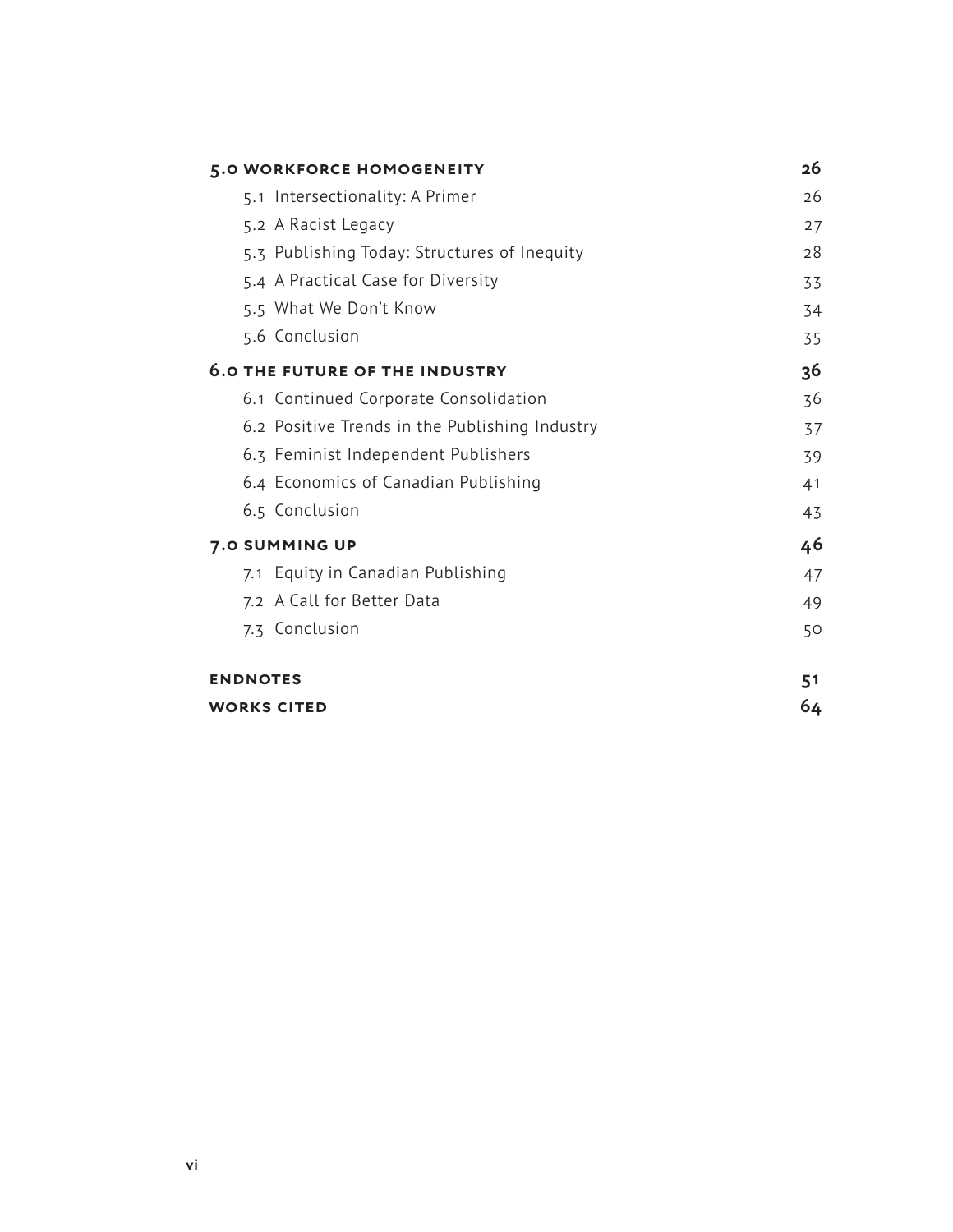# <span id="page-6-0"></span>**1.0 context**

In 2018 the Association of Canadian Publishers (acp) released a report of the Anglophone book publishing industry in Canada that examined many features of our industry including its size, shape, geographic distribution, and economic impact. The report findings reflected many well-established facts about publishing in Canada: that the majority of book publishing activity in Canada takes place in Ontario, correlating with higher numbers of publishing jobs, $<sup>1</sup>$  that most Canadian publishing companies are relatively small<sup>2</sup> and,</sup> significantly, that the workforce is overwhelmingly comprised of women.<sup>3</sup>

At 70% female, the gender composition of Canadian publishing is roughly on par with other English-speaking publishing industries. In the United States, for instance, a *Publishers Weekly* survey found that in 2018 the American publishing workforce was 80% female.<sup>4</sup> Furthermore, a 2017 Bookcareer survey of book publishing employees in the United Kingdom found that over 80% of respondents were female.<sup>5</sup>

### 1.1 twice as many, half as powerful

In an industry where women are overrepresented to such an extent, how are we faring? In a nutshell, not well. In fact, women have been advocating for gender equity in the industry for decades. A 1989 report by London-based advocacy group Women in Publishing summed it up: "Twice as Many, Half as Powerful." Their report confirmed what many women working in the industry already knew: that while the work force was primarily made up of women, it was men who were occupying executive positions and earning higher wages.<sup>6</sup> While the progress towards gender equity that took place in the second half of the twentieth century had, in general, allowed women increased professional mobility, the glass ceiling seemed to be particularly thick in the publishing world. In fact, in the words of Women in Publishing cofounder Jane Gregory, the ceiling was concrete.7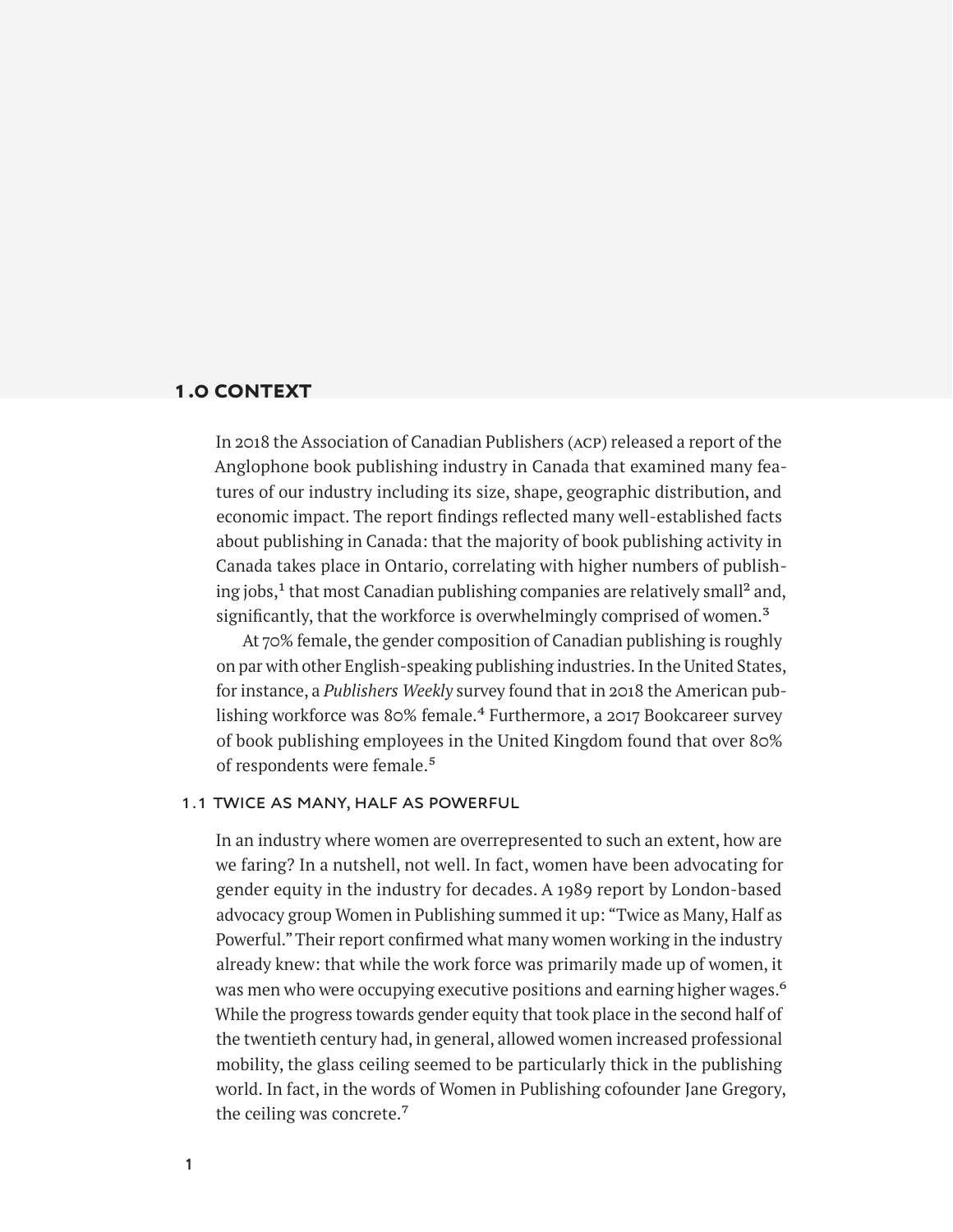More than thirty years after Women in Publishing released their report, the situation has not improved—a 2018 *Publishers Weekly* salary survey of the American publishing industry found that female employees out numbered male employees 4:1, but an average \$27,000 wage gap in favour of male employees persisted.<sup>8</sup> In addition to pervasive wage gaps, the publishing industry has also become notorious for its culture of sexual harassment, and female executives continue to be few and far between.

These indications of gender inequity—a gender wage gap, sexual harassment, and the circumscribed advancement of women in the publishing industry—have been well-documented in the United States as well as overseas in the United Kingdom; publications such as *Publishers Weekly*, the *Independent*, and *The Guardian* have all published articles on gender inequity in publishing in the last two years. At the Frankfurt Book Fair in October 2019, gender inequity was discussed in a Publishing Perspectives talk entitled "Women's Leadership in Publishing." Additionally, the Women in Publishing project continues to advocate for gender equity in the industry.

The last decade has also borne witness to the catalyzing effect of grassroots activism on a global scale. The social media movements #MeToo and #TimesUp have produced a groundswell of conversation in the global community around issues of gender equity in various industries. In publishing specifically, the #PublishingPaidMe corpus represents a similar challenge to the status quo in regards to diversity and inclusion, as does the group Book Worker Power.\*

THE STATUS OF women in canadian **PUBLISHING** 

In the midst of the gender equity dialogue taking place globally, there is a dearth of conversation around the issue here in Canada. The data tells us that the issues that proliferate in the American and British industries are also common in our domestic trade; statistics gathered by various studies such as the acp's 2018 industry profile, their 2019 diversity baseline study, and *Quill and Quire*'s 2019 survey on sexual harassment prove that gender inequity is a problem in Canadian publishing. As an industry, however, we have yet to move beyond this trickle of raw data to formulate any sort of response or strategy for balancing the scales.

Unfortunately, as publishing is a relatively young area of scholarship here in Canada, there are few places for critical analysis and discussion regarding the publishing industry to take place. Furthermore, as our publishing industry is relatively small, it often evades the focus of large-scale Canadian workforce

**2**

<sup>\*</sup> Book Worker Power can be found on Twitter [@bookworkerpower.](https://twitter.com/bookworkerpower)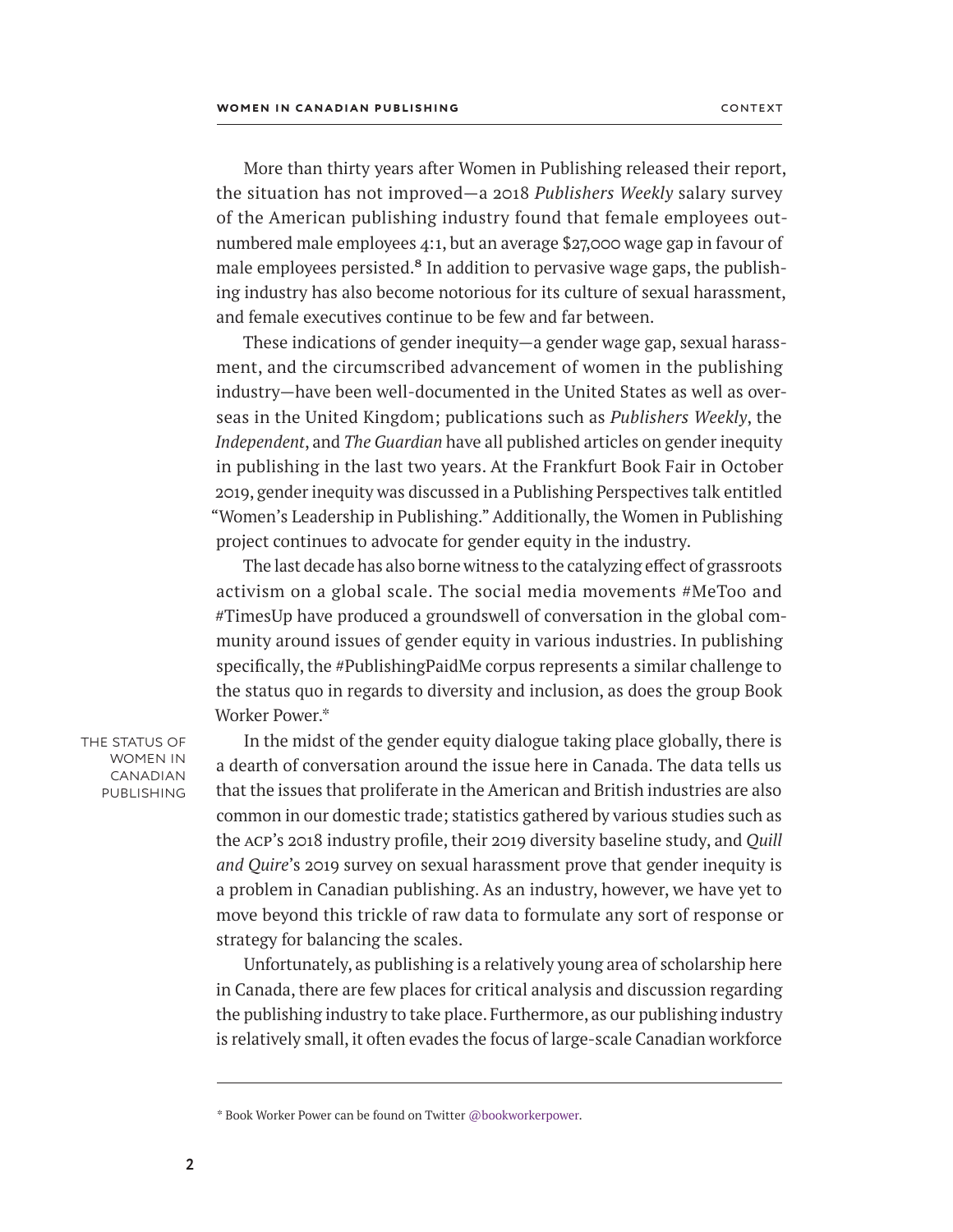studies, which usually focus on more ubiquitous fields where women tend to over-index, such as education and health care. In view of the global conversation around gender equity both within and outside of the publishing industry, however, it's clear that a frank and intersectional conversation about the status of women in Canadian publishing is long overdue.

#### 1.2 intersectional equity

While gender is the main focus of this research, there are numerous other identity markers that impact a person's vulnerability to sexual abuse, access to fair and equal pay, and ability to advance in any given industry, including publishing. Some of these markers include race, sexual orientation, economic status, and ability status. In fact, the specific convergence of these identity markers makes a person vulnerable to unique forms of discrimination that are more complicated than simply sexism, racism, et cetera. A framework used to articulate these interdependent and multi-faceted systems of oppression is the theory of intersectionality, first proposed by critical race theorist Kimberlé Crenshaw in 1989.

Over the course of researching and writing this report, my own understanding of Crenshaw's intersectionality framework has grown substantially, and I expect that it will continue to grow and mature after this report is completed. It's impossible for me to extricate this work from my own position as a white, straight, able-bodied, cis-gendered woman, as this identity intersection is the perspective from which I learn and work. Unfortunately, the publishing industry is, for many structural reasons, comprised of women like me—white, straight, able-bodied, and cis-gendered—and as a result, much of the equity work that has been done historically in publishing has centered this specific experience.

DATA GAPS

I would like to have a nuanced conversation about gender equity in publishing from an intersectional perspective. I believe that the rising tide must lift all boats, and that there is no equity—of any type—where inequity is allowed to endure. That being said, this report is limited in essential ways by the work that has come before it. There are significant gaps in the data that preclude the type of robust, data-driven conversations I would like to have about intersectional equity in publishing. To counter this, I have drawn upon an array of journalistic sources to help fill in the gaps—to include the experiences of women of colour, disabled women, and women from the working class. There is undoubtedly more that could be said than I am able to include in this report, but I have strived for an inclusive foundation upon which our industry can continue this conversation.

**3**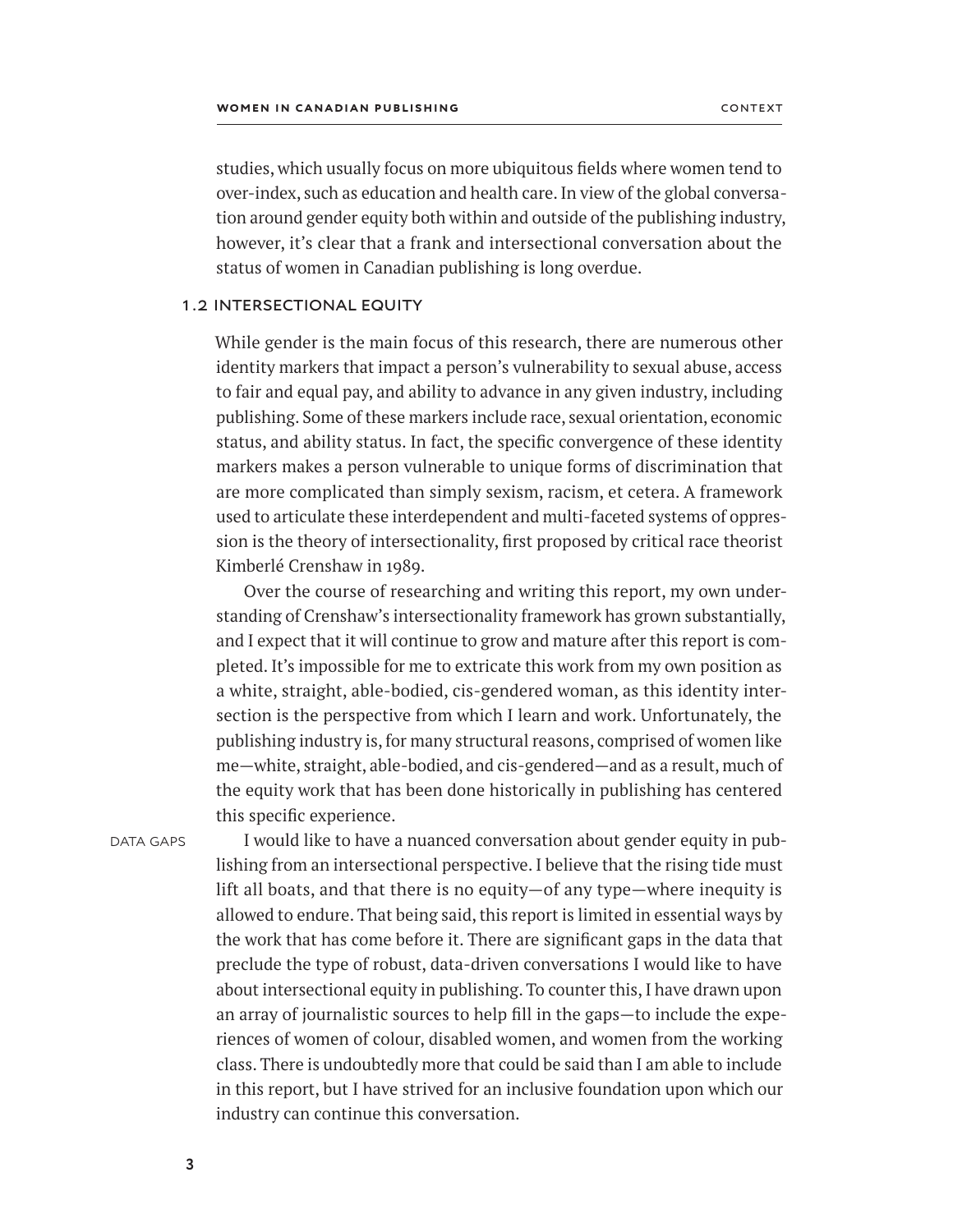cisnormative binaries

In addition to the available data failing to account for other various modes of disenfranchisement that intersect with and complicate gender inequity, the male vs. female dichotomy employed in this discussion assumes a gender binary. This binary reflects a cisnormative conceptualization of gender, and is inherited from data and discourse that often excludes people who are non-binary and gender nonconforming. There is a lot of work to be done in dismantling patriarchal conceptions of gender, but unfortunately that work is beyond the scope of this report.

To encourage conversation about the publishing industry's deepseated inequities, I have strived for inclusive and intersectional analysis, but this work has been limited in fundamental ways by both the data available and by the scope of this report. With that in mind, this report is intended to be the beginning, not the entirety of a conversation that is long overdue in Canadian publishing. There is a lot of work to be done if we are to imagine a more equitable publishing industry in Canada, and this report is offered in support of these efforts.

#### 1.3 the structure of this report

This report, submitted as a final project in the Master of Publishing program at Simon Fraser University, gathers information on the status of women in Canadian Anglophone book publishing and situates it in a global context. To accomplish this, I have examined data from sources such as the acp and *Quill and Quire*, and have collated these with comparable studies conducted in the United States and the United Kingdom. I have also integrated a wealth of anecdotal and journalistic evidence from various industry publications to round out the data, and to allow for a more inclusive analysis. This combination of quantitative and qualitative information forms a comprehensive snapshot of the publishing industry and provides a foundation for an inclusive discussion of gender equity in the publishing industry. Where a lack of data precludes productive and nuanced conversation, I have identified those gaps and made recommendations for study and discussion in that area.

domains of gender inequity

The report is divided into three significant domains of gender inequity in the publishing industry: sexual harassment, circumscribed advancement, and the wage gap. I begin each of these sections by exploring the issue from a global publishing perspective using the abundance of information available from the United States and the United Kingdom before examining the issue from a Canadian perspective. My intention with this approach is twofold: first, to establish a clear argument that these issues continue to proliferate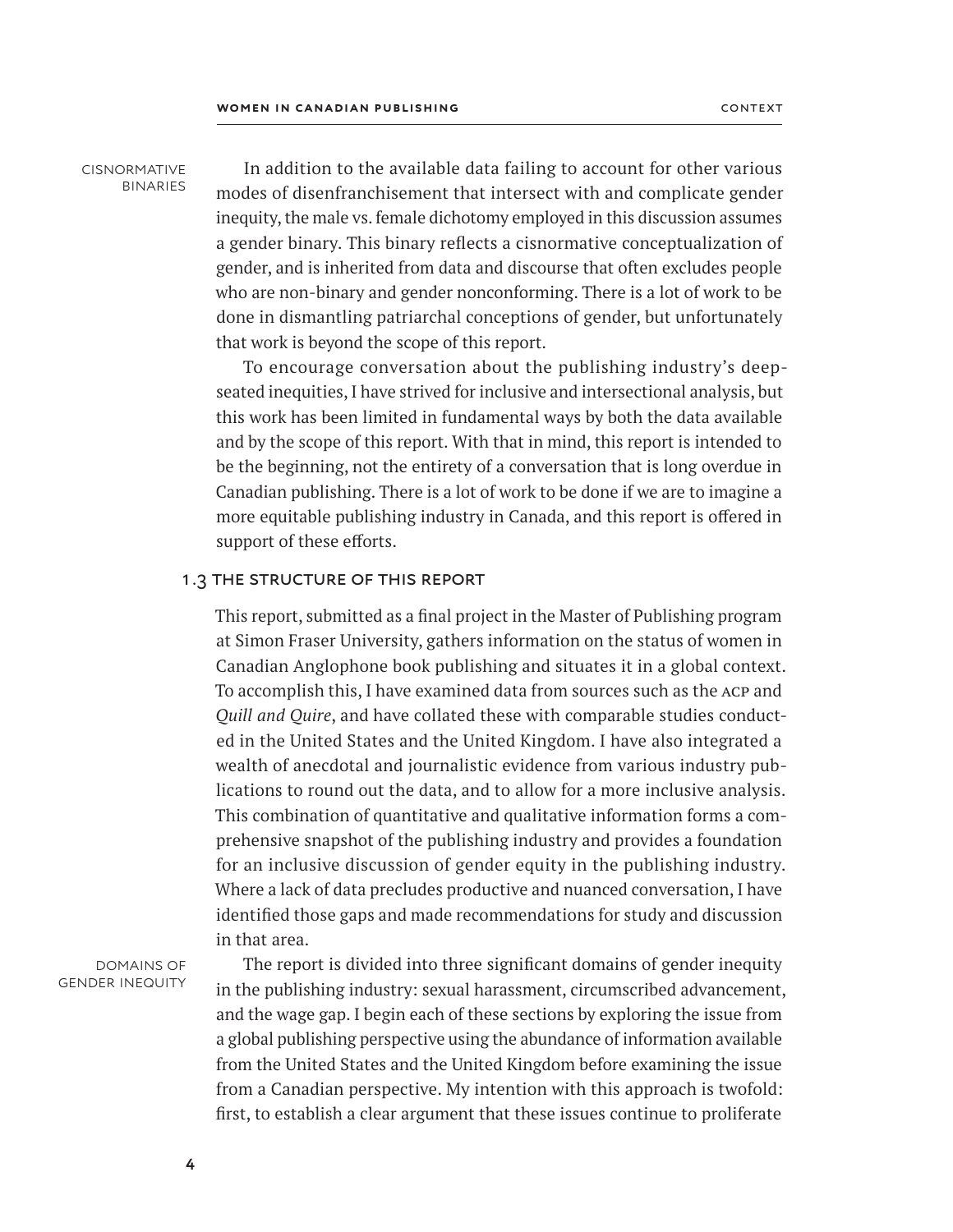in the industry, and second to situate the issue in Canada as part of a global picture of gender inequity in publishing.

intersecting **INEQUITIES** 

Following the discussion of the obstacles that women face in publishing, I discuss the colonial and racist legacy of Canadian publishing, and how this history has produced a modern industry that is predisposed to inequity in many forms. This chapter takes a closer look at how gender inequity intersects with other race-, class- , and ability-based equity issues in the publishing industry, and how these inequities produce a strikingly homogenous publishing workforce. In truth, each of these domains of inequity in publishing deserves its own separate discussion, however due to the scope of this report and the data available, I have collapsed these issues into a single chapter. My hope is that this report will encourage deeper conversations around the racism, classism, ableism, cissexism, and heterosexism that exist in our industry.

The final chapter of this report discusses structural changes in the industry that impact women specifically, the power and importance of good data, and the ways in which women are pushing back against the patriarchal structures of traditional publishing. This chapter casts a hopeful eye to the future of our industry, suggesting that a more equitable tide might be rising—one that would result in not only a more inclusive industry, but a stronger one as well.

# 1.4 looking back, looking forward, getting to work

This conversation in Canada is long overdue; it has been over thirty years since the UK's Women in Publishing project published "Twice as Many, Half as Powerful," and in Canada we are only just beginning to come to terms with the extent to which our industry is plagued by the same inequities. This report is intended to encourage conversation and, hopefully, to begin to inform the work necessary to bring about transformative change in Canadian publishing.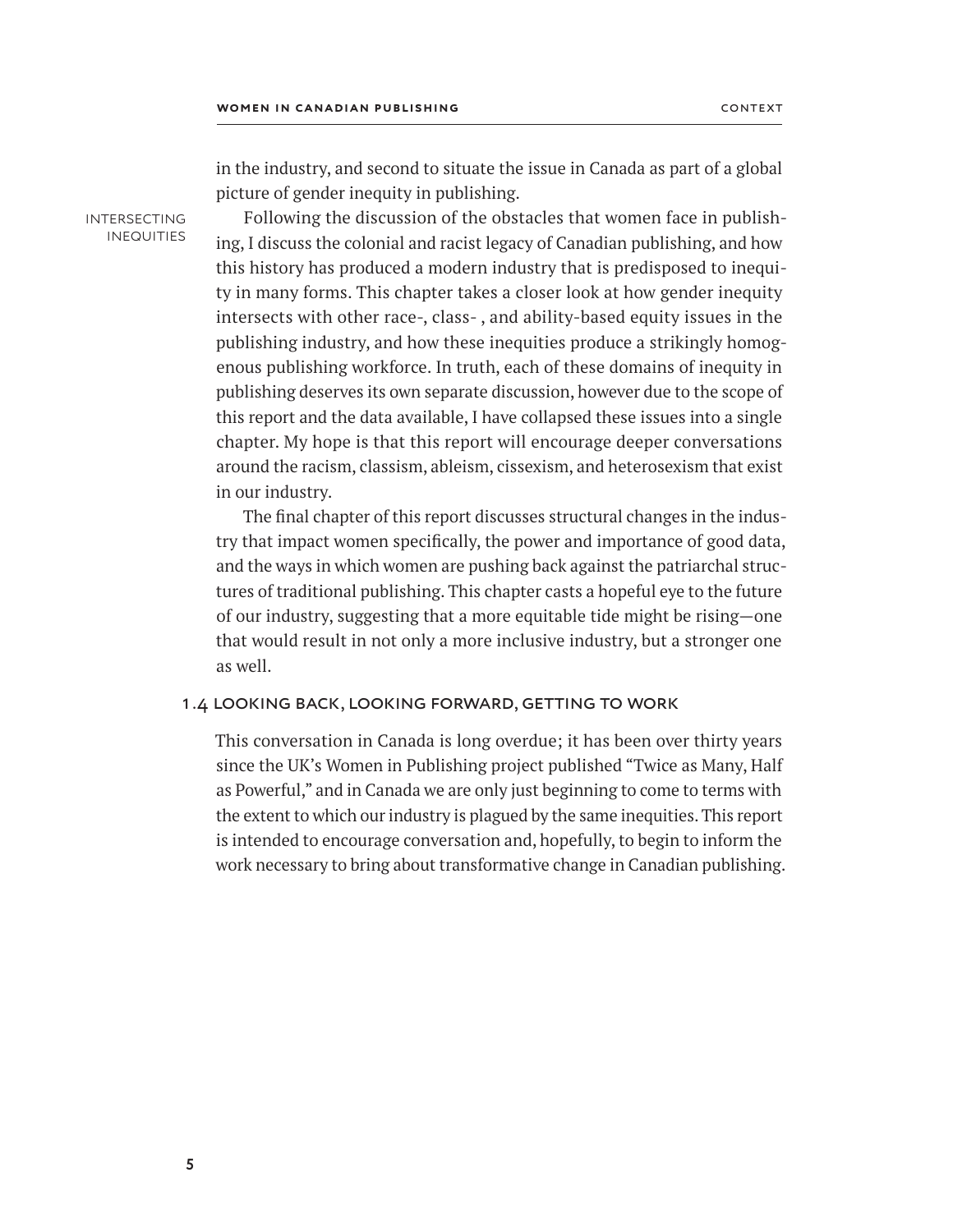# <span id="page-11-0"></span>**2.0 sexual harassment**

Following the public awareness raised by the #MeToo movement, which drew attention to the workplace harassment endemic in Hollywood, the publishing industry has become notorious for its own widespread cultures of sexual harassment and sexual violence. Just as stories of some of Hollywood's most rampant abusers became part of the public consciousness, so too has the publishing world been beset by its own grisly tales of sexual misconduct. While there have only been a small number of high-profile dismissals and resignations, there has been an outpouring of anecdotal accounts from women who work in the industry, and an abundance of surveys published by trade news organizations that prove the prevalence of this issue.

While sexual harassment is not unique to cultural industries such as publishing, it does seem that this form of sexual discrimination is inordinately common in the publishing trade. According to a survey conducted by Insights on Canadian Society in 2018, roughly 4% of women reported being sexually harassed at work.<sup>1\*</sup> As this chapter will discuss, rates of sexual harassment in the publishing industry are between five and ten times higher, which suggests that there is a serious lack of gender equity in the book business.

#### 2.1 sexual harassment in publishing

american **PUBLISHING**  A 2017 *Publishers Weekly* article titled "The Women of Publishing Say #MeToo" explored this topic at some length. What they found was that a number of women working in the American book publishing industry regularly encountered a broad spectrum of sexual harassment in the workplace.<sup>2</sup>

<sup>\*</sup> Seven categories of occupation, derived from the 2016 National Occupational Code were included in the data sample: management occupations; business, finance and administrative occupations; natural and applied sciences occupations; health occupations; education, law, social and related occupations; sales and service occupations; and trades and related occupations.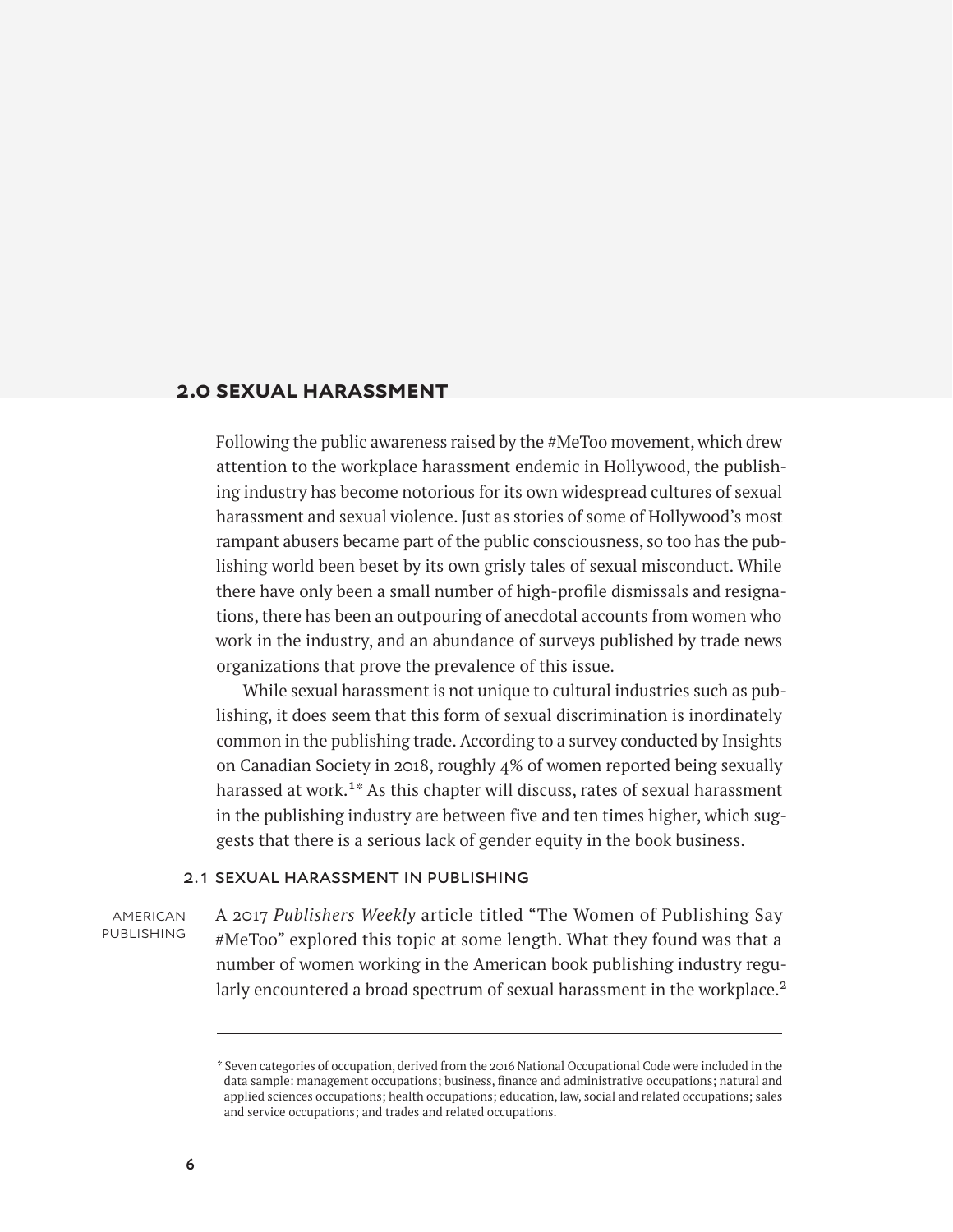This behaviour ranged from inappropriate jokes and suggestive comments to physical assaults such as groping and attempted rape. One woman remarked that the amount of assault and harassment that she was subjected to at her job working in the publishing industry was far worse than anything she had experienced working in Hollywood.<sup>3</sup>

*Publishers Weekly* again looked at this issue via an industry survey in 2018; 22% of women who responded to the survey had been sexually harassed while working, despite sexual harassment policies being in place at the companies where they worked.<sup>4</sup>

**BRITISH PUBLISHING** 

Examinations of the issue overseas returned even more staggering rates of sexual harassment: *The Bookseller*'s 2017 industry survey found that 54% of women had experienced some form of sexual harassment from their male colleagues while working in the book publishing industry.<sup>5</sup> It's significant to note that, whereas the *Publishers Weekly* 2018 survey looked at the issue as part of their annual jobs and salary survey, *The Bookseller* survey focused exclusively on sexual harassment, introducing the possibility of selfselected respondents. *The Bookseller's* sample size was also much smaller (388 respondents in total vs. 664 total respondents in *Publishers Weekly*.) The take-home message, however, is clear: sexual harassment is a very real problem for women in the publishing industry.

*The Bookseller*'s 2017 article, "Sexual Harassment Reported by Over Half in Trade Survey" included personal accounts from a number of women working in the book publishing industry—women who had been groped, propositioned, kissed, or raped while working or at work-related events, by colleagues or superiors.<sup>6</sup> A number of women also commented that, while they had not experienced such extreme physical assault, they were exhausted by a culture of sexism in the office. This "white noise of daily harassment," as it was articulated by one respondent, was a contributing factor for some women who did not report what had happened to them to HR or their superiors.

**CANADIAN PUBLISHING** 

In Canada, the situation seems much the same. A 2019 *Quill & Quire* survey on sexual harassment found that 53.5% of respondents had been sexually harassed in the workplace; 86% of these respondents were women, and  $2\%$  of these respondents were trans, nonbinary, or gender fluid.<sup>7\*</sup>

The results of these surveys, together with numerous firsthand accounts in trade publications, comment sections, and personal blogs indicate that

<sup>\*</sup> The gender options available to respondents were male, female, or trans/non-binary/gender fluid, which were grouped together.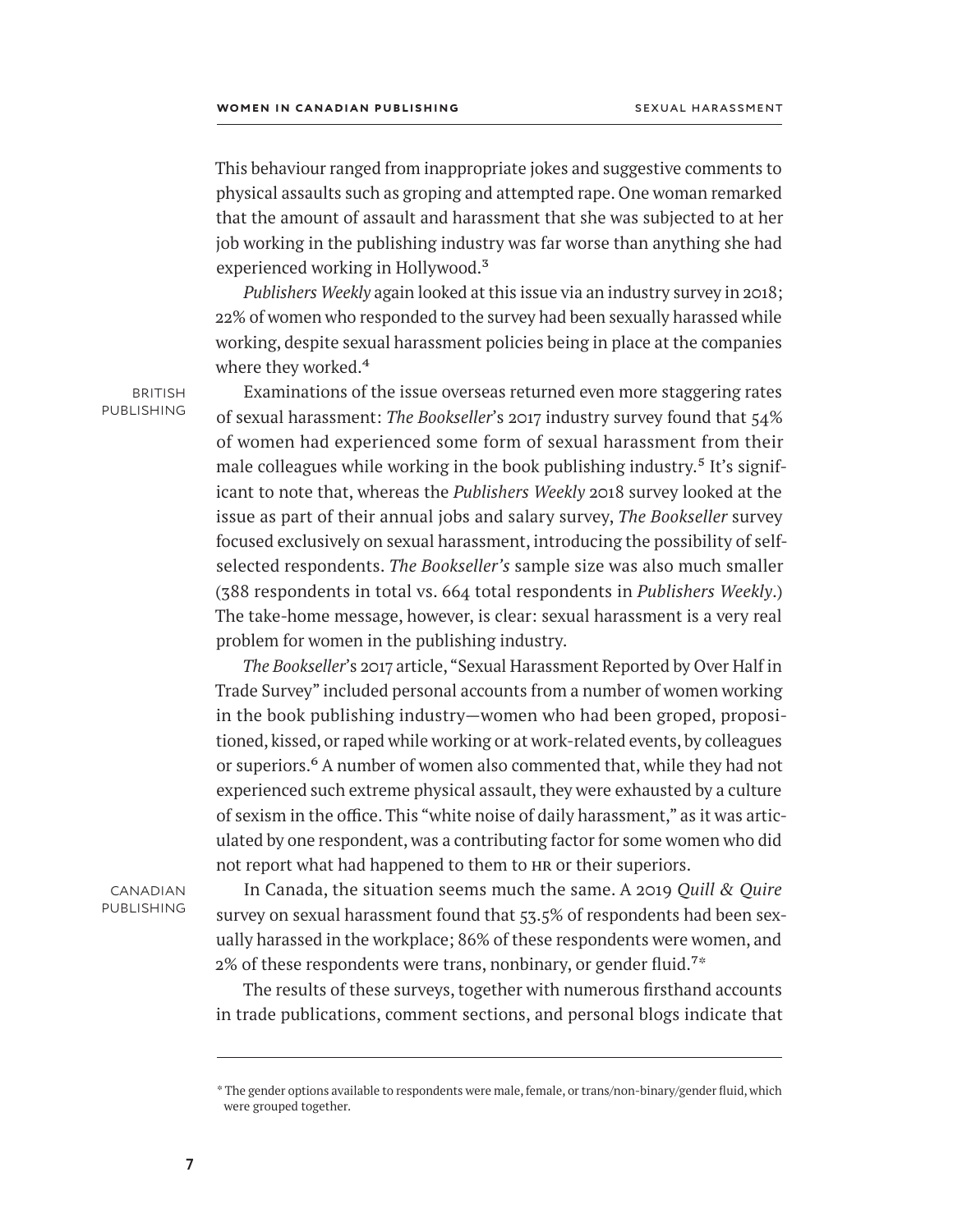the publishing industry is indeed rife with sexual harassment—but why is this? Recall that roughly 4% of Canadian women reported being sexually harassed at work, meaning that women working in publishing are five to ten times more likely to experience sexual harassment. What could account for this expontentially larger risk?

#### 2.2 theorizing the causes of sexual harassment in publishing

There are a number of theories to explain the prevalence of sexually predatory behaviour in publishing: some of the more compelling are the social nature of the industry, the exploitative nature of creative sector work, and, perhaps most significantly, the generally patriarchal structure of the publishing industry.

publishing as a social industry

Publishing is a notoriously social industry—in addition to the gatherings that often accompany book launches, there are readings, festivals, trade shows, and conferences. Participating in these social events is considered by many to be an essential part of advancing professionally in the industry. According to a *Publishers Weekly* article, "success is really tied to who you know. Those looking to get ahead need to make connections outside of their nine-to-five jobs."8

That publishing is such a community-based industry is a unique, often celebrated aspect of the trade. The other side of this coin, however, is that these social-professional spaces can blur the lines of what is acceptable professional conduct. Furthermore, there is little accountability and even less hr oversight in these public spaces where work is often being done. According to surveys conducted by both *Publishers Weekly* and *The Bookseller*, a majority of women felt that the social aspect of the industry put them in particularly vulnerable situations.9 In fact, according to *Publishers Weekly*, social spaces in the industry such as conventions, book fairs, and after-hours events accounted for 66% of sexual harassment experienced by women.10 In the *Quill & Quire* survey, this number was closer to  $78\%,^{11}$  although due to inconsistencies in the data that was collected and reported, these surveys do not allow for direct comparison.\*

While publishing's social spaces are especially problematic, publishing

<sup>\*</sup> These surveys differed in the options available to respondents concerning where they were when they were sexually harassed. *Publishers Weekly* survey response options were: office, convention or book fair, party or other after-hour industry event, out-of-office meeting, sales conference, book tour, or other. Options in the *Quill & Quire* survey included office; book launch or other after-hours event; and conference, trade show, or offsite meeting. Furthermore, *Quill & Quire* did not report their full data set, and it is unknown what other locations were included in the survey.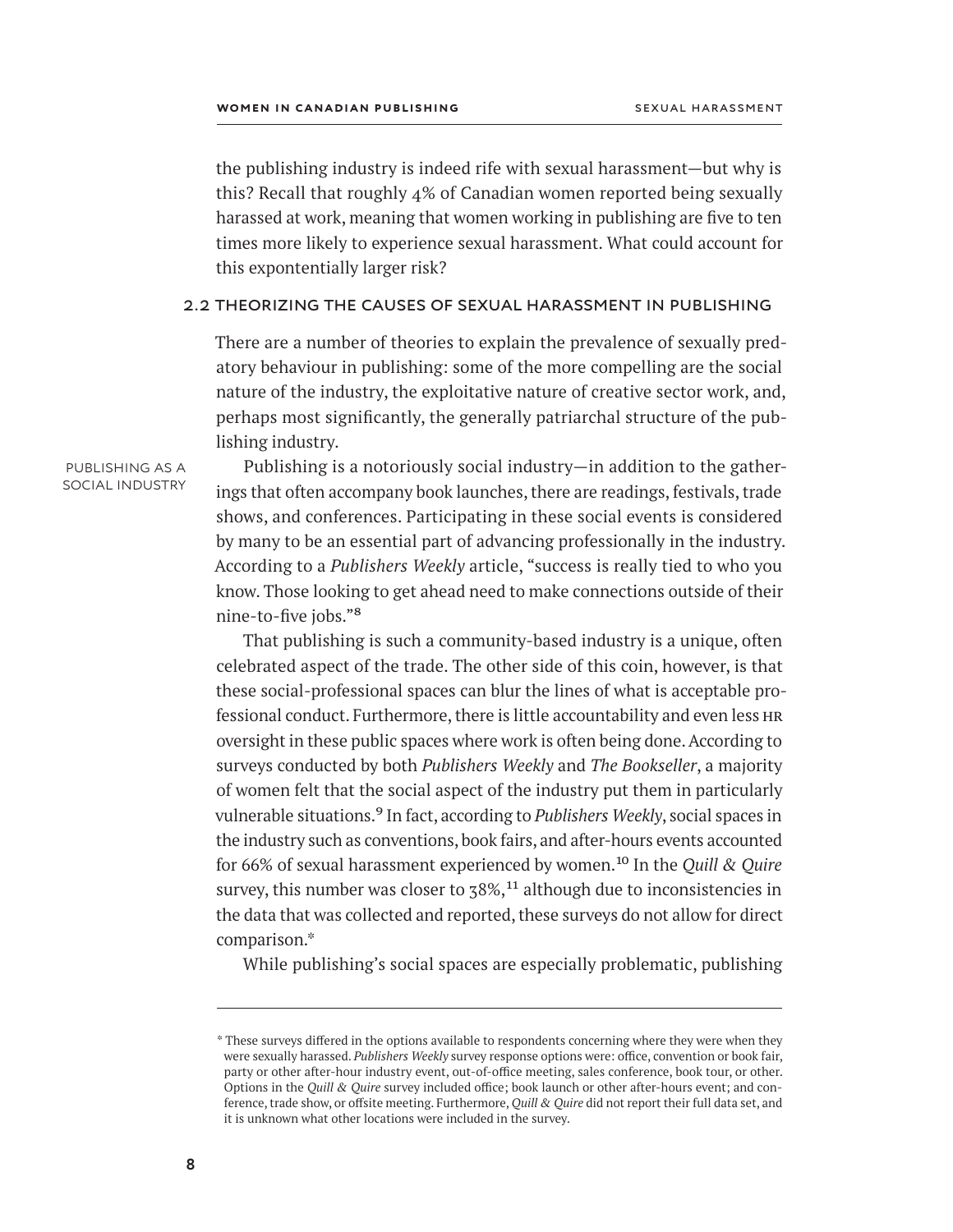offices do not appear to be much safer for women. According to *Publishers Weekly*, as much as 55% of sexual harassment occurred in the office;<sup>12</sup> the *Quill & Quire* survey put this number at  $36.4\%$ ,<sup>13</sup> which was almost as much as responses for "book launch or after-hours event" and "conference, trade show, and offsite meeting" combined.

One possible explanation for the amount of sexual harassment that takes place within publishing offices, where the expectations for professional conduct should be unambiguous, and where there should be clear hr oversight, is the effect that these integral social spaces have on work spaces. Indeed, it could be that, because the industry is "structured around social get-togethers,"14 the relaxed rules of social environments have permeated publishing workplaces, creating what some have called a generally permissive culture, one where "anything goes".<sup>15</sup>

a culture of silence

Publishing scholars Claire Squires and Beth Driscoll suggest that a "culture of silence"16 is part of the problem. As they explain in "The Sleaze-O-Meter: Sexual Harassment in the Publishing Industry," "jobs in publishing are scarce and attractive, a common feature of creative industries which correlates with exploitative work practices." Essentially, the small size and general precarity of the publishing business results in limited growth, meaning limited job openings, which may put pressure on a person to tolerate a hostile work environment. In a "small and fairly closed industry,"<sup>17</sup> it is easy to see how this complaisance could create the impression that such behaviour was acceptable. Indeed, one publicist, responding to a survey focusing on sexual harassment in the children's book industry, said that she did not report the predatory behaviour of a coworker because it was "kind of an open secret." She said that it made her "think twice about reporting things because [she found] his behaviour to be rather obvious," so she didn't understand why the behaviour hadn't already been addressed.<sup>18</sup>

Furthermore, it seems that when women do come forward to report sexual harassment, the situation is rarely resolved satisfactorily. According to *Quill & Quire*'s 2019 survey, 82.5% of respondents who had reported being sexually harassed said that they were not satisfied with how their complaint was handled. This failure to respond appropriately to reports of sexual harassment contributes to a permissive environment by failing to correct predatory behaviour, but also, it stands to reason that women would be less likely to report harassment if they didn't believe it would be properly addressed.

vertical sex **SEGREGATION** 

A third possible explanation for why sexual harassment is so prevalent in the publishing industry, in addition to the social nature of the business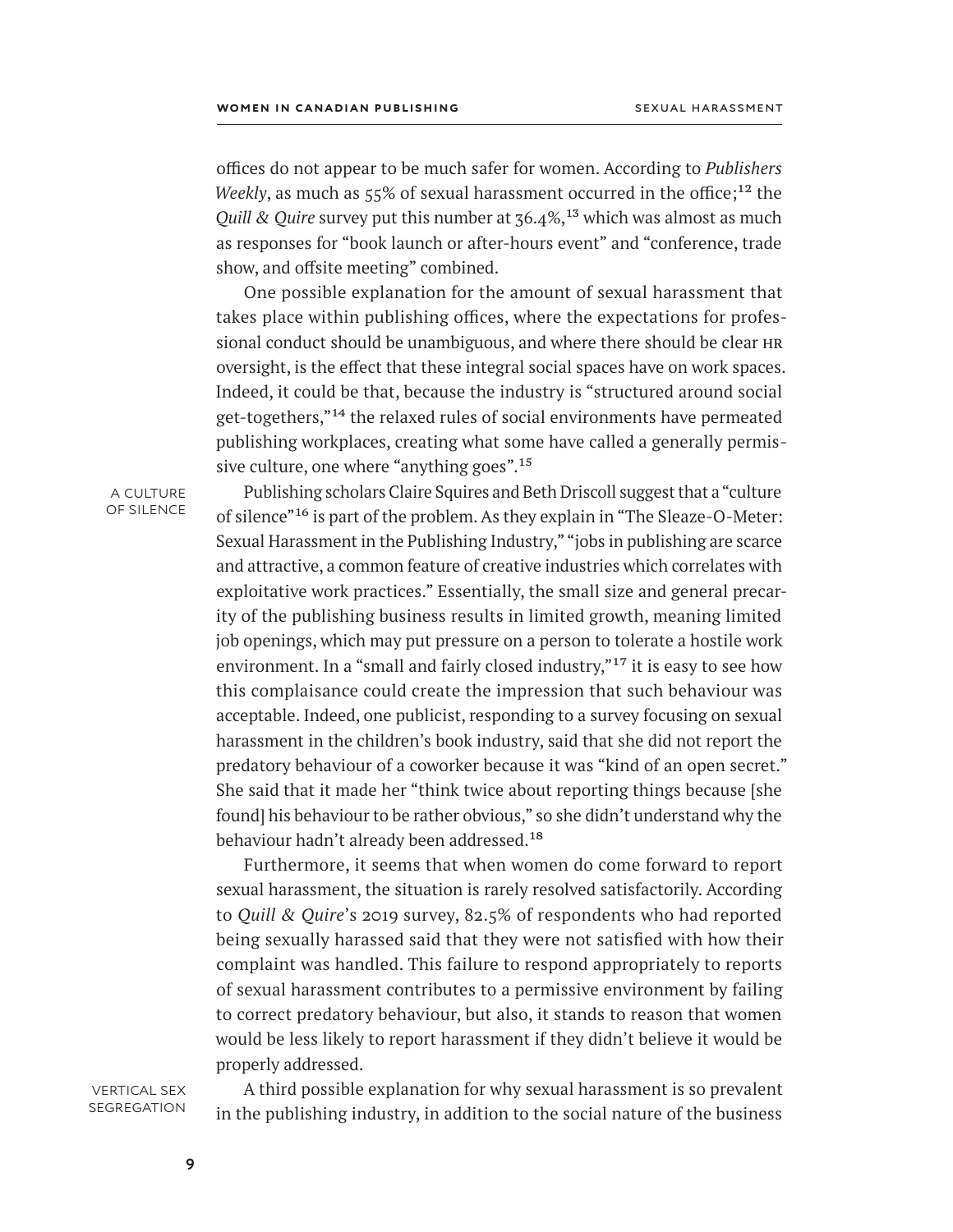and a reputed permissive culture, is the patriarchal structure of the industry. Multiple studies have shown that sexual harassment tends to be more common in male-dominated hierarchies, and, in particular, where there are extreme power differentials. *New America* refers to this as "vertical sex segregation"19— where, although a work force may be comprised predominantly of women, men are more likely to hold supervisory and executive roles that are associated with higher wages and higher status. Publishing is a prime example of one of these "pink collar" industries. In the words of Women in Publishing: women number twice as many, but are half as powerful.

#### 2.3 this is not about sex

Masha Gessen, a journalist writing for *The New Yorker* in November 2017 (at the height of #MeToo media coverage), cautioned against what she called reactions of "misplaced scale."<sup>20</sup> Essentially, Gessen argued that there have been outsized reactions to reports of sexual harassment because we as a society are misplacing our panic. Instead of addressing climate change, for instance, which is a complicated and unwieldy problem, Gessen argues that we have turned to policing sex, resulting in what she considers a sex panic. Writing about one instance of a senior *New York Times* reporter being suspended for sexually inappropriate behaviour toward junior journalists, Gessen writes, "It is hard to imagine a non-sexual example of non-work-related behavior that would get a reporter preemptively suspended in the absence of any crime or misdemeanor." Gessen's concern is that, in addition to causing overreactions to sexual harassment, this sex panic also infantilizes women and strips them of their sexual agency.

WHAT THE law says

What this position fails to recognize, however, is that the issue of workplace sexual harassment isn't about sex—not really. Canadian law is clear that sexual harassment is a form of discrimination. In 1989, The Supreme Court of Canada defined workplace sexual harassment as:

*Unwelcome conduct of a sexual nature that detrimentally affects the work environment or leads to adverse job‑related consequences for the victims of the harassment … sexual harassment in the workplace attacks the dignity and self‑respect of the victim both as an employee and as a human being.*21

In light of this definition, it's clear that sexual harassment is actually about the dehumanizing sexual objectification of a person. Sexual agency, in fact, has nothing to do with it—it's about a woman's right to exist as a whole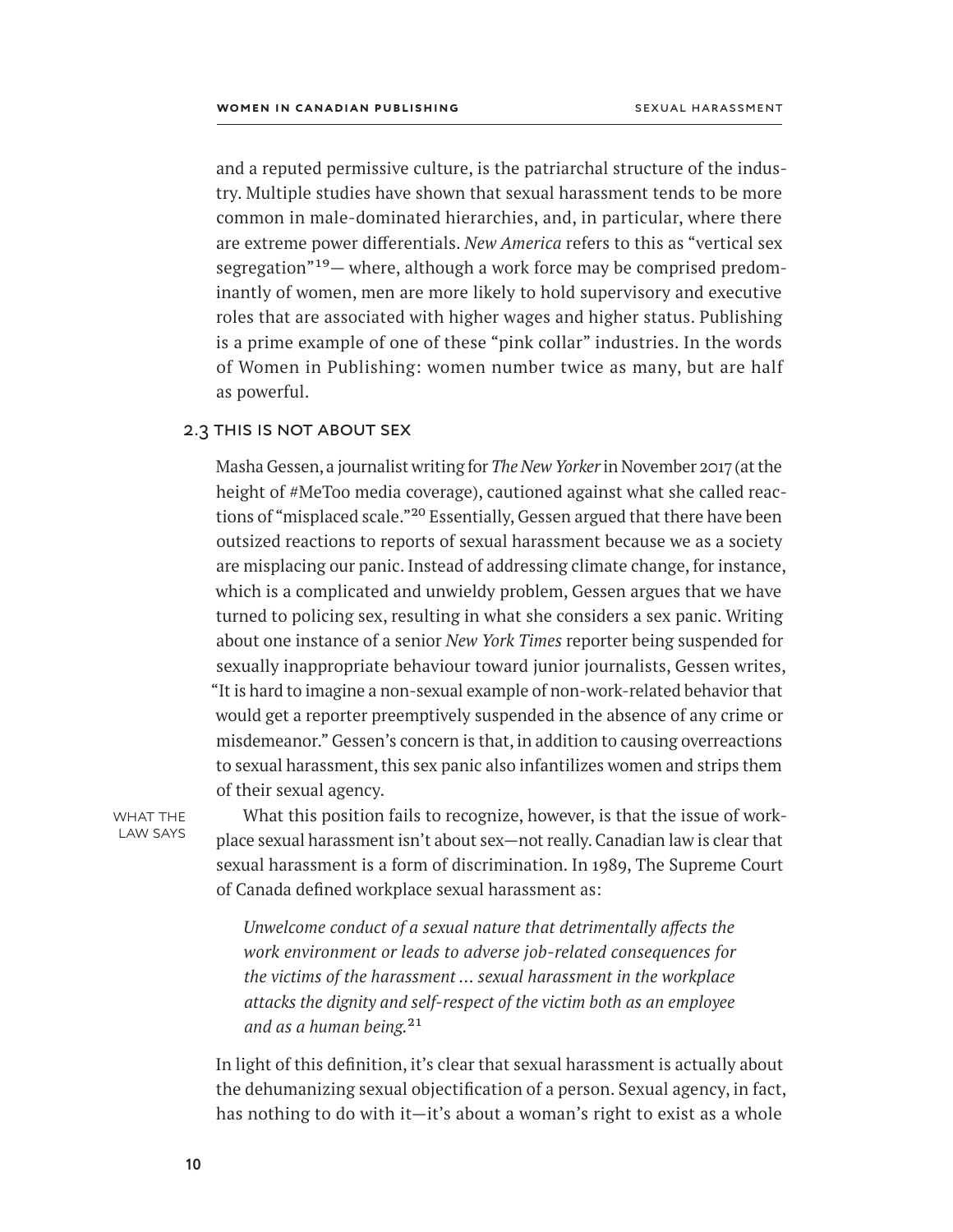person, especially in a professional sphere, in a manner that is dictated by her performance, expertise, ambition, etc.—not her sexual identity.

 As Rebecca Traister explains in an article for *The Cut*, this is about a woman's right to exist in the world, and particularly in the workplace, as a professional human being instead of a sex object. As Traister articulates, the harm inflicted by sexual harassment is due to the "systemic disadvantaging of a gender in the public and professional sphere."<sup>22</sup> She goes on to explain how the trauma inflicted upon the sexually harassed, even in the absence of explicitly sexual or even physical abuse, is demeaning and dehumanizing; it sends the message that "their worth has been understood as fundamentally erotic, ornamental; … they have not been taken seriously as equals." In short, she says, it's a "cruel reminder that these are still the terms on which we are valued."<sup>23</sup> Clearly, sexual harassment should not be tolerated in our workplaces because it is a fundamental denial of gender equity; this is not a sex panic.

## 2.4 what we don't know

When it comes to sexual harassment in Canadian publishing, we don't know how race or ability status impacts a woman's vulnerability. Furthermore, we don't know how vulnerable LGBTQ+ folks in our industry are to sexual harassment. According to *Quill & Quire*'s 2019 survey, 2% of those who reported harassment identified as trans, non-binary, or gender-fluid<sup>24</sup> $$ but grouping respondents in this way erases the experience of trans men and women, who may be experiencing sexual harassment at different rates from their non-binary and gender fluid colleagues. Additionally, until we have accurate data capturing how many Canadian publishing professionals identify as trans, non-binary, and gender-fluid, we won't be able to understand how their gender identity may impact their vulnerability to sexual harassment.

There is also work to be done exploring higher incidences of sexual harassment in different branches of the publishing industry. *Quill & Quire*'s survey on sexual harassment found that those working in sales and marketing, editorial, and publicty were most likely to be sexually harassed, while design and production were significantly less likely to be victimized.<sup>25</sup> It could be that, as Sue Carter suggests, the relationship management and social networking aspect of these jobs make women particularly vulnerable.<sup>26</sup> Power imbalances in caretaking roles may also partially explain why sexual harassment is more common in certain areas of the publishing industry. The "author as star" dynamic, for example, may make publicists particularly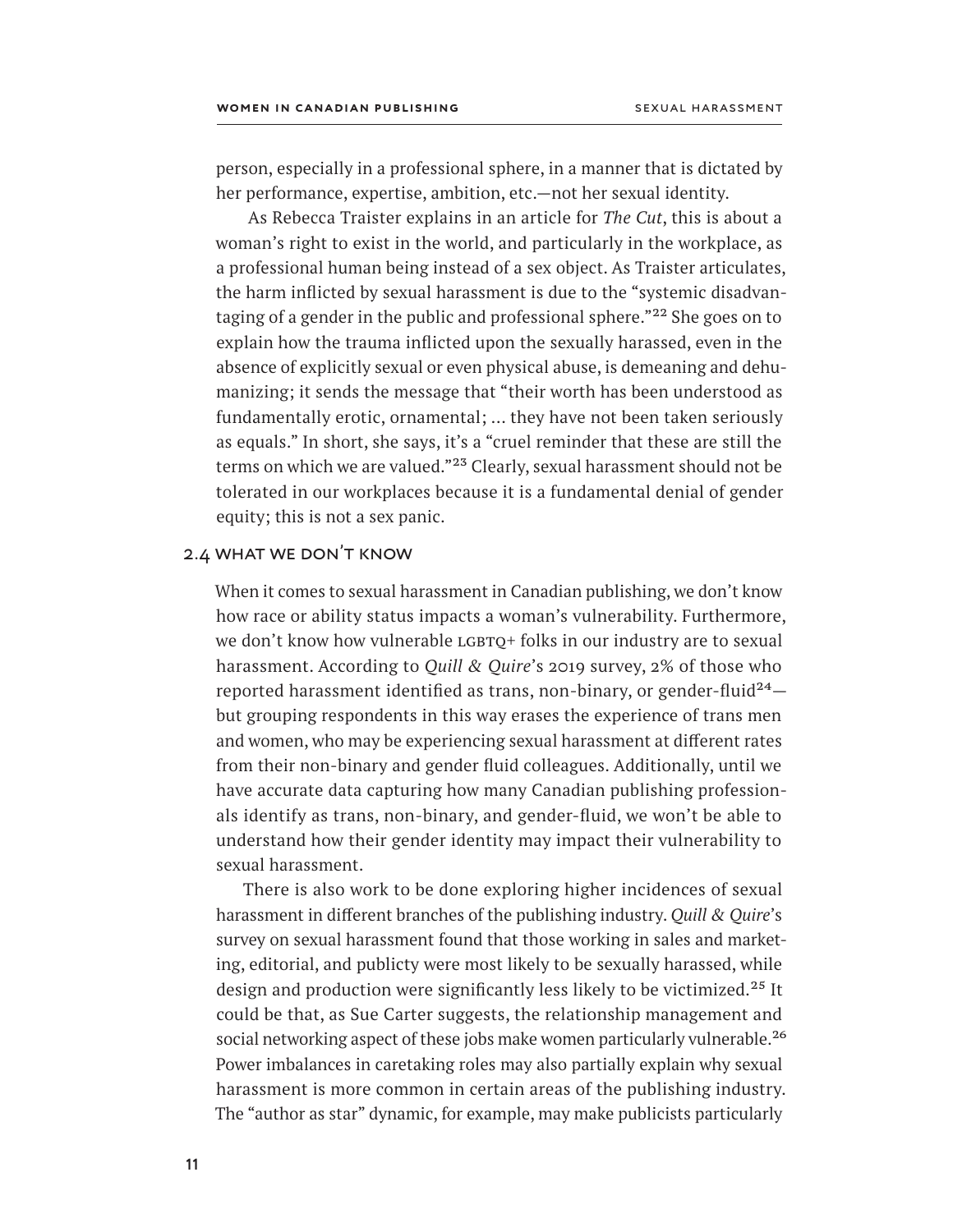vulnerable.27 These are only a few possible explanations; understanding the nuances of how sexual harassment proliferates in different areas of the Canadian publishing industry is a topic that deserves in-depth study, which is beyond the scope of this report.

# 2.5 the consequences of sexual harassment

Unsurprisingly, respondents to surveys conducted by *Publishers Weekly*, *The Bookseller*, and *Quill & Quire* all spoke about the negative toll that being sexually harassed took on their health, well-being, and performance at work. One woman, speaking to *The Bookseller* said that her experience was "deeply upsetting and humiliating."28 Another, speaking to *Quill & Quire*, remarked that "After 40 years in this business, I can only imagine what my career would have been without harassment."29 Indeed, according to Insights on Canadian Society, there is a high correlation between sexual harassment and low job satisfaction, low motivation, increased stress levels, decreased mental health, and decreased general health.<sup>30</sup> This correlation suggests that sexual harassment may also be a contributing factor to other facets of gender inequity present in the publishing industry—specifically, the connection between sexual harassment and a decline in professional performance strongly suggests that publishing's pervasive culture of sexual harassment may complicate professional advancement for women working in the industry.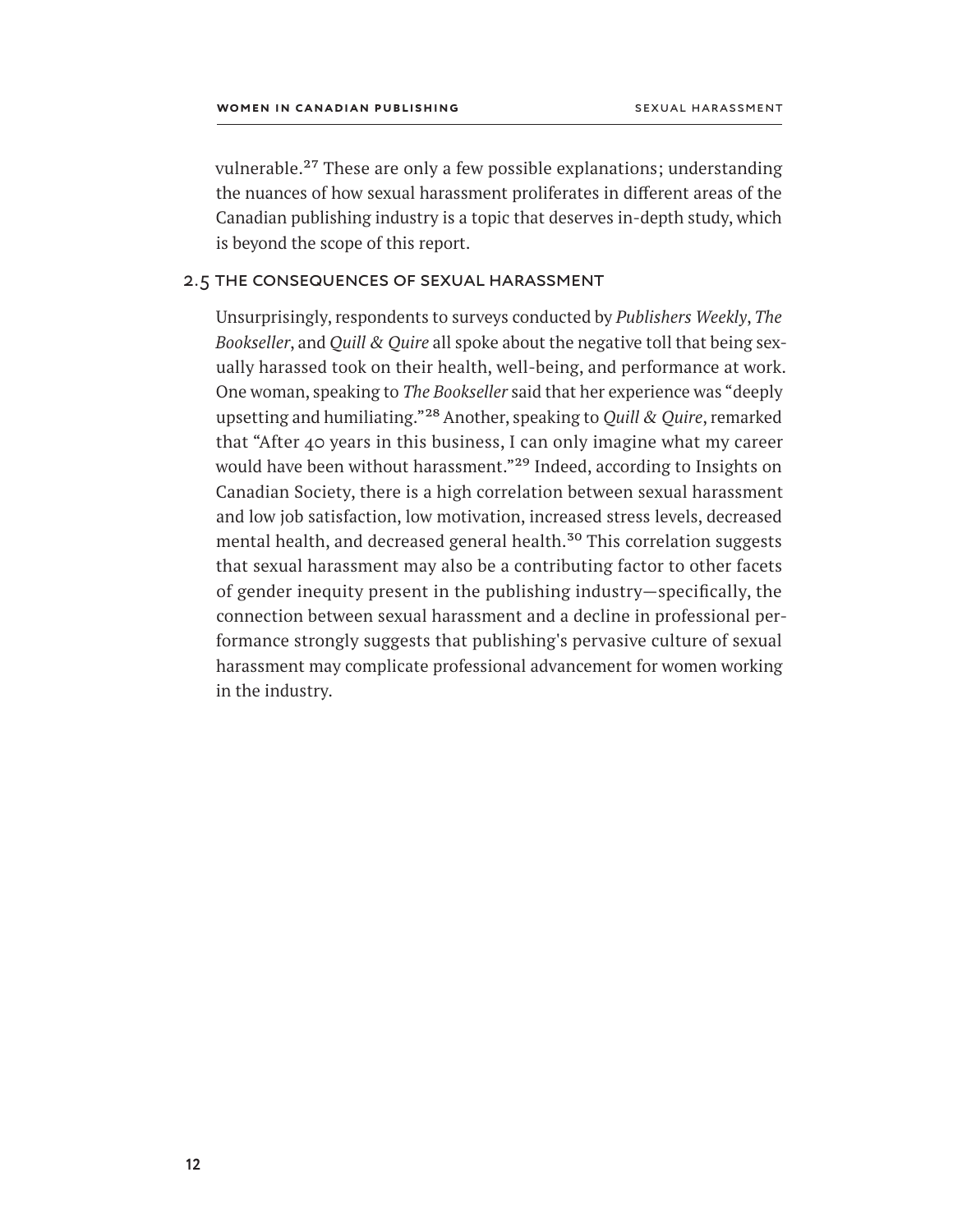# <span id="page-18-0"></span>**3.0 circumscribed advancement**

Barriers to advancement that disproportionately affect women are another major facet of gender inequity present in the publishing industry. Indeed, it was these barriers that Jane Gregory, founding member of London-based advocacy group Women in Publishing, had in mind when she used the phrase "concrete ceiling" to describe the challenges that she and her fellow female coworkers faced trying to ascend the ranks of the publishing industry.1

#### 3.1 women at the executive level in publishing

#### north america

While the situation in contemporary publishing seems to have improved somewhat from the concrete ceiling Gregory described in 1989—it is no longer assumed that a woman's career prospects in publishing will be limited to the reception desk—it is clear that men continue to wield an outsized amount of power in the industry. The first Lee & Low Diversity Baseline Survey (DBS), conducted in 2015, found that while women comprised almost 80% of the North American publishing workforce, at the executive level only 59% of positions were held by women.<sup>2</sup> The findings of the 2019 follow-up, DBS 2.0, were similar: the industry's workforce was 75% female, but at the executive level, female representation dropped to 60%.<sup>3</sup> The discrepancy between the gender make-up of the workforce at large compared to the gender make-up of the executive level suggests that women are being promoted at dramatically lower rates than their male colleagues.

**CANADA** 

Looking at Canadian publishing, the numbers seem much the same: The 2018 Canadian Book Publishing Diversity Survey, commissioned by the Association of Canadian Publishers (acp), found that the workforce comprised 74% women, but that women held only 62% of executive positions. The complement of these findings is perhaps even more telling: the industry was found to be only 18% male, but at the executive level 30% of positions were held by men.<sup>4</sup> In other words, men are almost twice as likely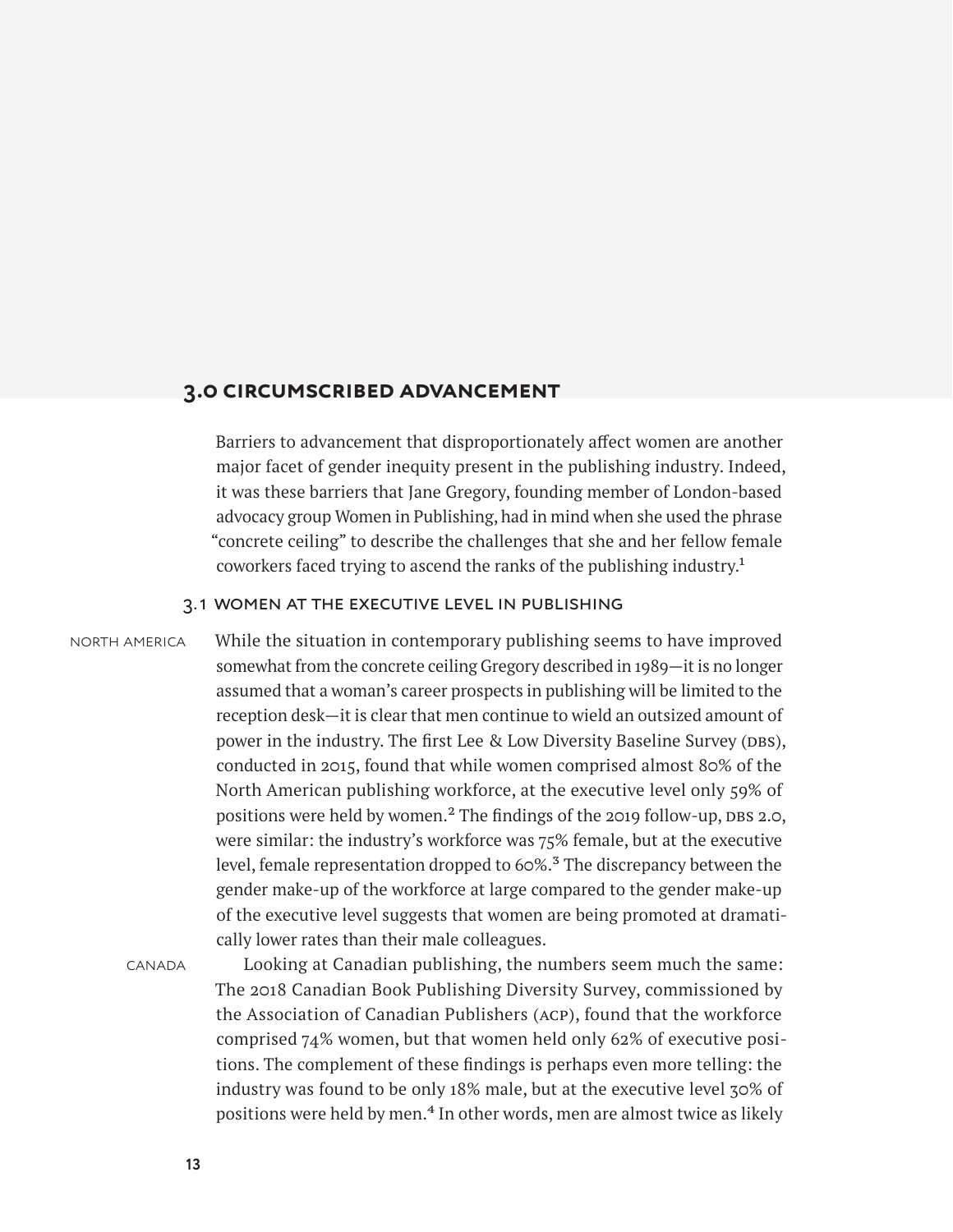as women to be promoted to the executive level, despite the fact that there are more than three times as many women as there are men working in the industry.

While it is common for men to rise through the ranks with greater ease than women, it does seem that, in an industry where women over-index to such an extent, women should also hold a proportionally larger amount of power. As the data shows, however, men in publishing benefit from an institutionalized privilege that confers on them an outsized amount of power. But why is this the case? Why does the title of Women in Publishing's 1989 report, "Twice as Many, Half as Powerful" still ring true today, more than 30 years later?

#### 3.2 vertical sex segregation in publishing

The phenomenon of men bring promoted at higher rates than women can be explained by a confluence of historical factors and contemporary economic trends. Indeed, the "old boys network," which, in the industry's early days explicitly excluded women, continues to benefit men as a result of the social nature of the industry. Furthermore, the conservative mindset at the heart of the publishing industry perpetuates the male advantage. This advantage is concentrated by the continued consolidation of publishing houses, which leaves fewer executive positions and thus increases competition. Altogether, these factors create a hostile environment for women working in the industry, which may drive them from the industry prematurely. As a result, younger women in the industry are left without mentors or advocates.

a (white) gentleman's **PROFESSION** 

Historically, publishing has been referred to as "the gentleman's profession." According to Charlotte Gascoigne, speaking to the Women in Publishing oral history project, "gentleman" in this sense referred to a "gentleman of leisure,"<sup>5</sup> someone with independent means who, instead of having to pursue a trade, could spend his time engaging in leisurely activities. Specifically, gentleman of leisure meant a wealthy *white* man, as white men were the primary group capable at that time of accruing substantial wealth.

The gentlemen's profession was made manifest in the "old boys' network" that came to be associated with publishing—a blurring of social and professional spheres that saw important deals, promotions, and acquisitions often taking place over lunch or drinks, which were often imbibed at mens-only social clubs with exclusive memberships.<sup>6</sup> The exclusivity of these spaces meant that they were inaccessible to anyone who was not a white, cis, straight, able-bodied man—effectively barring anyone who didn't belong to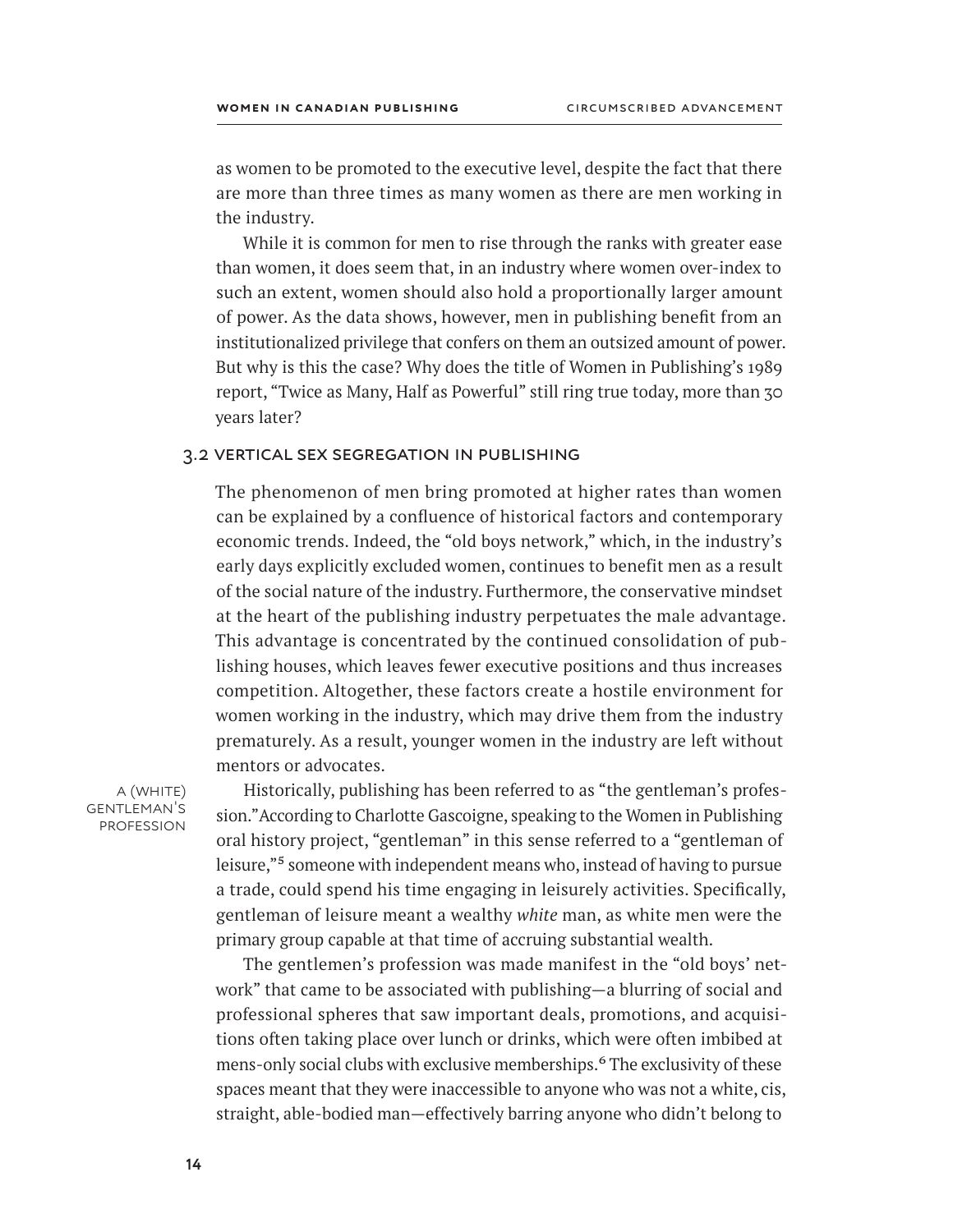this specific subset of upper class men from participating meaningfully in the book publishing industry.

While the above scenario mostly describes the publishing industry prior to the 1980s, $<sup>7</sup>$  remnants of this old world are visible in the trade today. In</sup> a sense, this should come as no surprise—the *Publishers Weekly* 2019 Salary Survey found that the median number of years that male respondents had spent in the industry was  $17.5$ <sup>8</sup> which suggests that the industry is barely two generations removed from the old boys' network of the mid-20<sup>th</sup> century.

male social advantage

Furthermore, it seems likely that this historic male advantage may be further exacerbated by the social nature of the industry, which was discussed in the previous chapter of this report. A working paper published in 2020 by the National Bureau of Economic Research in conjunction with Harvard Business School supports this theory.<sup>9</sup> The study found that, in the absence of any performance or effort differential, men working under male managers were more likely to be promoted than men who reported to female managers. Furthermore, the study found that the circumstances that contributed to men being promoted at higher rates were mediated by social interaction.

In the study, men who took breaks with their managers tended to be promoted more quickly, and men who smoked, and who took smoking breaks with their male managers, were promoted at the highest rates. The study concluded that male-to-male relationship building (as opposed to straightforward favouritism) accounted for certain men being promoted at higher rates. It stands to reason, then, that in an industry such as publishing, where social functions are an integral part of how the trade functions, that this male advantage—the ability to be promoted more quickly as a result of forming social relationships with other high-ranking men—would only be magnified. Interestingly, the study found that the gender of a woman's superior had no effect on her rate of promotion.

While lunchtime meetings and after-hours events may no longer explicitly bar women from participating, it does seem that the highly social nature of the industry, a last vestige of publishing as a "gentleman's profession" may disproportionately benefit men. Furthermore, the character of these social work spaces—working environments where the white noise of sexual harassment is quotidian—also disproportionately hinders women, as if they are punished for participating. In such a hostile environment, it stands to reason that women would be less likely to participate, and certainly less likely to perform professionally at their full capacity. Thus, men face less competition and their advantage is compounded.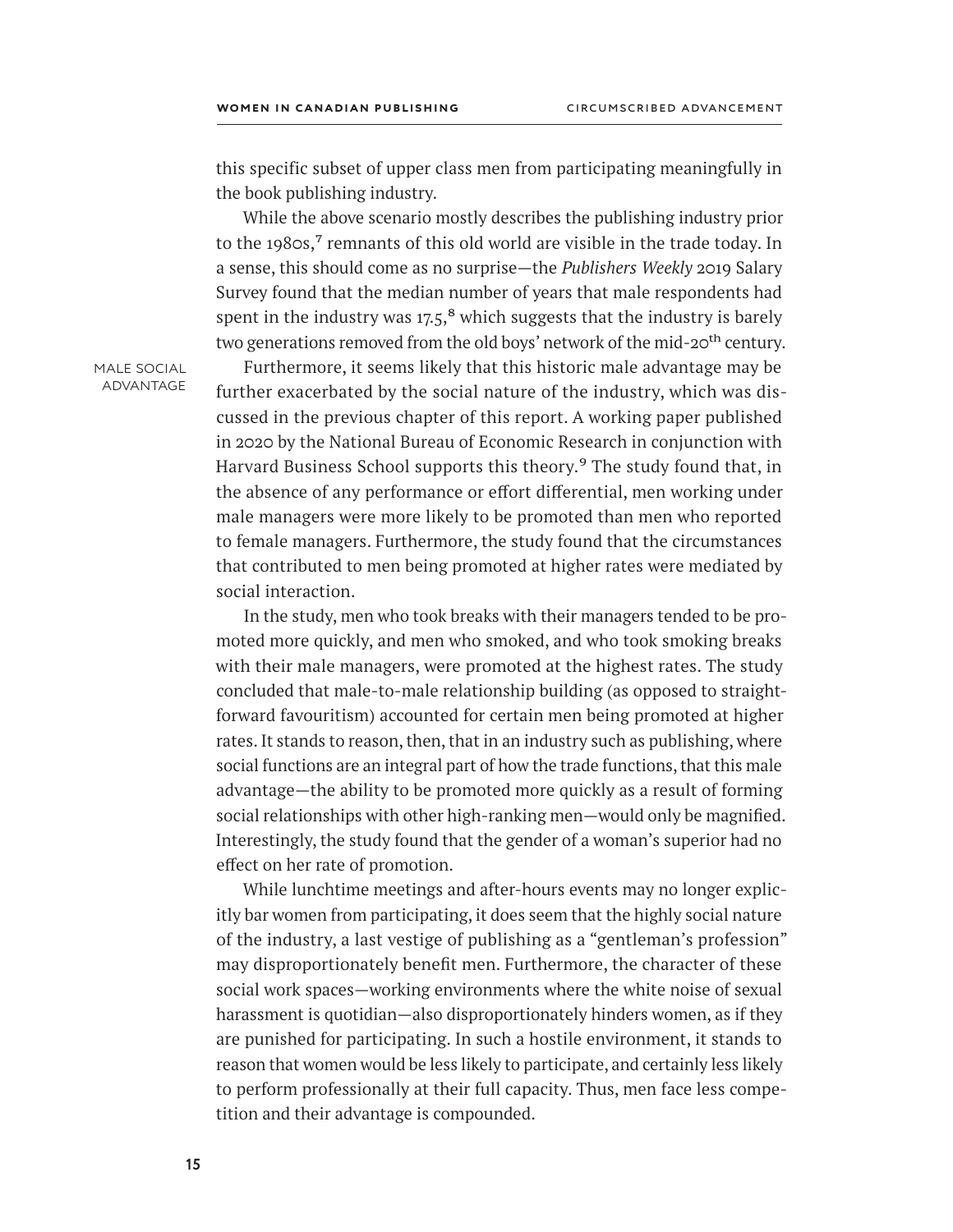This social advantage may partially explain the phenomenon of male executives hiring or promoting in their own (male) image, an issue that has been discussed at length in articles published by *The Bookseller*, the *Independent*, and *The Guardian.* According to one industry professional speaking to *The Guardian*, there is an abundance of "white, middle- and upper- class, privately educated men selecting other white, middle-class, privately educated men [for jobs and promotions] ... It has a chilling effect."10 In other words, the old boys' network continues to propagate.

economic factors

In addition to the historical legacy of social circles that excluded women and the disproportionate advantages that men enjoyed—and continue to enjoy—as a product of these social associations, it also seems that economic instability, conservative logic, and corporate consolidation further complicate professional advancement for women in publishing.

As Baroness Gail Rebuck reflected in the Women in Publishing oral history project, following the economic downtown of 2008 there was a resurgence in conservative hiring practices that favoured men, "the safe option," over women.11 Writing in *The Bookseller*, she explains, "it was as if boards or management committees fell back into familiar, 'male-suited' patterns."12 While the market crash of 2008 was undoubtedly monumental, it bears considering that publishing is a notoriously precarious industry with legendarily tight profit margins. If it is, in fact, true that economic instability encourages conservative hiring and promotion practices, it would seem to follow that women looking to ascend the ranks in the publishing industry are continuously swimming against the current.

In addition to the ways in which the industry reacts to economic hardship, there is an inborn conservatism inherent to publishing that negatively affects women and minority groups even in the best, most prosperous of times. As John Maxwell explains in his article, "Thinking about the Legacies of Colonialism in Publishing," the economies of scale at the heart of publishing mean that the industry is predisposed to act according to what Maxwell calls the "economic logic of the best-sellers". In essense, because the logic of the bestseller is dictated by cultural norms, it reinforces a conservative mindset wherein anything that doesn't conform to cultural norms is seen as a risk.<sup>13</sup> While Maxwell was specifically talking about industry output, it's hardly a leap to imagine how this deep-seated risk aversion at the heart of publishing could also have implications for hiring practices. In the context of publishing being a (white, middle-/upper-class, straight, cis) "gentleman's profession," anyone who does not fit this profile is seen as a risk, and therefore less likely to be valued as an employee, and certainly less likely to be promoted.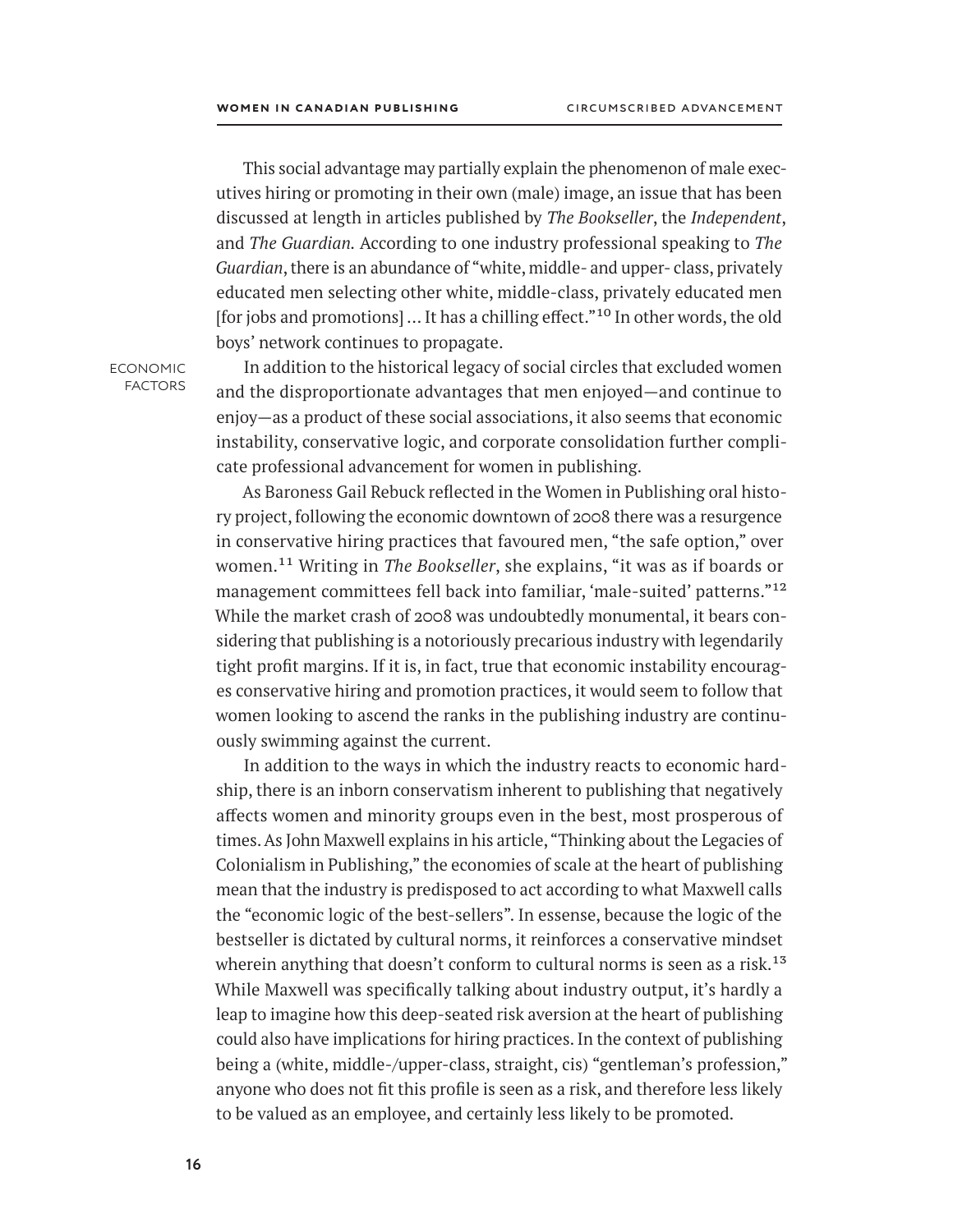#### **CORPORATE** consolidation

Another reality of the publishing industry is the trend toward corporate consolidation, which has, since the early  $20<sup>th</sup>$  century, seen the majority of English book publishing activity subsumed into what is commonly referred to as The Big Five:\* Simon & Schuster, Penguin Random House, HarperCollins, Macmillan, and Hachette. As Danuta Kean explained in *The Guardian*, these mergers mean that there are fewer executive positions to be filled, which often bodes poorly for women.<sup>14</sup> Indeed, according to a report published by the International Labour Organisation, the larger a company is, the less likely it is to be run by a woman.<sup>15</sup> As I write this report, not one of the Big Five has a woman in the ceo position.

Furthermore, it's not just women who are negatively affected by corporate consolidation in publishing. In addition to minority groups whose career prospects are exponentially diminished by the shrinking numbers of executive positions, corporate consolidation actually weakens the industry as a whole, and negatively impacts authors and readers as well.

Consolidation is harmful to the industry because it constitutes a narrowing of the market—this means fewer publishing opportunities for authors (leading to lower advances and a weakened ability to negotiate favourable contracts),16 less title diversity, and fewer options for readers. By concentrating the means of distribution, corporate consolidation also imperils booksellers because it gives a single entity power over a disproportionate number of titles.

# 3.3 where have all the women gone**?**

A final factor that may explain why fewer women hold executive positions in publishing is the simple fact that women don't seem to stay in the publishing industry for as long as men. The *Publishers Weekly* 2019 Salary survey found that 38% of men had been working in the industry for over 20 years, compared to only 10% of women.<sup>17</sup> Significantly, women in this survey outnumbered men in the three-to-seven-year's experience bracket (29% women compared to 17% men), as well as the less-than-three-year's experience bracket (12% women compared to 5% men).<sup>18</sup> Unfortunately, there isn't data available for Canadian publishing that measures time spent working in the industry as a function of gender, but given the demonstrated similarities between English language publishing elsewhere and in Canada, the Canadian industry might be similar.

<sup>\*</sup>While I was writing this report, Bertelsmann (the multinational media conglomerate parent company of Penguin Random House) announced plans to purchase Simon & Schuster, effectively reducing the Big Five to the Big Four.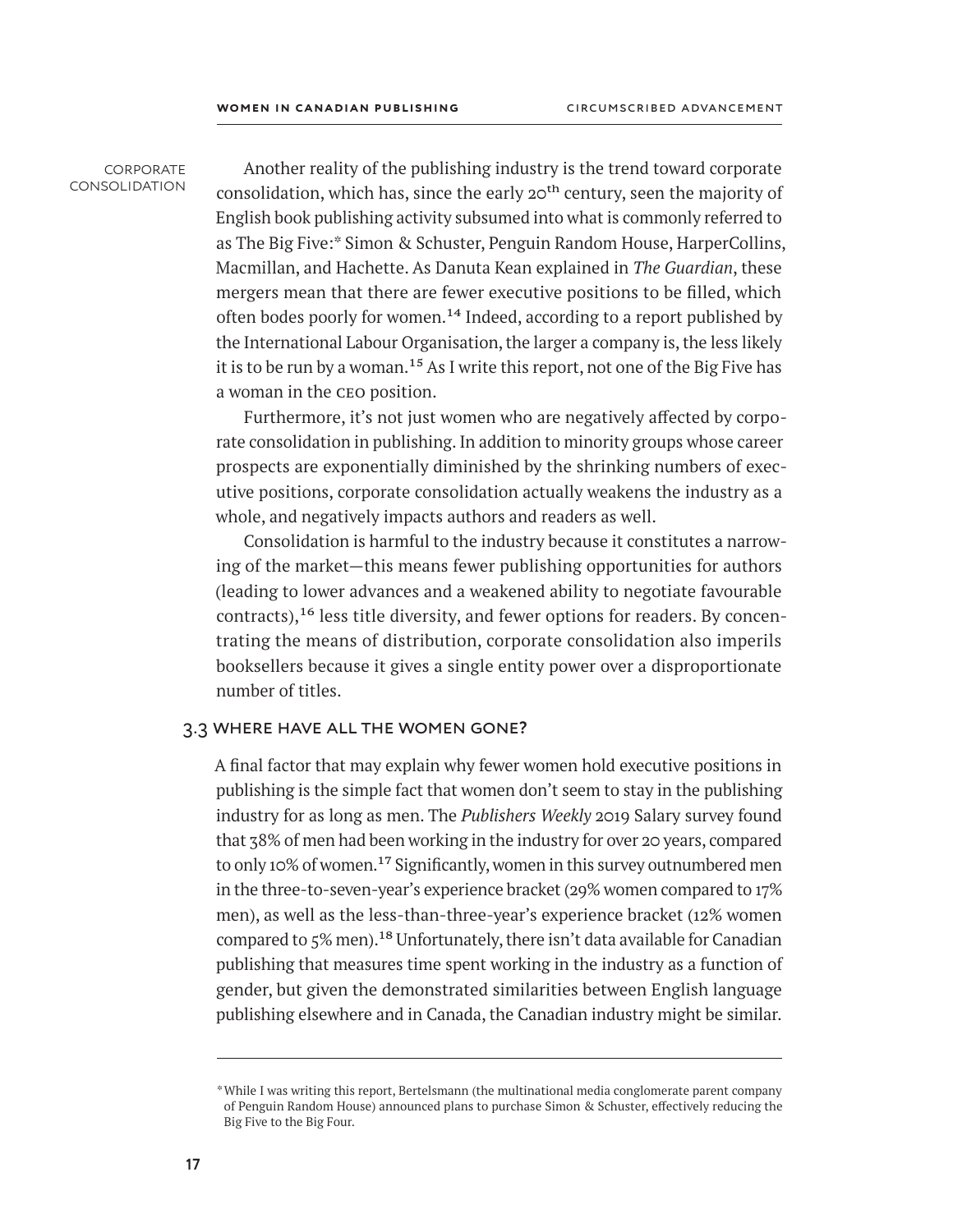# 3.4 what we don't know

While the data suggests that women are leaving the publishing workforce prematurely, it does not shed light on *why* this is happening. The deeply entrenched culture of sexual harassment combined with the systemic obstacles enumerated in this chapter may be partially to blame, but so too might be caretaking responsibilities, inflexible workplace policies, and low pay. The publishing industry (even at the senior level) is also significantly structured around freelance and contract-based work,<sup>19</sup> which is flexible, but lacks the comprehensive benefit packages that are more likely to come with salaried employment. As such, women with higher healthcare expenses, such as those who have children or are chronically ill, may choose to leave the publishing industry in favour of a job that offers more support.

Until we have data that captures why women are leaving publishing in such high numbers, it will be difficult to formulate a strategy for keeping women in the industry for the full duration of their careers, which is an important factor in professional advancement.

#### 3.5 conclusion

As this chapter has demonstrated, there are multiple obstacles that women looking to ascend the ranks in publishing are forced to contend with. These obstacles are both historical and contemporary. Publishing's legacy as a gentleman's profession, for instance, continues to have ramifications for women; the social nature of the industry, which benefits men while hindering women, as well as a deeply-embedded conservative logic together perpetuate the old boys' network. Furthermore, conservativism as a function of economic precarity and corporate consolidation, two perennial forces at work in the industry, also disproportionately benefit men, specifically white, middle- and upper-class men, who are seen as the "safe" option. Finally, women tend to leave the publishing industry much earlier in their careers than their male counterparts, which means that fewer women have the opportunity to reach the executive level. Altogether, these structural advantages support the professional advancement of men in the publishing industry and in turn create a significant gender wage gap in their favour, which the following chapter of this report will explore.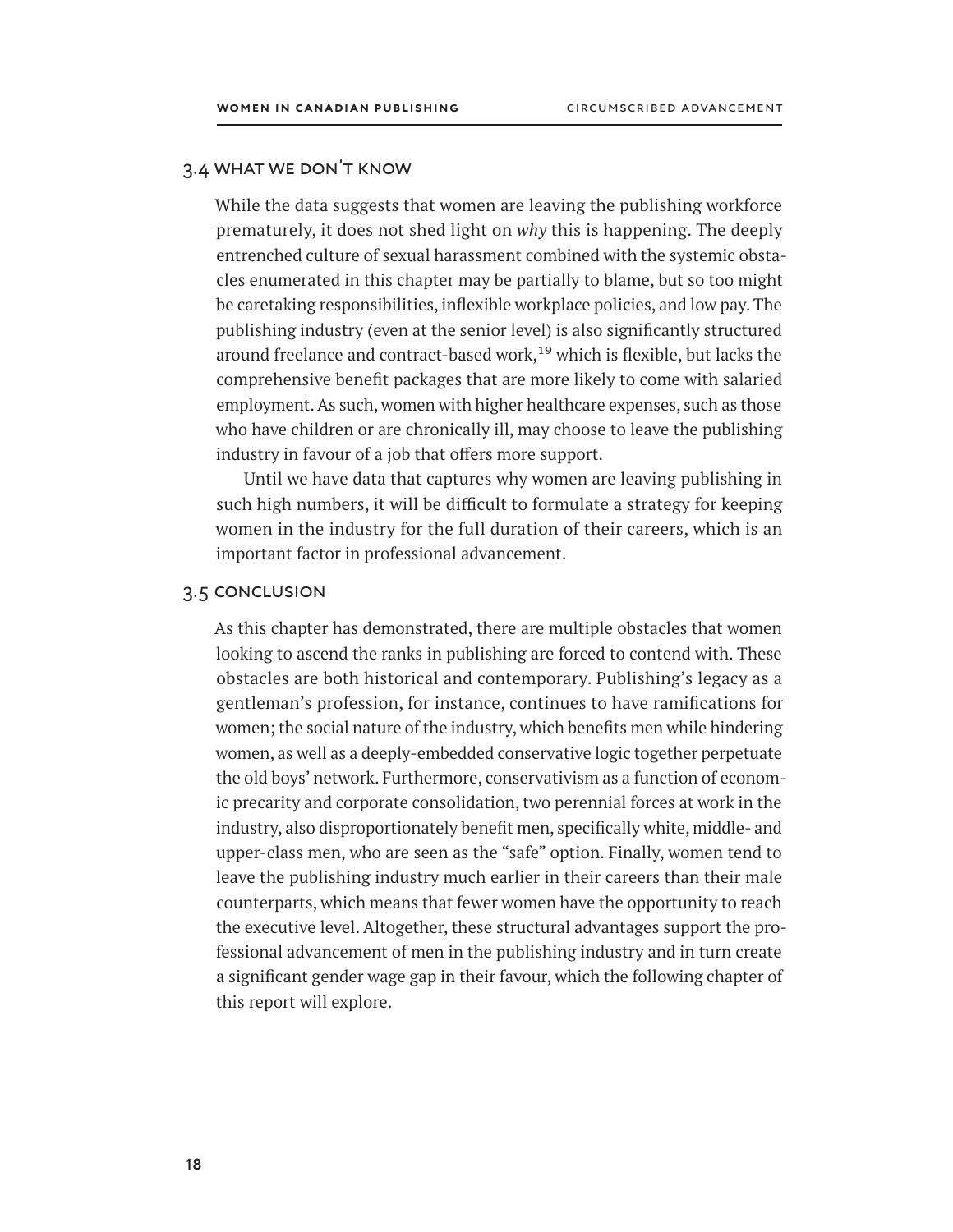# <span id="page-24-0"></span>**4.0 the wage gap**

The barriers to advancement that the previous chapter explored are quantified in a persistent and significant wage gap that benefits men in publishing. While the data confirms that the wage gap is, indeed, a problem in publishing, a lack of complete and consistent data makes it difficult to determine the magnitude of the problem. Still, the data that we have suggests a troubling lack of pay equity, which may be exacerbated by the notoriously heavy work loads and long hours that are often associated with working in the publishing industry.

## 4.1 data: a primer

Before discussing the data that measures the gender wage gap in publishing, I have to first acknowledge the ways in which this conversation is hindered by the data available. In order for data to be truly useful, it must be consistent essentially, the data must allow for apples-to-apples comparison. This means that the *type* of data being gathered must be congruous: in this case, whether wages are measured based on hourly, weekly, or annual earnings. It also means that the *ways of analyzing* the data must remain the same, which in this case means whether wage is reported as a mean\* or median† value.

hourly vs. weekly vs. annual wage

In addition to being consistent, data must also be a meaningful and relevant measurement. As argued by Hilary M. Lips in the paper, "The Gender Pay Gap: Concrete Indicator of Women's Progress Toward Equality," comparing hourly wages assumes an equal number of paid hours worked in a week between men and women, which, as women are often responsible for a greater share of domestic duties, is not always the case.<sup>1</sup> In the same way, comparing

<sup>\*</sup> The mean value, also referred to as the average, is found by dividing the sum of values in a data set by the number of data points.

<sup>†</sup> The median value is the midpoint between the highest and lowest data points in a data set.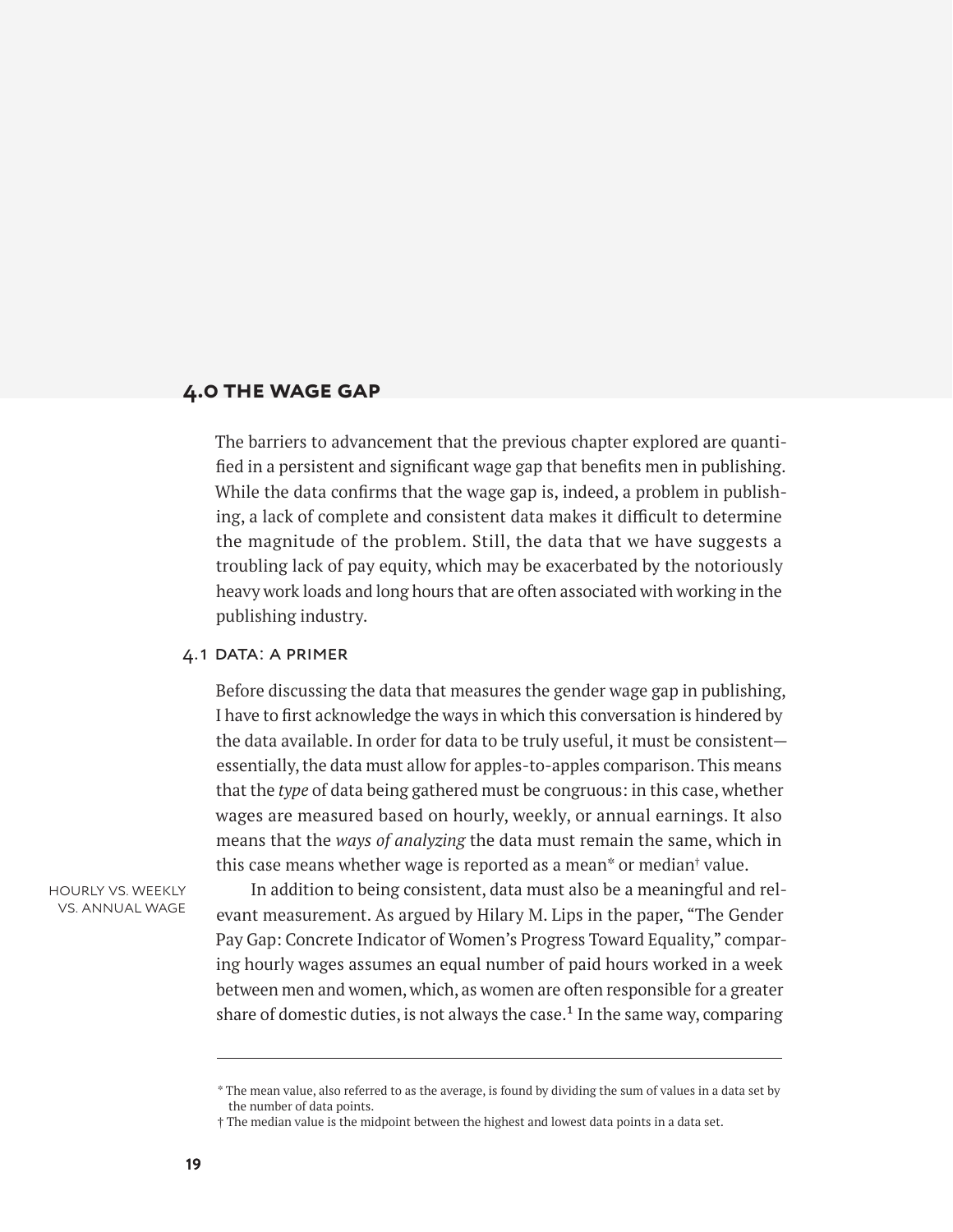weekly wages assumes that men and women work the same number of weeks in a year, which is also not always the case. $<sup>2</sup>$  Essentially, both hourly and</sup> weekly wages requires one to guess at the number of hours or weeks worked in order to understand the economic well-being associated with a given wage. Using Lips's example to illustrate, when a woman applies for a loan to buy a car, she is asked for her earnings in a year—not an hour (or week). It is for this reason that looking at annual earnings as opposed to hourly or weekly earnings "captures the full scope of the financial implications of gender."3

mean vs. median values

In the same way as hourly and weekly earnings paint a different picture than annual earnings, looking at mean versus median values also yield different results. Furthermore, reporting either the mean *or* median values on their own presents an incomplete picture. Together, the mean and median values of a data set illustrate the distribution of a given metric across a spectrum. Taken alone, the mean value flattens the data into a hypothetical middle value, while the median value is easily skewed by outliers at the high or low end of the data set.

As of 2020, there are no studies of the English-speaking book publishing industry that have published both mean and median annual salaries as a function of gender, which makes it difficult to properly assess the full picture of gender pay inequity in publishing.

non-salaried **WAGES** 

Furthermore, there is a significant contingent of freelance and contract workers in the publishing industry who are often folded into industry data. Nordicity's Book Publishing Industry Profile, for example, reported that 23% of the book publishing workforce in Canada was comprised of freelance and contract workers, however, the profile reported all findings using an FTE (fulltime equivalent) measurement, which does not differentiate between modes of employment. It's significant that freelancers and contracters are being lost in the data, because they represent a significant portion of the workforce, and also because they occupy an economically vulnerable position, as they are without employment benefits. As such, if the wage gap between publishing's male and female freelancers is in line with the rest of the industry, it may have outsized repercussions for women in caretaking roles. As it currently stands, we don't know the gender breakdown of publishing's freelance and contract workforce, or whether or not there are problems with pay equity in this subset of the industry.

# 4.2 the gender wage gap in publishing

**UNITED STATES**  The problems with data measuring the wage gap in publishing are numerous and ever-present. A 2018 *Publishers Weekly* salary survey of the American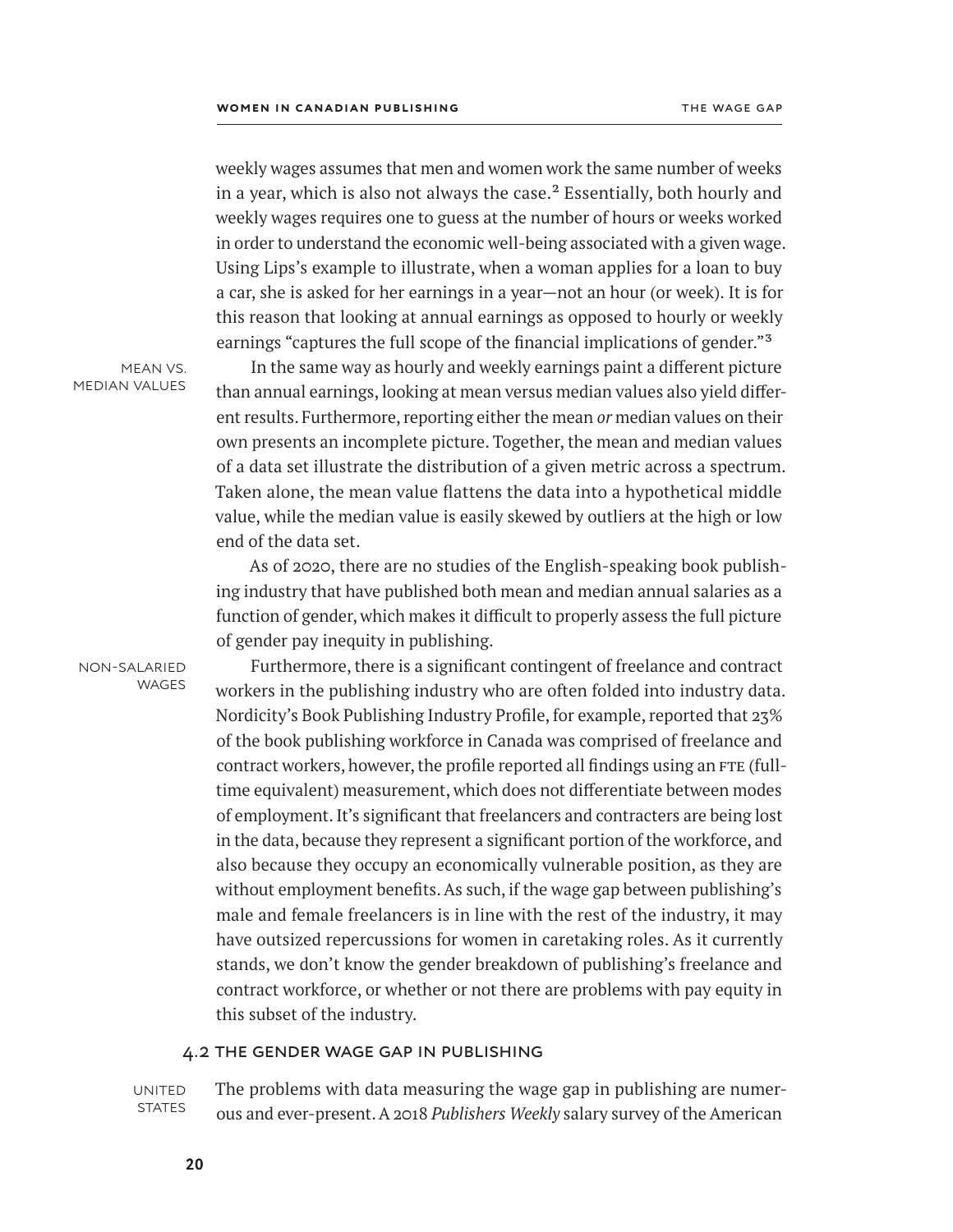book trade found a  $31.1\%$  average annual wage gap in favour of men.<sup>4</sup> In that same year, the Institute for Women's Policy Research reported the national annual wage gap in the United States using median values—they reported a 19.5% median wage gap between men and women.<sup>5</sup> As it is impossible to compare average and median values meaningfully, this lack of congruent data makes it difficult to determine how the wage gap in publishing compares to the national wage gap.

The following year, *Publishers Weekly* published the median (instead of the average) annual compensation values for men and women, and reported a 25% wage gap in favour of men.<sup>6</sup> While at first glance it may appear that the wage gap closed by almost 6% from 2018 to 2019, the fact that average values were reported one year and median values the next makes it impossible to accurately gauge whether there was any change. Furthermore, the US Bureau of Labor Statistics reported the national median wage gap for that same year at only 19%, $\frac{7}{7}$  although that figure is based off of weekly earnings as opposed to annual earnings. With a lack of comparable data, and bearing in mind Hilary M. Lips's thesis regarding annual salary as an indicator of economic well-being, it's clearly difficult to assess the wage gap in American publishing as it relates to the wage gap in the United States at large.

**UNITED** kingdom

In the UK, Bookcareers found an average annual wage gap of 15.8%<sup>8</sup> within the industry, compared to a national average hourly wage gap of 17.9%.<sup>9</sup> Here again, however, the national average wage gap was calculated using hourly earnings as opposed to annual earnings. It bears repeating that these figures do not allow for meaningful comparison, as they are not properly congruent.

**CANADA** 

According to *Quill & Quire*'s 2018 salary survey, which is the only data we currently have that compares men's and women's salaries in Canadian publishing, there is a 25.6% average annual gender wage gap in our industry.<sup>10</sup> This is actually slightly lower than the national average annual wage gap of 29.6%<sup>11</sup> between men and women as reported by Statistics Canada in 2018. The *Quill & Quire* data, however, is comparatively weak. The salary survey had only 345 respondents, and even from that small sample, not all respondents answered all questions. The Statistics Canada data, on the other hand, is extremely robust—their sample size was almost 15 million. As was discussed in the previous section of this chapter, this data does not allow for true apples-to-apples comparison. Even still, it is worth noting that the Statistics Canada data set had an equal distribution of women and men, while the *Quill & Quire* survey responses reflected 84.1% women and only 14.8% men. Even keeping in mind the comparative weakness of this data set, for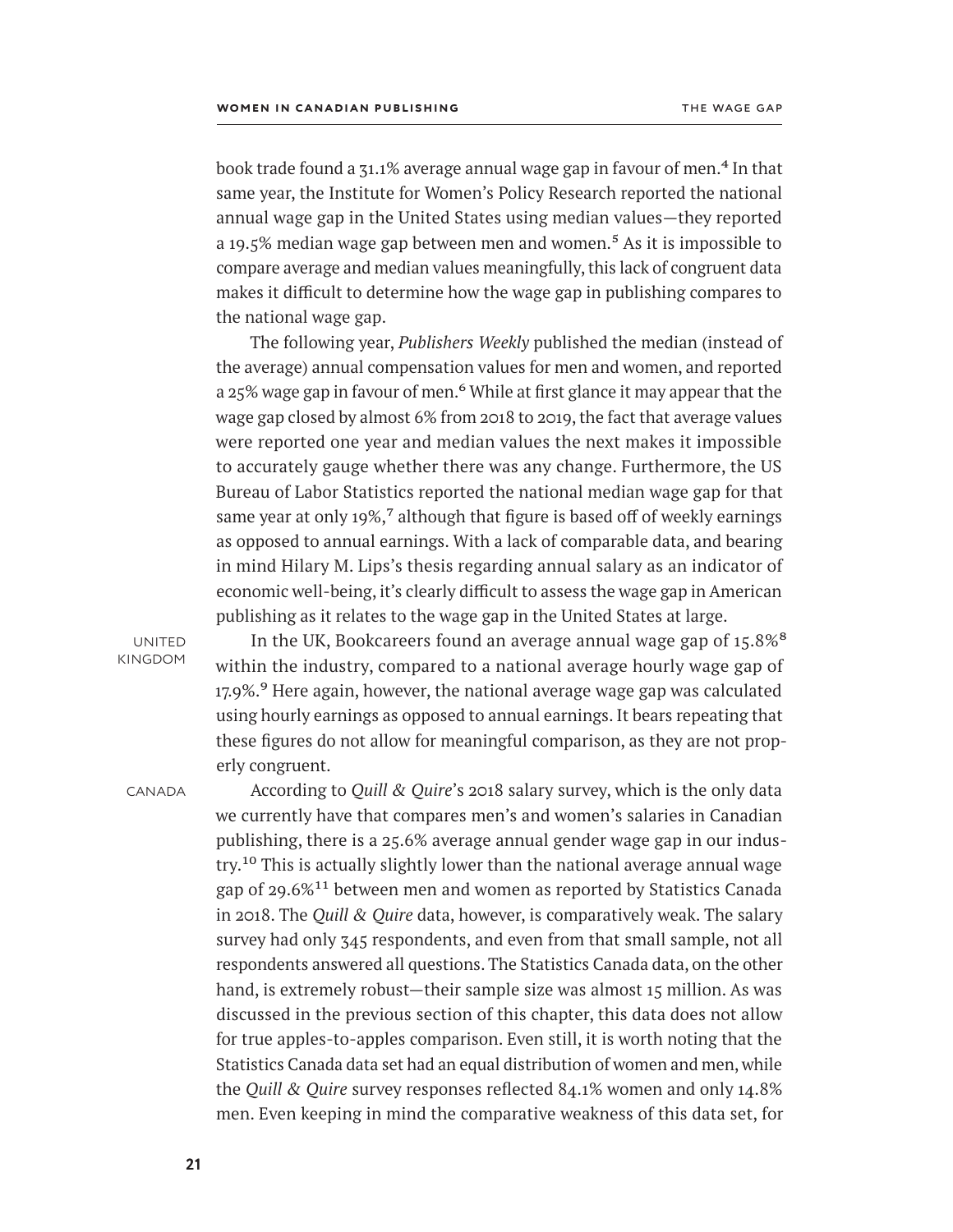such a small subset of the workforce—less than one-fifth—to outearn the majority of the workforce to such a dramatic extent, suggests a lack of pay equity in the Canadian publishing industry.

impact of distribution wages on wage statistics

In addition to these general statistical issues, looking at the wage gap in publishing is further complicated by the decision of some firms to include or exclude their distribution department from wage calculations. This exclusion is a significant issue in relation to the gender wage gap in publishing because distribution, where the pay tends to be very low, tends to employ significantly more men. As such, the decision whether or not to include this concentration of men working at low wages has the potential to significantly skew the data.

As a point of illustration, in 2018 Hachette released two different sets of wage gap data: one that excluded their distribution centres, and one that did not. When the distribution arm of Hachette was excluded from the data, their average wage gap was 30.4% in favour of men, while the data that included distribution showed an average wage gap of only  $17.8\%$ <sup>12</sup> in favour of men. This extremely significant discrepancy makes clear the necessity of transparent reporting and standard reporting parameters for publishing wages.

While there are clear gaps in the data, what we do know suggests that there is a significant lack of wage equity in publishing. Recall that in Canadian publishing, the data that we have suggests a 25.6% wage gap in favour of men. While this may actually be lower than the national wage gap of 29.6%,13 it is essential to bear in mind that the publishing workforce in Canada is as much as 84.1% female, while in the general population, women account for only 47.7% of the workforce.<sup>14</sup> The fact that women over index and under earn to such a dramatic extent in publishing suggests an issue worth investigating.

#### 4.3 why is the gender wage gap in publishing is so large?

The factors contributing to the gender-based wage gap within organizations in a broad sense are well-documented and are discussed at length in a Statistics Canada study titled "Measuring and Analyzing the Gender Pay Gap" by Dr. Melissa Moyser. Briefly, these factors include expectations related to gender and personality,\* the "high price" of temporal flexibility

women over index and under earn in publishing

<sup>\*</sup> The fact that the temperament and characteristics expected of a woman are out of step with what is expected of leaders in corporate settings is often called a double-bind, and has been documented extensively by the renowned sociolinguist Judith Baxter, among others.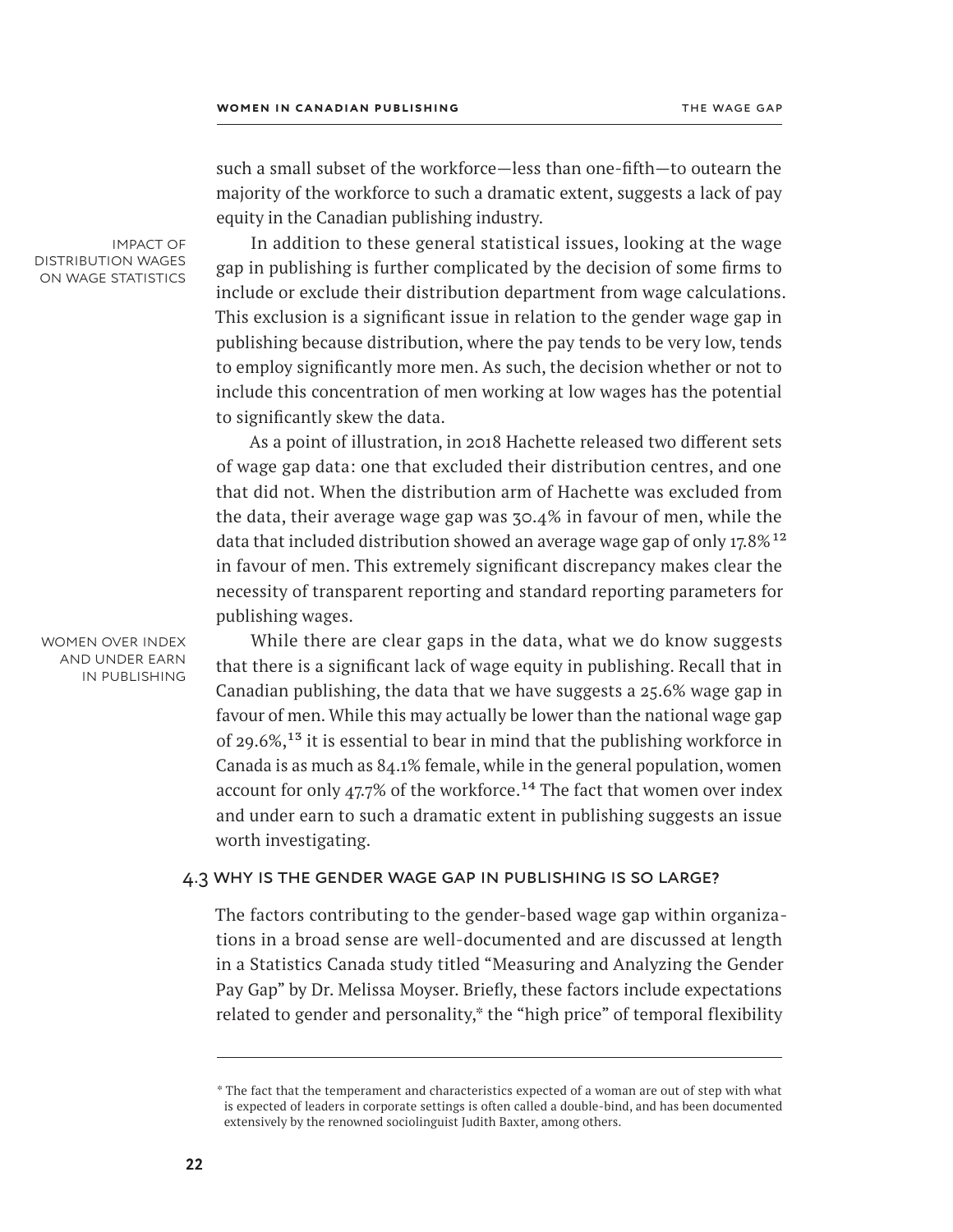(the trade-off of a flexible work schedule for lower pay), and what Moyser calls "motherhood earnings penalties" which includes career interruptions due to childrearing\* and a greater likelihood of working part-time in order to balance domestic responsibilities,  $15$  which harkens back to the problem with comparing hourly or weekly wages between men and women. These are worth mentioning because they are likely as relevant in publishing as in any other industry, however these factors alone do not account for the markedly poor pay equity in publishing.

a culture of overworking

There is, however, one factor that has been identified by various scholars that may have specific implications for publishing. According to studies published in the *American Economic Review* and the *American Sociological Review*, larger wage gaps are found in professions that place a high value on long work hours.<sup>16</sup> According to one study, this effect could account for as much as 10% of the total wage gap in industries where "overworking" (defined as more than 50 hours per week) is prevalent.<sup>17</sup> According to Cha and Weeden, industries "where long work hours are especially common and the norm of overwork is deeply embedded in organizational practices and occupational cultures"18 are especially susceptible to this effect.

Publishing is indeed such an industry. This is a well-documented feature of the trade, from the archetypal editor who reads manuscripts at home in the evenings after returning from a full day in the office, to the importance of after-hours events, which, according to Sue Carter writing for *Quill & Quire*, "has always been considered a requirement of working in the business."19 The importance of events and social work spaces was discussed at length in the first chapter of this report.

According to a 2019 *Quill & Quire* survey, "heavy workload" was the top workplace stressor, affecting over 78% of respondents. 23% of respondents also cited "long hours" as a significant workplace stressor.<sup>20</sup> Taken together, these findings prove what many in the industry know to be true: working extended hours is part and parcel of working in the publishing industry, whether those extended hours take the form of completing work-related tasks at home, or participating in social engagements that are extracurricular but nonetheless expected, or in many cases, required.

As demonstrated by Cha, Weeden, and others, professional environments where overworking is the norm disproportionately benefit men, who

<sup>\*</sup> Work interruptions related to childrearing, including maternity leave and reduced working hours both contribute to less time spent on the job over the course of a career, resulting in lower levels of expertise and thus a lower likelihood of career advancement.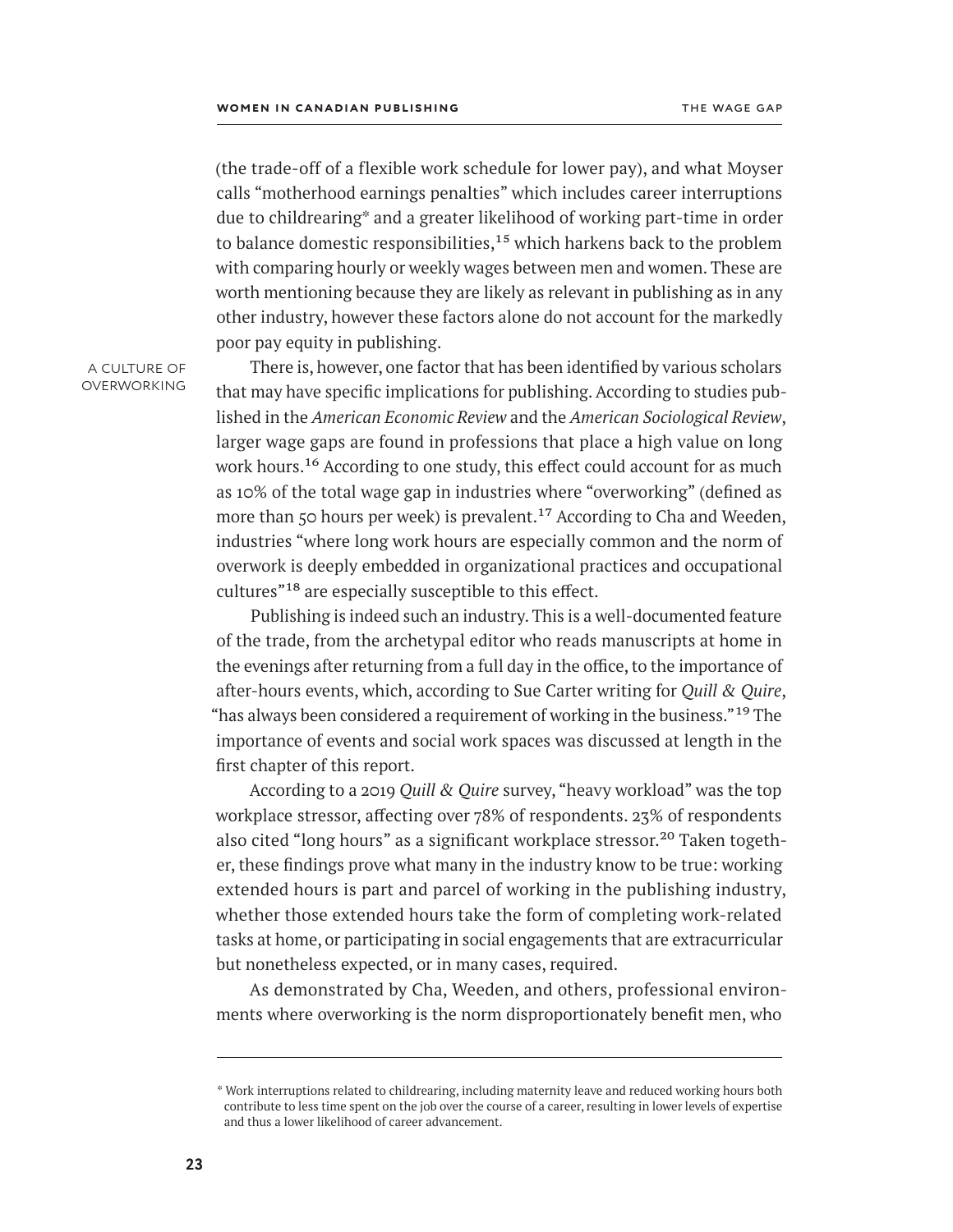tend to have fewer domestic responsibilities and thus more freedom and energy to consistently work extended hours.<sup>21</sup> Due to the typically excessive workloads and the engrained culture of after-hours events, publishing perfectly fits the profile wherein overworking is embedded in the organizational practice and occupational culture—essentially, publishing is exactly the type of industry that is likely to have an outsized gender wage gap as a result of outsized work hours.

### 4.4 other wage gaps

This discussion of wage gaps is limited to gender, and is unable, because of a lack of data, to meaningfully address other wage gaps that are known to exist, and that affect many women. Conversations about the gender wage gap in publishing are often led by, and thus centered on, white, able-bodied, heterosexual, cis women. This type of advocacy fails to take into account the experience of women whose identities do not neatly map onto this assumed "norm." As a result, data is not gathered with an intersectional approach, and it is nearly impossible to have informed conversations about other wage gaps that undoubtedly exist and impact many women in publishing. As such, women of colour, disabled women, and LGBTQ+ folks are excluded from wage equity advocacy. For a more in-depth discussion of intersecting forms of discrimination in the publishing world, please see the next chapter of this report.

#### 4.5 conclusion

Measuring the wage gap in publishing requires the use of quantitative methods. Quantitative data, however, is only useful if it can be compared with other data that is collected and reported in the same way, and if it is clear what the data is including and excluding. Both comparability and transparency are significant problems in terms of the data available for the wage gap in publishing. In order for data to be truly meaningful, firms must report consistently across the industry, and be transparent about what they are including and what they are omitting from their figures.

With those limitations in mind, however, the data that we do have suggests that there is an outsized wage gap between men and women in publishing. Well-known and well-documented contributors to the wage gap, such as "motherhood earning penalties" are generally industry-agnostic and do not explain the unexpectedly large wage gap in publishing. Rather, the wage gap in publishing may reasonably be attributed to the deeplyengrained culture of overwork, which is manifested in excessive workloads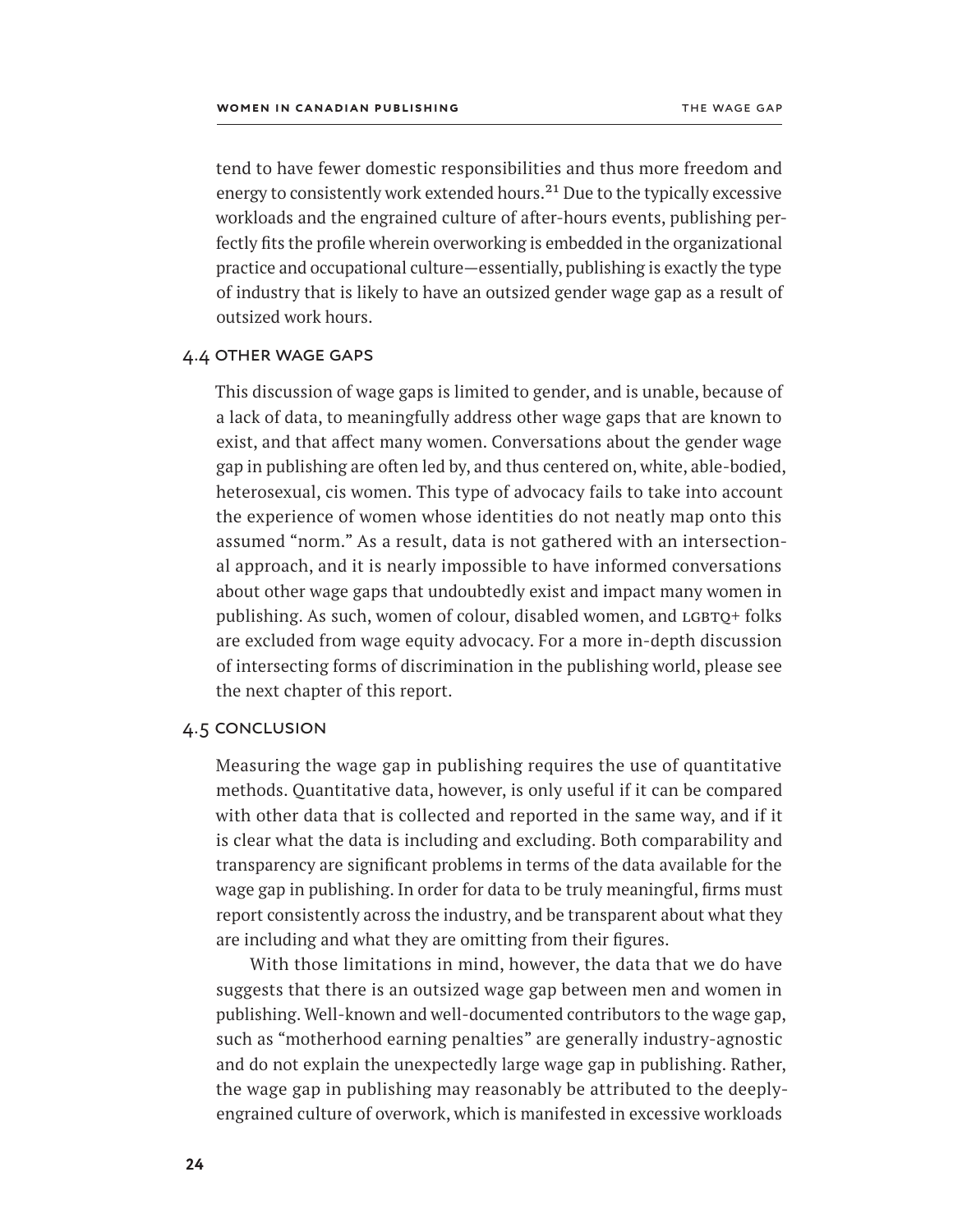that necessitate extended work hours and the frequency of after-hours events where attendance is expected or mandatory. In these types of work environments, men are more likely to excel due to their lack of domestic obigations compared to their female coworkers, resulting in increased professional returns.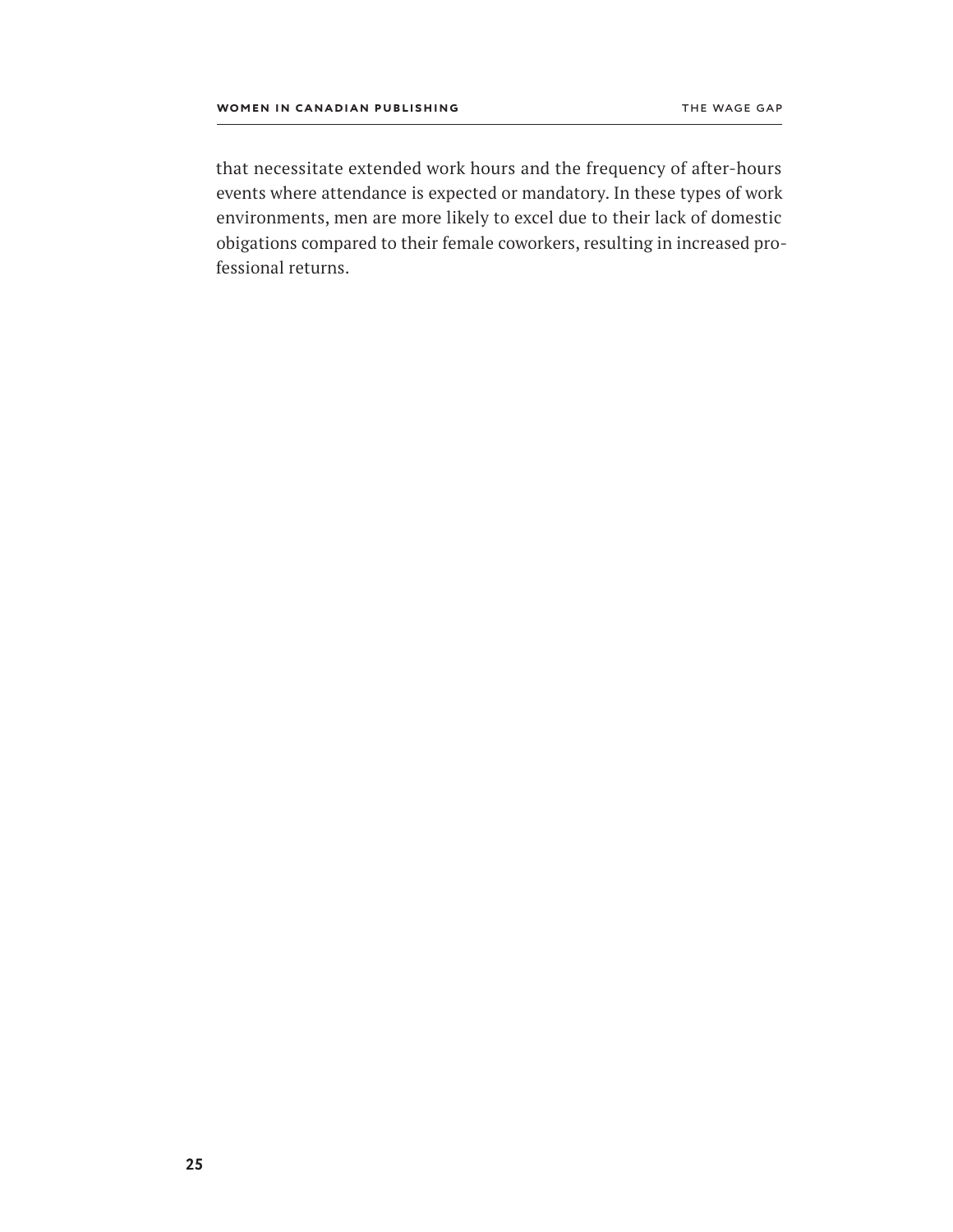# <span id="page-31-0"></span>**5.0 workforce homogeneity**

To say that publishing has a diversity problem is a gross understatement. According to the 2019 Lee & Low Diversity Baseline Study, which surveyed over 3,500 publishing professionals from across North America, the average person working in the industry is a non-disabled (89%), straight (81%), white (76%), cis woman  $(74\%)$ .<sup>1</sup> Similar numbers were reported by the ACP's 2018 Book Publishing Diversity Baseline Survey, which had 372 respondents from across Canada.2 Furthermore, according to the 2020 report, "Getting in and Getting On," produced by the UK's Creative Industries Policy & Evidence Centre, as many as 86% of publishing professionals are from middle- or upper-class backgrounds.<sup>3</sup> Recall the second chapter of this report, which explored the legacy of publishing as a gentleman's profession. In many ways, these systems of exclusivity laid the groundwork for the industry as we know it today, which is why, while it may seem antithetical to the mandate of publishing—as a cultural, creative industry—to foster these sorts of homogenous environments, $4$ in truth the industry is rife with structural inequities that circumscribe the advancement of folks who belong to historically disenfranchised groups.

While it is impossible in a report of this length to properly and fully address publishing's lack of diversity, it warrants discussion nonetheless. Many of the same systems that this report has examined, those that oppress women in the industry, are replicated and magnified in ways that also make publishing a hostile environment for people belonging to other marginalized groups. Furthermore, women whose identity exists at the intersection of two or more of these marginalized groups are likely subject to particular forms of discrimination that they would otherwise not be vulnerable to.

# 5.1 intersectionality: a primer

A theory for understanding the ways in which multiple kinds of discrimination form matrices of inequity was first proposed by Kimberlé Crenshaw in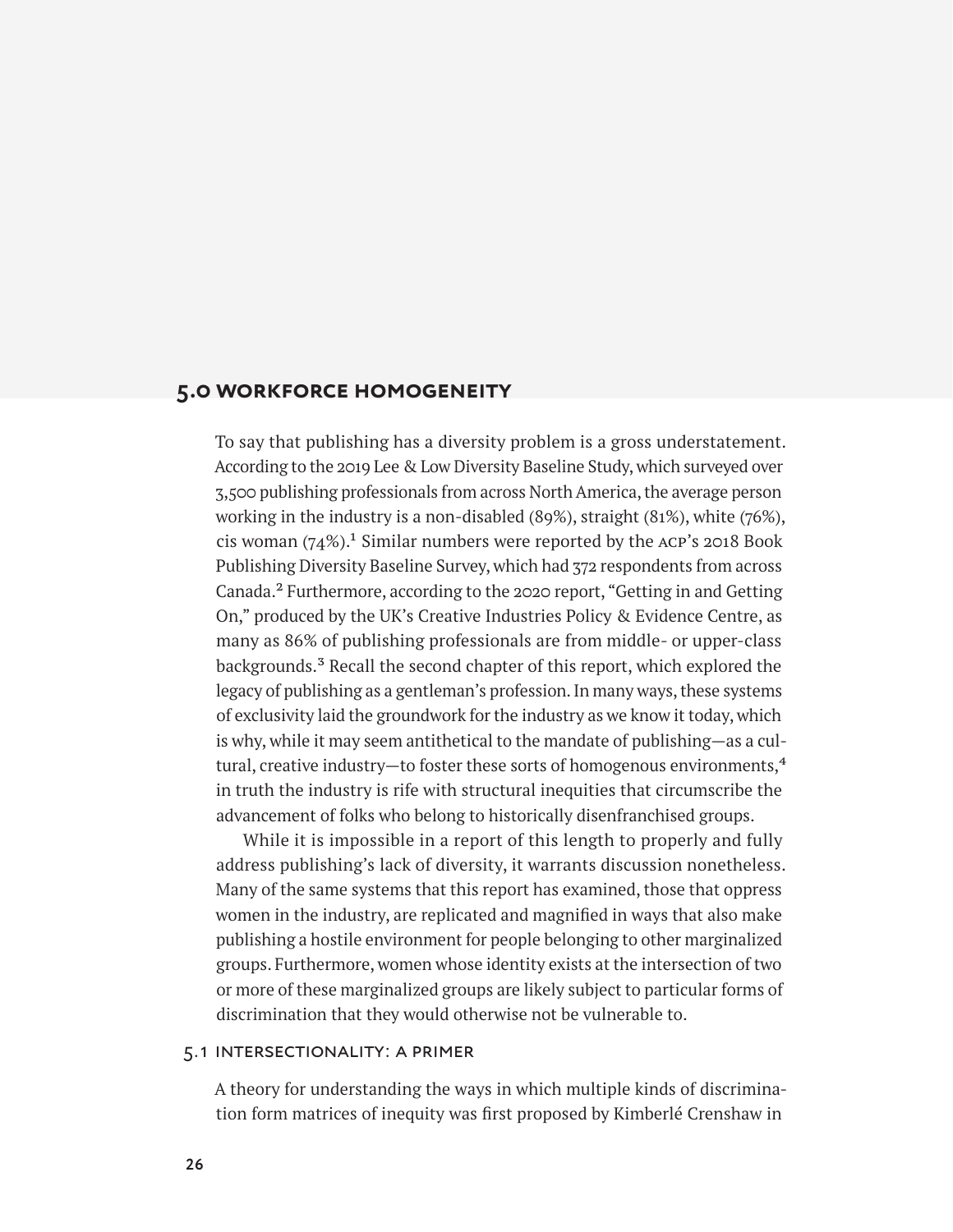1989 as a way of understanding how Black women at an automotive factory were discriminated against. Crenshaw, a lawyer, civil rights advocate, and critical race theorist, argued that the factory hired white women and Black men to satisfy affirmative action policies directed at women and Black people, while continuing to discriminate against Black women specifically. The identity of these Black women existed at the intersection of multiple streams of disenfranchisement, namely sexism and racism, which created a new, unique form of discrimination against Black women.\* Appropriately, Crenshaw coined the term Intersectionality to theorize this effect, which has since become the standard theoretical framework for discussing oppression and discrimination in a nuanced and inclusive way. As such, this chapter will explore discrimination in the publishing industry with an intersectional lens, and will draw attention to the structural causes of systemic inequity present in the industry that are multiply oppressive.

### 5.2 a racist legacy

Any critical discussion of the publishing industry—especially as it relates to systems of oppression and disenfranchisement—must begin with an acknowledgement of the industry's colonial and racist roots. Before we can talk about how the industry functions today, we must first acknowledge that publishing has been weaponized since its very inception to empower select groups by disempowering and enacting violence upon other groups.<sup>5</sup> In this context, it becomes clear that the problems that we today conceive of as a lack of diversity are actually remnants of publishing's deeply racist origins. In essence: this is not a temporary or passing imbalance in the industry, but actually a deeply endemic feature of publishing as a tool of the oppressor.

the legacies of colonialism in **PUBLISHING** 

In Canada, book publishing as an organized practice began in earnest in the mid-late 19<sup>th</sup> century, and was formally institutionalized in the early 20<sup>th</sup> century with the establishment of Ryerson Press.<sup>6</sup> Ryerson supplied textbooks to the newly established school system in pre-Confederation Canada, with the explicit goal of creating a unified populace in the newly settled British North America. In effect, this meant promoting a "common set of values, dominated by British interests, among English, Scottish, and Irish immigrants,"7 pushing back against American influence from the south, and assimilating Indigenous children into settler culture.<sup>8</sup> Indeed, book

<sup>\*</sup> In 2010, queer Black scholar Moya Bailey coined the term *misogynoir* to describe this unique type of discrimination. A portmanteau of misogyny (hatred of, or contempt for, women and girls) and noir (the French word for "black,") it was originally used to name the misogyny directed at Black women in hip hop music.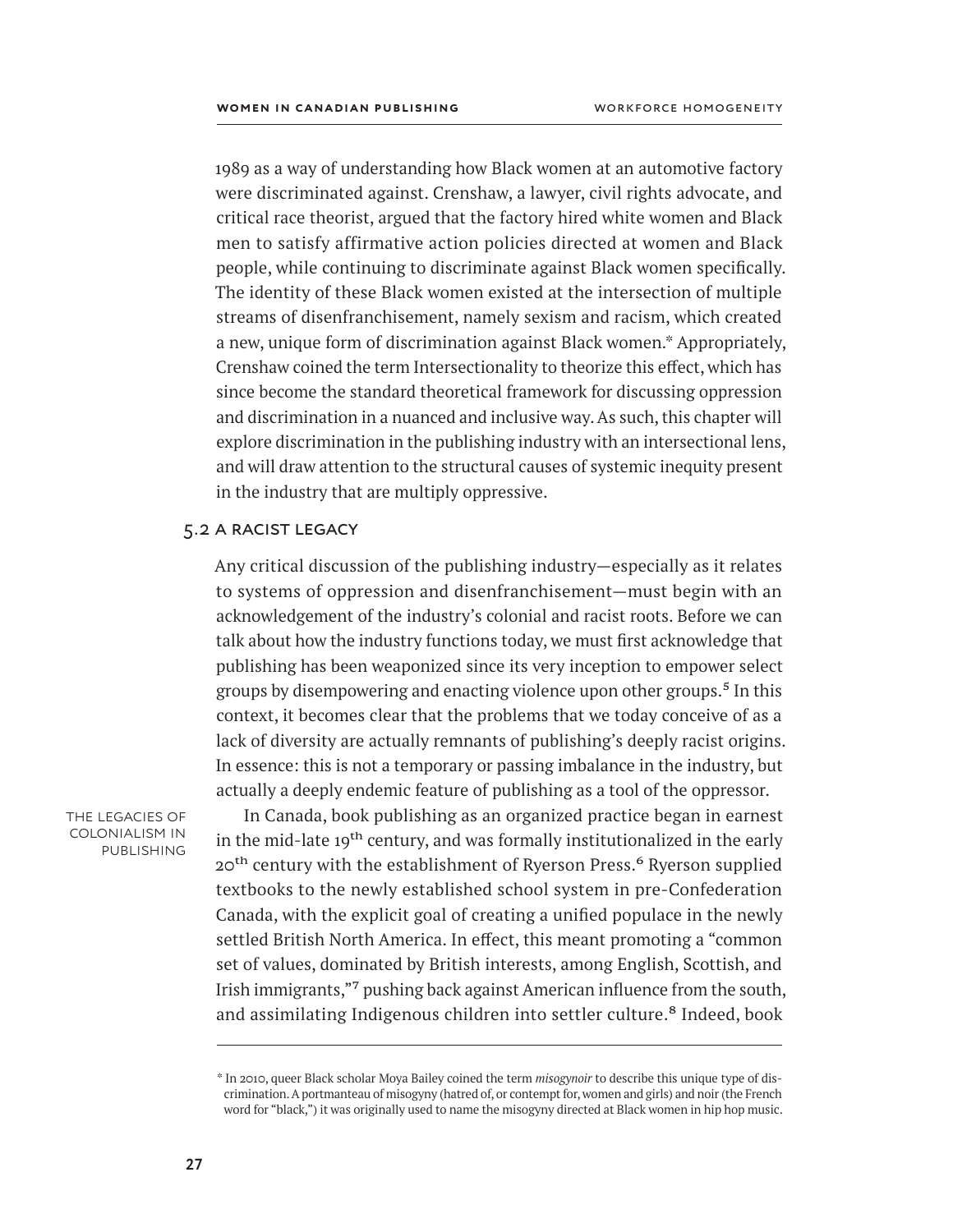publishing was an important implement in the colonizer's toolbelt. In fact it was Egerton Ryerson who, in his secondary career as Chief Superintendent of Education for Upper Canada,<sup>9</sup> laid the early groundwork for the residential school system in Canada,<sup>10</sup> which has become notorious for its heinous abuse of Indigenous children.

The details vary, but a similar scenario has played out whenever a country has been colonized, which brings to light an essential aspect of book publishing throughout history: that it has often been a tool of the dominant culture, and a mouthpiece for the oppressor. As John Maxwell explains in his article "Thinking about the Legacies of Colonialism in Publishing," in Canada, once the orienting logic behind the publishing industry moved on from nation-building, the industry centered itself around class distinction and social mobility. Because social mobility is inherently linked to cultural hierarchies and social norms, oppression is, in many ways, baked into the central logic of the publishing industry. In Maxwell's words, "by its very nature, publishing is trading in distinction ... it always risks participating in and trading on the forms of oppression that are shot through the social order of the day."11 As was discussed earlier in this report, this dynamic forms the basis of, and indeed reinforces, the economies of scale and the logic of the bestseller that underlie the publishing trade. With this is mind, it is hardly surprising that modern publishing has a "diversity" problem—it was never intended to be inclusive or to meet the needs of the disenfranchised.

# 5.3 publishing today: structures of inequity

While a historical view may explain the deeply engrained monoculture at the heart of publishing, there are features of the modern industry that exacerbate the situation and perpetuate inequity, including low pay and unpaid internships, a lack of physical accessibility, and a scarcity of mentors and community. In addition to the ethical failing of these features of the industry, which continue to marginalize those who aren't white, wealthy, able-bodied, cis, and straight, fostering such a homogenous workforce is also a vital structural weakness in the industry. Indeed, aside from the ethical imperative for equity, publishing's lack of diversity is also a functional deficiency. If publishing were able to reimagine itself as an inclusive industry—to shift from viewing diversity as a liability to viewing it as an asset<sup>12</sup> $-$  it would benefit not only the people working in the industry, but also readers and even society at large.

**FINANCIAL INACCESSIBILITY** 

Perhaps one of the most significant systemic features of the publishing industry which contributes to institutionalized inequity is the culture of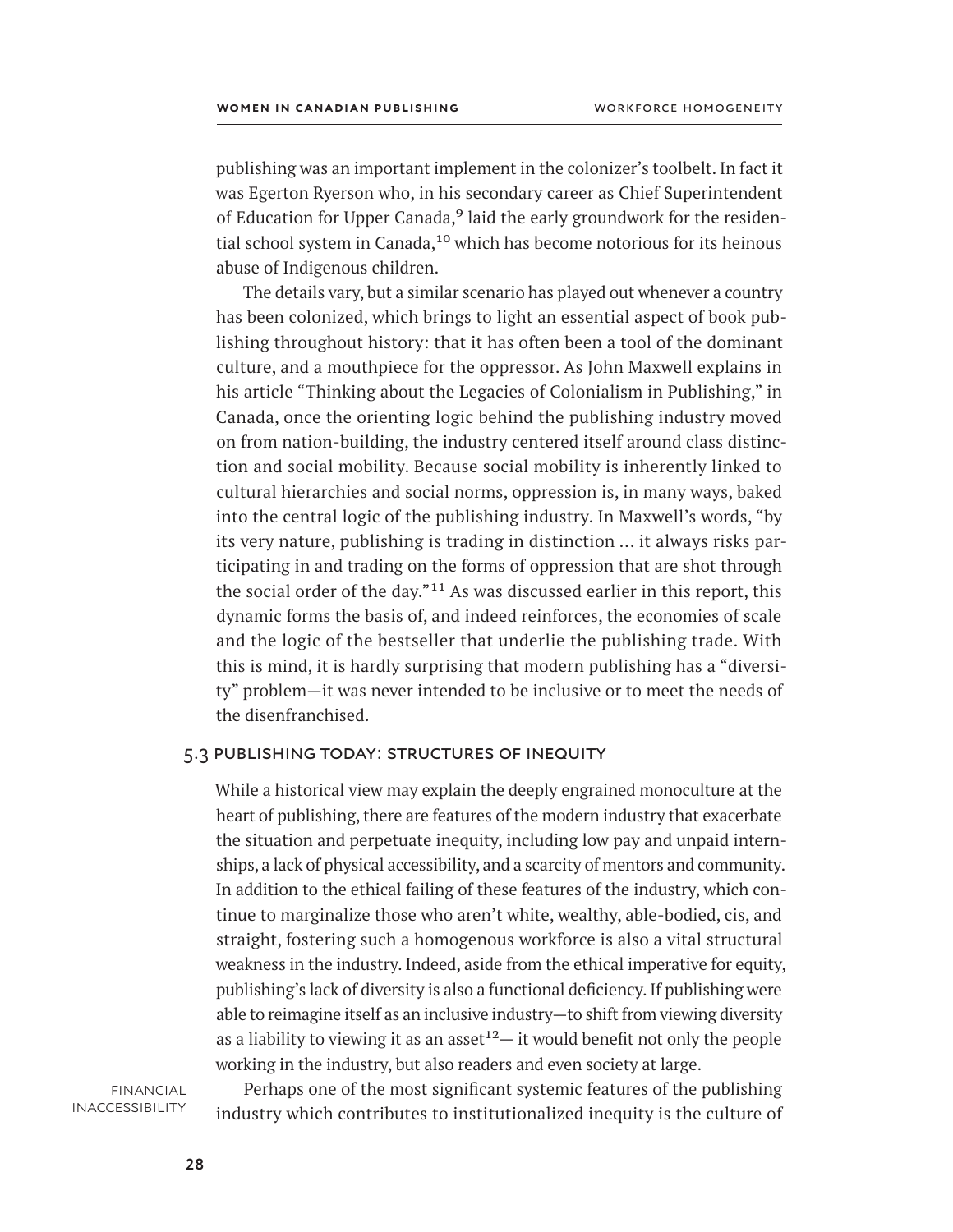unpaid internships and low wages. Unpaid internships were, for a long time, the unchecked standard avenue by which a person would enter the industry.<sup>13</sup> Over the course of the last decade or so, however, the practice of employing unpaid interns has come under heavy criticism because, in addition to being unethical, $14$  it also presents an extremely high barrier to entry into the profession—effectively limiting a career in publishing to those who are able to survive without an income.<sup>15</sup> While the public outcry against unpaid internships has been productive and many Big Five\* publishers, including Penguin Random House and HarperCollins now offer paid internships, the editorial internship at Canada's own *Quill & Quire* is still unpaid as of 2020,<sup>16</sup> proof that the publishing industry is slow to change.

In addition to unpaid internships making a career in publishing inaccessible to many, the industry's low wages also threaten the viability of a publishing career for those without accumulated or generational wealth. In 2019 Wendy Lu, writing for *Bustle*, spoke with ten women of colour working in book publishing about the effect that their race has had on their publishing career. All of the women cited the industry's low wages as a significant barrier to entry. As one woman explained, the industry tends to be staffed "by people who can actually afford the low salaries."<sup>17</sup> Another respondent explained how communities of colour are significantly less likely to have accumulated the type of generational wealth that could subsidize a career in publishing. Yet another respondent took a \$20,000 pay cut to change careers from teaching to working as an editorial assistant. Even while acknowledging that this was an entry-level wage, she expressed concern for the long-term sustainability of such a significantly lower income.<sup>18</sup>

Low wage was also cited as a significant issue in a 2020 *New York Times* article titled, "'A Conflicted Cultural Force': What It's Like to Be Black in Publishing." Ebony LaDelle, Associate Director of Marketing for HarperCollins explained how she had to work two jobs until she became a manager to make ends meet, while many of her white colleagues were living in apartments purchased for them by their parents.<sup>19</sup> To make matters worse, the English-language book publishing industry tends to cluster in urban cultural centers—New York in the U.S., London in the UK, and Toronto in Canada. Each of these cities are among the most expensive cities in their respective countries,<sup>20</sup> which further compounds the financial inaccessibility of a career in publishing.

<sup>\*</sup>While I was writing this report, Bertelsmann (the multinational media conglomerate parent company of Penguin Random House) announced plans to purchase Simon & Schuster, effectively reducing the Big Five to the Big Four.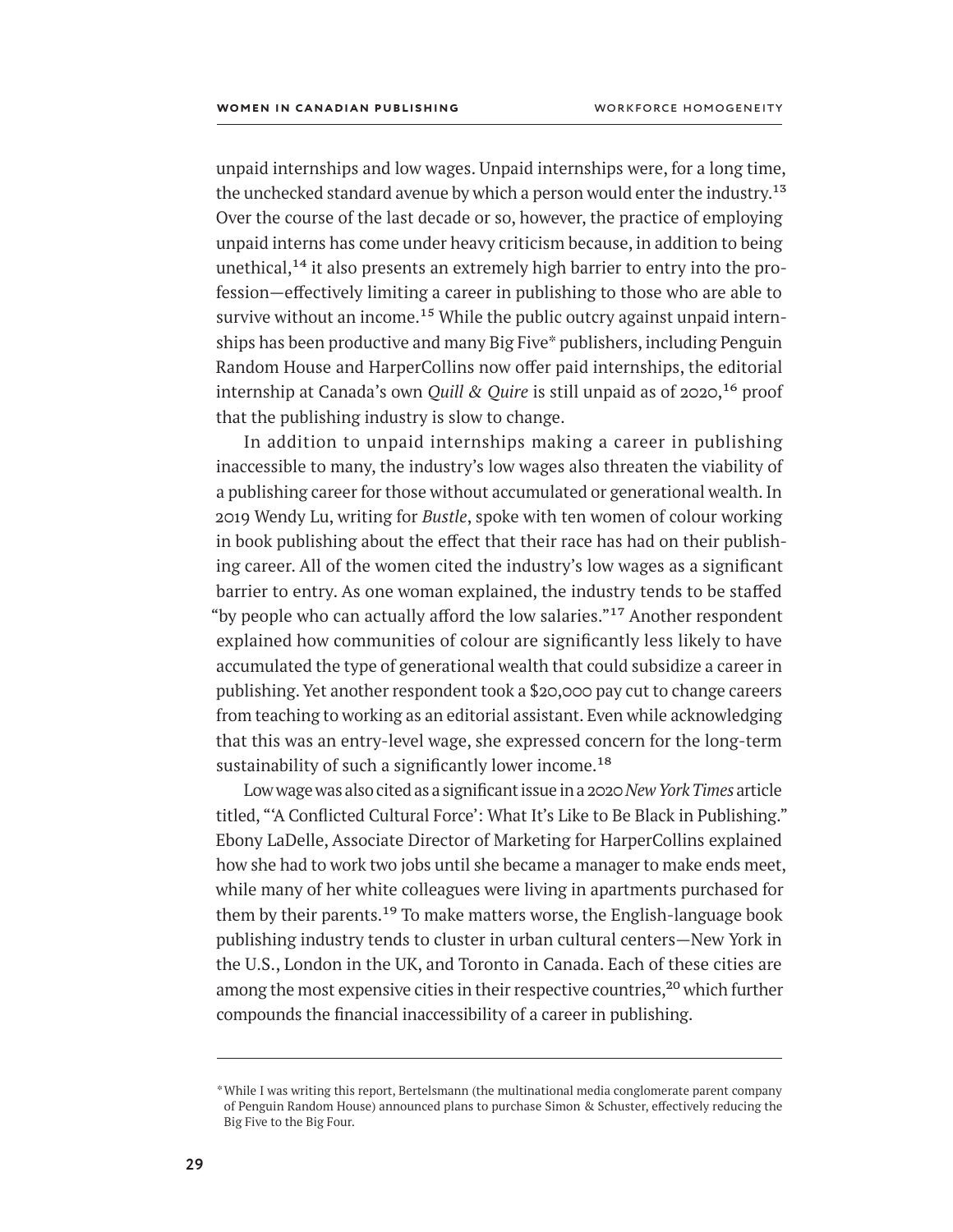As this report explored in the previous chapter, there is a significant wage gap in favour of men in the publishing industry—roughly 25%, according to Publisher's Weekly.<sup>21</sup> Furthermore, women of colour, disabled women, and  $LGBTQ+$  folks are likely earning even less than their white, non-disabled, straight, cis counterparts. While we don't have data to quantify these wage gaps in the publishing industry specifically, it is a well-established fact of the working world in general that each of these groups experience magnified pay inequity. According to Statistics Canada, the wage gap for Indigenous women is  $35\%$ , and  $33\%$  for all racialized women (compared to white men),<sup>22</sup> and the wage gap for disabled women is  $46\%$  (compared to non-disabled men).<sup>23</sup> It is also well-established that  $LGBTO+$  and gender nonconforming people experience significant socioeconomic hardship.<sup>24</sup> Altogether, these factors make a career in publishing not only financially inaccessible, but also likely unsustainable for women who belong to one or more of these economically disadvantaged communities.

physical **INACCESSIBILITY** 

In addition to financial inaccessibility, the publishing industry is also physically inaccessible for many people as a result of both the cities where the industry is based, and the structure of work within the industry. As Alaina Leary argues in *Publishers Weekly*, New York City, the hub of American publishing, is notoriously inaccessible—in fact, only one in five subway stations are wheelchair accessible.<sup>25</sup> Toronto (the center of Canadian publishing) appears to be slightly better for people using wheelchairs and other mobility aids, but as journalist Aaron Broverman reported in 2019, only about half of Toronto's subway stations are accessible by wheelchair or scooter.<sup>26</sup> In addition to inaccessible public transit, New York and Toronto also have brutal winters in common, which make travelling with a mobility aid cumbersome and dangerous for many months of the year.<sup>27</sup>

The inaccessibility of publishing's hallowed cities, both financially and physically, would be less of a barrier if the industry was more willing to accommodate remote workers. In "Publishing Needs to Face Its Ableism Problem," Alaina Leary argues that even in the midst of the COVID-19 pandemic, which saw many industries rapidly evolving to accommodate remote work, only two of 166 recent job postings for positions in Big Five publishing houses were open to remote candidates.<sup>28</sup>

To illustrate the impact that remote-friendly work has on disability representation, Leary highlights areas of the industry that are traditionally supported by freelance (i.e. remote) work. In book reviewing, for instance, the 2019 Lee & Low Diversity Baseline Survey 2.0 found that 19% of workers identified as having a disability, vs. other areas of the industry where roughly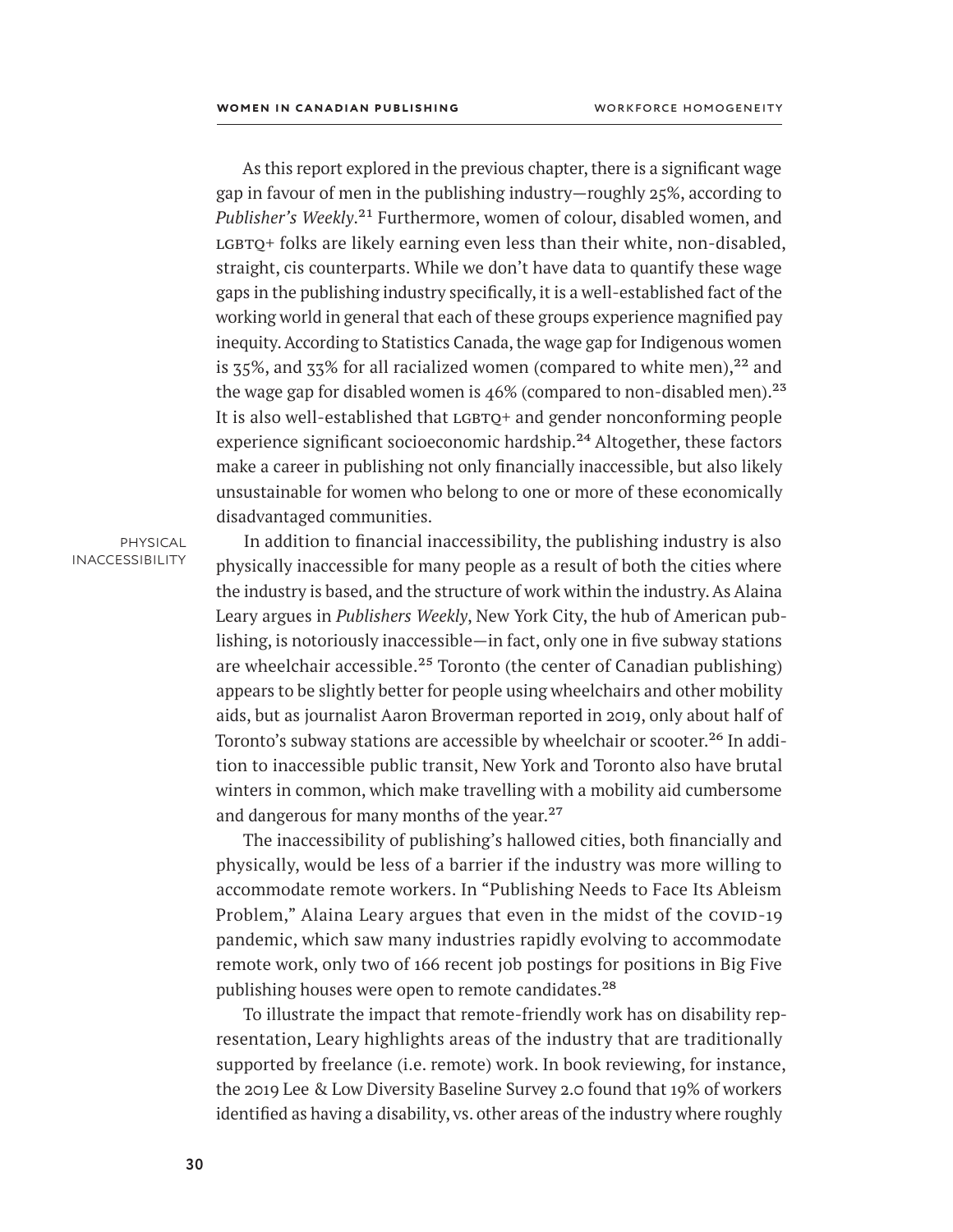10% of the workforce identified as disabled.<sup>29</sup> As Leary contends, more than 400,000 people with disabilities in the United States work from home—if publishing allowed for more remote work, the industry would have a much bigger talent pool to draw from.<sup>30</sup>

According to *Quill & Quire*'s 2020 Workplace Survey (172 respondents), almost 78% of respondents were able to work from home,<sup>31</sup> however, according to the acp's 2018 Diversity Baseline Report, only 34% of workplaces reported having accessibility policies in place (reported by 66 heads of firm).<sup>32</sup> It's likely that the *Quill & Quire* survey captured freelance/contract workers as well as salaried employees, which may explain the discrepancy in the data. Regardless, given the inconsistency of the data and the relatively small sample sizes, it's difficult to quantify the extent to which Canadian publishers are willing to accommodate remote working arrangements. Nonetheless, physical accessibility remains a very real barrier for people with disabilities, and accomodating remote work is essential to fostering workplaces that are inclusive.

SCARCITY OF **MENTORS** 

A third aspect of today's publishing industry that makes it difficult for people in marginalized communities to succeed is a scarcity of suitable mentors. In many ways, this can be understood as a consequence of financial and physical inaccessibility in addition to the ingrained institutional biases of the industry. In "The Major Built-In Bias of the Publishing World," Jennifer Baker illustrates how the incredibly scarce representation of minorities in the publishing world is a problem that comes full-circle: "The numbers reflected for Black people also substantiate the feeling of 'not being wanted' and illuminate the issues of retention for those who've left, and the potential limitations of mentorship for those who remain."<sup>33</sup>

When *Publishers Weekly* profiled the "Next Black Publishing Generation" in 2018, the importance of mentors was a central theme. A number of people interviewed spoke about how important mentors have been to their careers—helping them to find and secure employment, stay motivated, and imagine their futures in the industry.34 A similar article in *Bustle* also highlighted the importance of mentors, and more specifically, the importance of a mentor in whom the mentee can see themself. As Wendy Lu writes, "being able to find a mentor with a similar background in the industry is essential to one's success, but especially for women of colour in entry level positions."35 Denise Conejo, a publishing professional and woman of colour shared her experience in a mentorship program where nine out of ten mentors she spoke to were white women: "None of them said anything to me that was something I could relate to … their stories were just,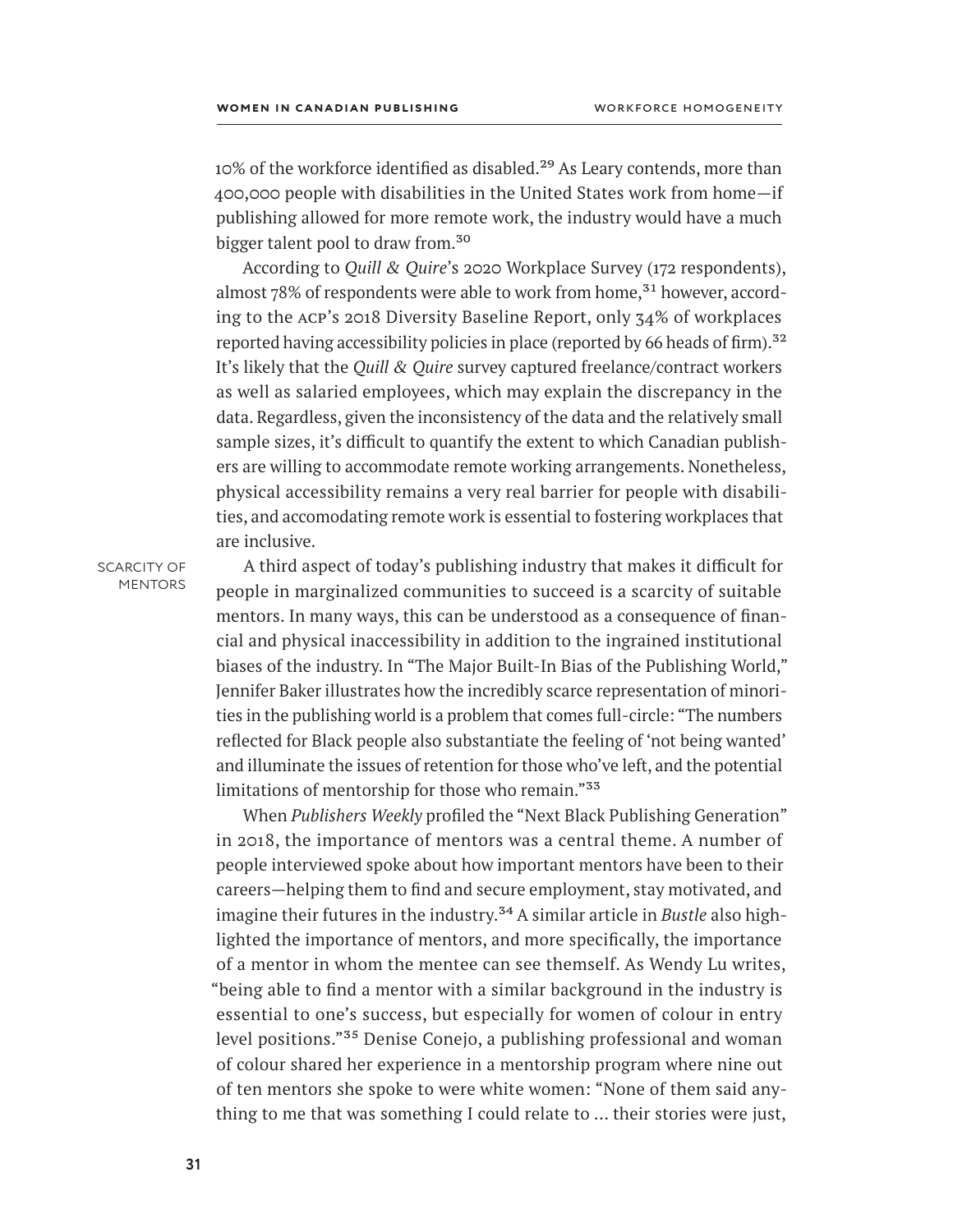'Oh, I happened to fall into publishing.' That wasn't helpful to me because I felt like I was fighting to get into publishing."<sup>36</sup> In this example especially, it is evident that a mentor's value to their mentee (especially when that mentee comes from a community that faces extra barriers to advancement) is directly tied to similarity of experiences.

In addition to mentors who can advise and encourage, advocates who champion women in the early years of their careers are extremely beneficial, especially for women from marginalized communities. According to Cherise Fisher, a literary agent interviewed for the New York Times, much of the early success in her career was thanks to proactive sponsors who recognized something in her and propelled her forward.<sup>37</sup> Similarly, Kerri K. Greenidge says, "whatever breakthrough successes I have had have been due to Black women who have steered me in the right direction … But until I plugged into that, it was very, very frustrating."<sup>38</sup> Indeed, when young professionals from minority communities are unable to find suitable mentors or advocates who can help them navigate and overcome the deep-rooted biases of the publishing world, they are more likely to burn out. Black women who spoke to both Baker and Lu reported feelings of dejection and exhaustion after a relatively short amount of time, and chose to either leave publishing or take a break from the industry as a result.<sup>39</sup> This serves to illustrate how a lack of mentors and advocates is, in many ways, a self-perpetuating problem.

toxic work environments

In a previous chapter this report talked about the cumulative effects of daily sexual harassment that many women face, and these effects were cited as being extremely detrimental to a person's job satisfaction, work performance, and general well-being. Women who live at the intersections of multiple forms of oppression may also be subjected to deeply engrained biases, racial or otherwise. As Lu explains, workplaces that aren't inclusive can be extremely hostile for women of colour, for instance.<sup>40</sup> A number of women that Lu spoke to talked about experiencing microaggressions\* from both colleagues and superiors, resulting in a toxic work environment. As Lu explained, "the mental and emotional energy it requires women of colour to tackle sexism, racial stereotypes, and tokenism in workplaces can [take] a physical toll."<sup>41</sup> In these instances, it's especially evident how valuable a mentor can be for a marginalized person. The problem, of course, is that for women of colour, like disabled women, non-binary people, and other communities that are

<sup>\*</sup> Microaggressions are subtle, indirect, sometimes unintentionally offensive actions or comments that are based on and often reveal underlying biases or predjudices.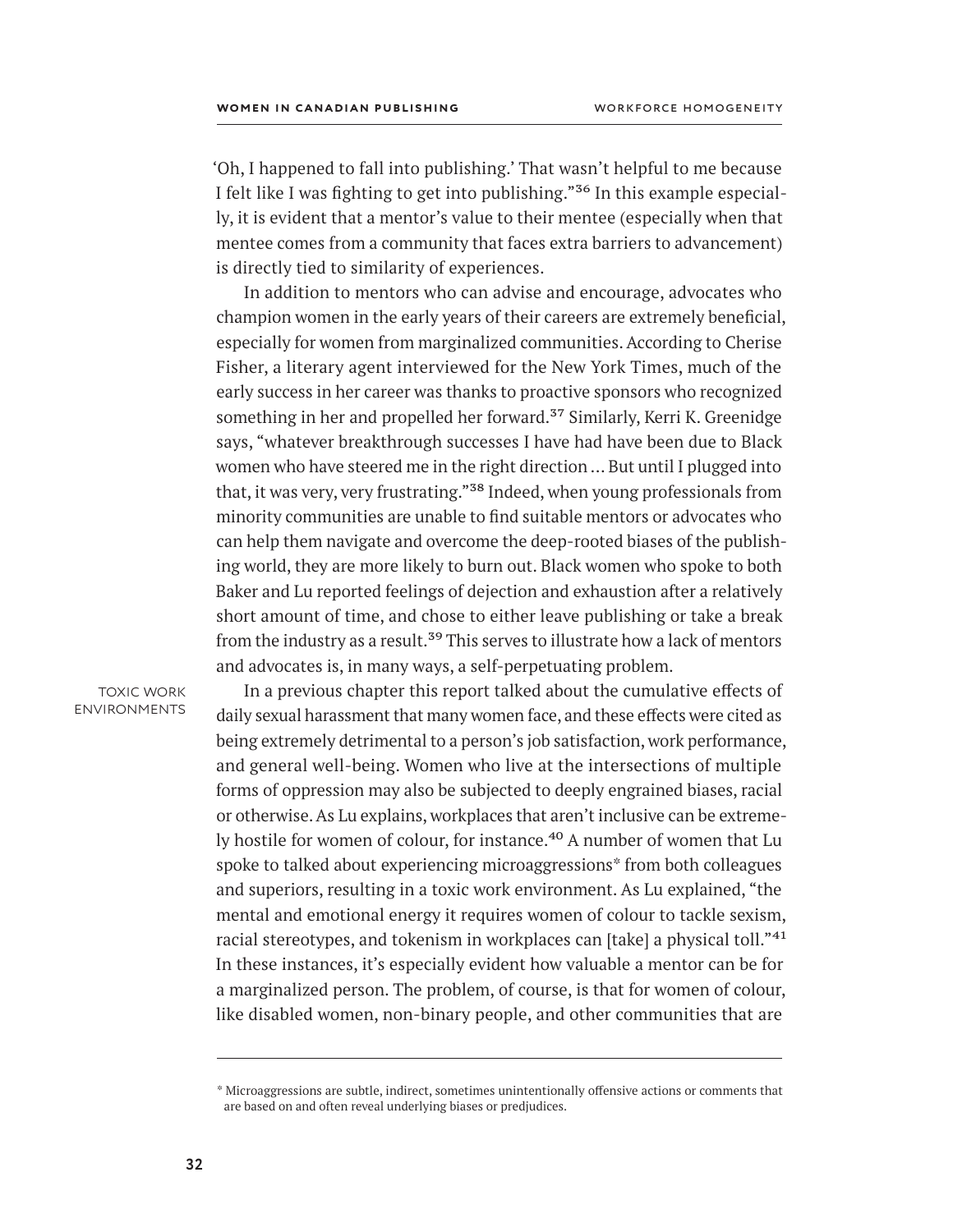represented by relatively small constituents in the publishing industry, there are so few people to look to for that guidance, support, and advocacy.

# 5.4 a practical case for diversity

According to Raphale Mokades, founder of Rare Recruitment, a UK-based recruitment agency specializing in diversity, "the most compelling argument for diversity within a workforce is that it means fishing in a bigger talent pool."42 Indeed, if the publishing industry wants to attract the best editors, marketers, designers, and leaders, it is essential for the industry to reimagine itself as one that is inclusive. Furthermore, according to Chris Jackson, publisher at One World, hiring from a wide range of backgrounds is actually a mutually beneficial practice. As he explains, "every new hire is a chance for me to learn something new in teaching them to question something I thought I knew."43 This is why, for Jackson, a unique strength of the publishing industry, one that could potentially be leveraged to create a genuinely diverse workforce, is that the profession naturally lends itself to on-the-job learning. Jackson continues, "[the opportunities to grow through teaching] are far more valuable than a premastery of technical knowledge that can easily be learned on the job. And yet a lack of credentials, connections, and certain forms of experience can sometimes bar people at the entry level."<sup>44</sup>

In addition to the workplace benefits of inclusive hiring practices, more diverse workplaces also mean more diverse books, which is something that journalist Danuta Kean argues should be a priority for publishers in the coming years. In *Writing the Future*, Kean explains that the homogeneity of publishing houses puts them at a serious disadvantage to respond to the growing appetite for diverse books.<sup>45</sup> As Kean explains, for publishing to meet this demand, it "will have to become less homogenised, with editors, publicists, and marketers at all levels who have an innate understanding of diverse communities."46

books for a better world

Perhaps the best argument for publishing to reinvent itself as an inclusive industry, however, is that the publishing industry wields a massive amount of cultural power and influence, and while this has historically been used to reinforce the dominant culture, the industry has an immense capacity to make our society more empathic and ultimately stronger. While it will be no simple task to overcome the status quo that has reigned supreme for so long in publishing, it is undoubtedly possible. Furthermore, it is in recognizing these deeply-engrained, constitutional<sup>47</sup> problems that we begin the imporant work of making a more equitable industry viable. As John Maxwell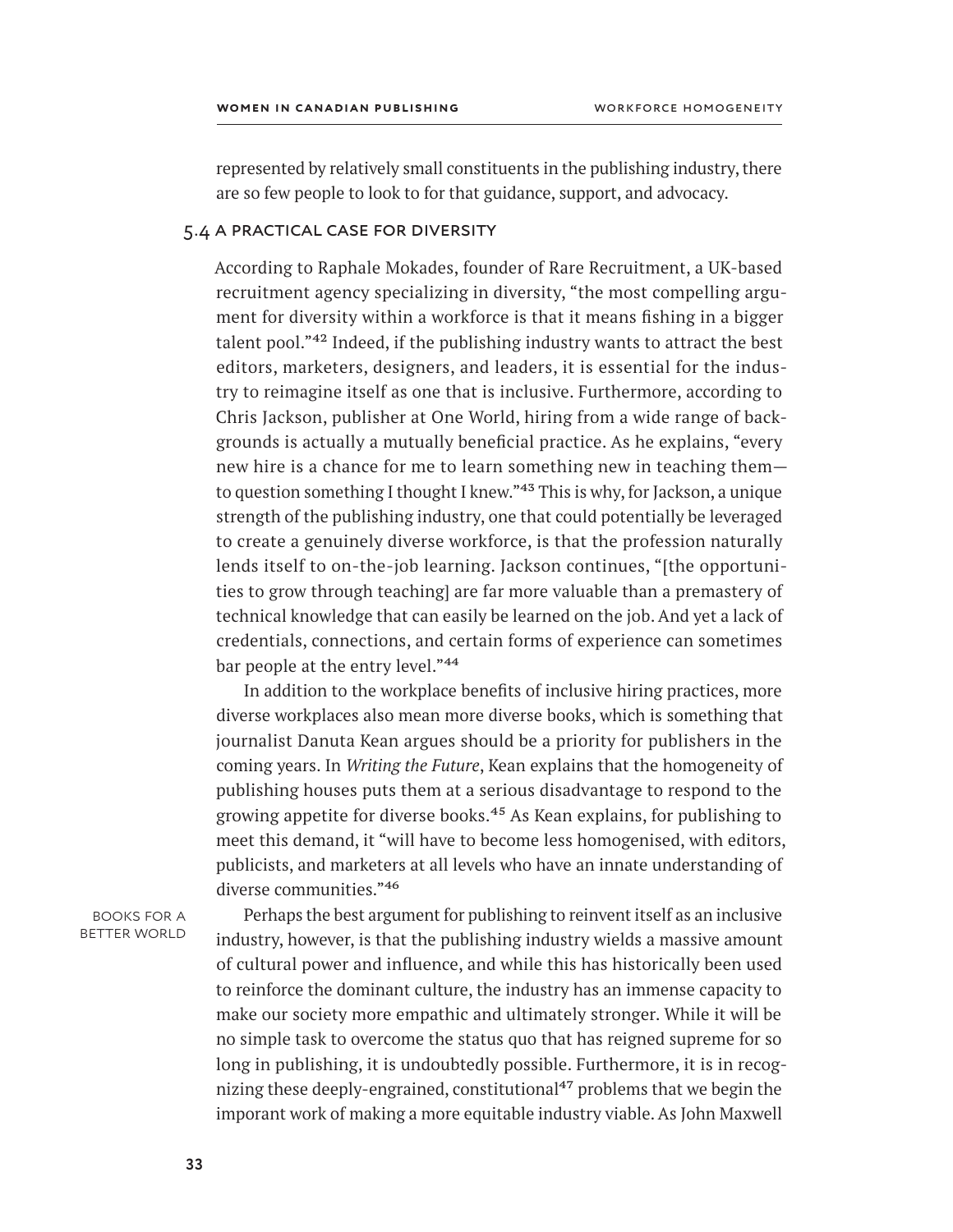explains, "we need to understand these legacies and how they shape us, and we need to tell ourselves new stories about what writing and publishing mean in today's world, about who it's for, and why."<sup>48</sup> Only by doing this, Maxwell argues, can we "bust open these old assumptions and hide-bound ways of thinking about publishing, and markets, and culture."49

Only once we, as an industry, recognize the inherent value in a diverse publishing community, can we realize the true potential of publishing in our society. As Chris Jackson explains, "when we expand the range of the industry's gatekeepers, we expand the range of our storytelling, which expands our ability to see each other, to talk and listen to each other, and to understand each other … the empathic bridges this creates between us is one of the essential functions of literature in a democracy."50 It is the hope of this future that we must work towards.

# 5.5 what we don't know

As mentioned at the outset of this chapter, I have barely scratched the surface of diversity in the publishing industry. There are many conversations yet to be had, but I wanted to highlight one in particular that I was unable to address, because it is relevant to the context of this report and the primary space where it will exist. In this chapter I discussed the inequity of internships from a compensation perspective; internships and entry-level jobs can also be problemmatic when they are closely connected to post-secondary institutions—either in the form of requiring applicants to have completed certain certificates or degrees, or in the sense that the internship is a part of the certificate or degree itself.

By requiring the applicant to have completed a degree or certificate, the internship (regardless of compensation) is made inaccessible by extension to anyone for whom a post-secondary education is financially inaccessible. Furthermore, including internships as part of a degree or certificate encourages closed word-of-mouth networks such as job boards or listservs<sup>51</sup> that, in theory, would magnify the advantage of those who can afford to pursue such degrees and certificates.

It would be valuable to have data quantifying to what extent the Canadian publishing industry is connected to post-secondary institutions. For instance: Of the public job postings in a given year, how many list completion of a publishing degree or certificate as a prerequisite? What is the ratio of privatelycirculated employment opportunities vs. public postings? This second research question would of course be more difficult to answer, but rectifying the relationship between the publishing industry and higher education in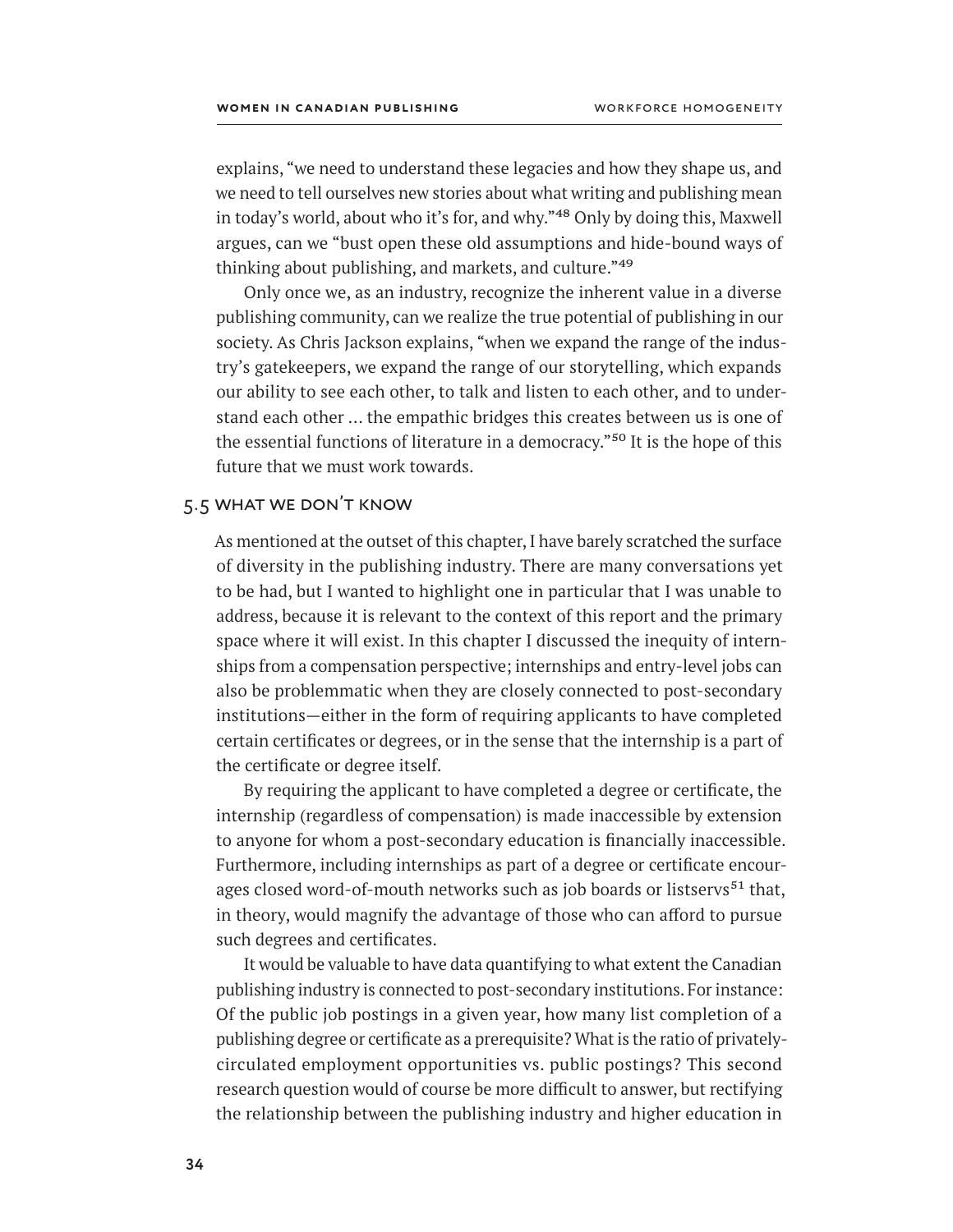Canada could be an important step towards making the Canadian publishing industry more inclusive.

# 5.6 conclusion

The goal of this chapter was not to name every aspect of the modern publishing industry that is hostile towards people from marginalized communities. Indeed, as a result of its colonial and racist roots, book publishing is, at every level, built to respond to and reinforce the dominant culture. Instead, this chapter identified some of the structures within publishing that are multiply oppressive—such as a culture of low wages, limited physical accessibility, and a scarcity of mentors and advocates. Taken together, these features constitute a snapshot of the institutionalized inequity at the heart of the publishing industry, but are by no means exhaustive. Furthermore, publishing's deeplyengrained inequity is not only an ethical problem, but a systemic weakness as well, as it circumscribes the talent pool, limits the industry's ability to properly serve diverse communities, and ultimately forecloses on our capacity to bring people together through books.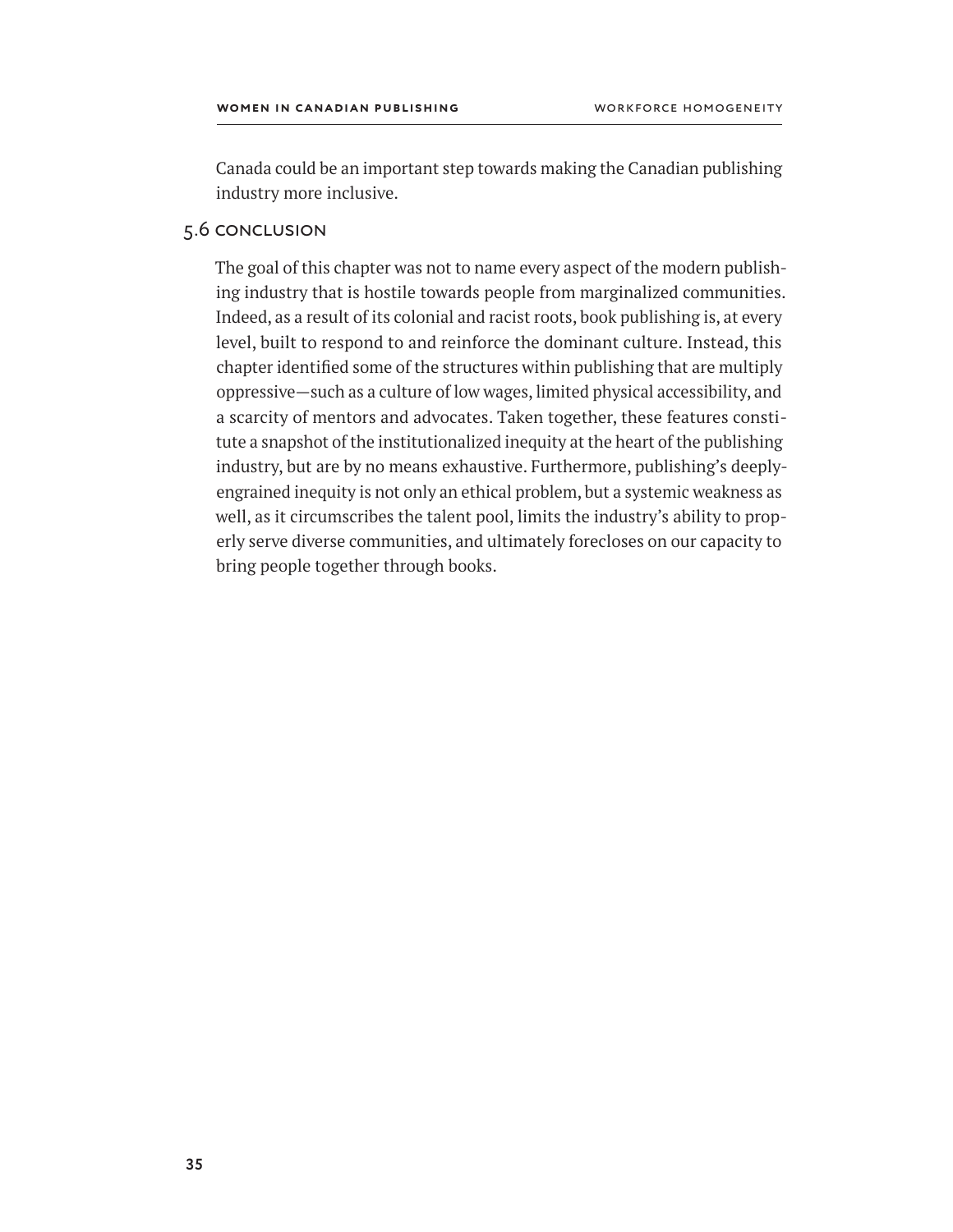# **6.0 the future of the industry**

While the publishing industry is still encumbered by its racist origins, it is also continually in flux. In the last decade, this continuous change has manifested both in ways that further complicate the status of women and other marginalized communities working in the industry, and in ways that attempt to remediate the systemic issues in the industry that contribute to inequity. This chapter will examine some of these recent shifts with an eye to the future, and will ultimately argue that the publishing industry of tomorrow can do better—that the industry is capable of reimagining itself as an inclusive profession with equitable working conditions for all women.

# 6.1 continued corporate consolidation

One feature of the industry that is as relevant to its history as it is to the contemporary structure of the industry is publishing's tendency toward consolidation. In *Ultra Libris*, Rowland Lorimer explains that this tendency for smaller firms to be subsumed into larger ones has been a feature of the trade since at least the late  $19<sup>th</sup>$  century.<sup>1</sup> The reason that the industry continuously finds itself concentrating control into fewer and fewer corporate hands is usually a simple issue of economics: publishing is an industry where slim profit margins are often the norm,\* and small firms tend to have a more difficult time weathering financial precarity than the corporate behemoths that often swallow them. While legislation has been enacted in Canada to financially and structurally support publishers so that they are less vulnerable to takeovers, the 2013 merger of the Penguin Group and Random House (which was preceded by Random House's acquisition of

<sup>\*</sup> According to the Canada Book Fund profit margins for Canadian publishers in the years 2013–2018 were between 6.9% and -8.9%. "CBF as a % of total government funding and % total net revenues," Government of Canada.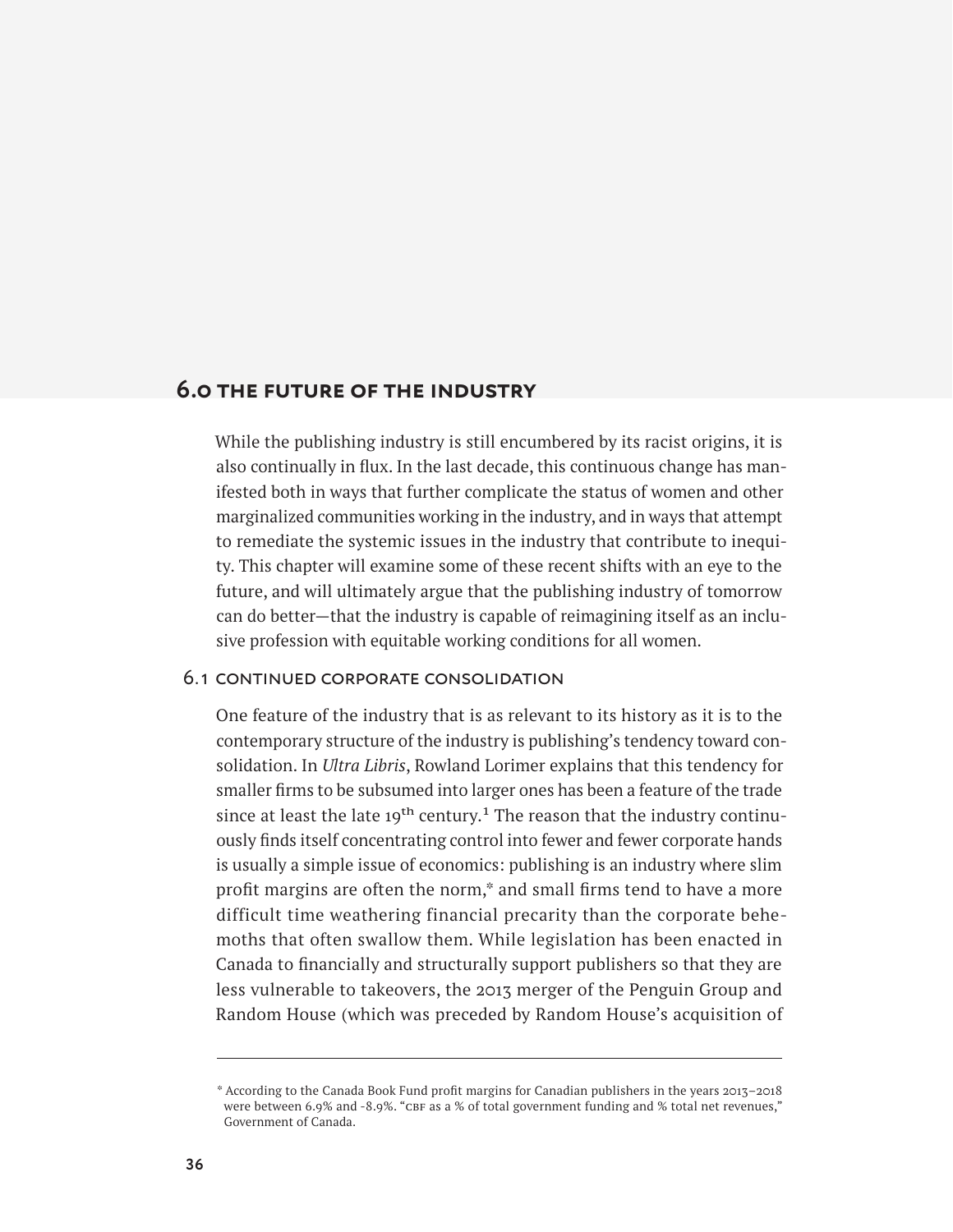McClelland & Stewart and followed by the 2020 acquisition of Simon & Schuster by Penguin Random House), prove that consolidation is an unstoppable force in publishing.

negative effects of corporate consolidation

Corporate consolidation has been shown to negatively impact the career prospects of women and people from other marginalized communities. As Danuta Kean, writing for *The Guardian* in 2017 explained, the amalgamation of publishing houses means fewer "c-circle"\* jobs in the industry.<sup>2</sup> The shrinking number of opportunities, coupled with the fact that these executive positions already tend to be held by men constitutes an extremely steep climb for any woman hoping to ascend the ranks. Furthermore, the phenomenon of promoting in one's image, discussed in the third chapter of this report, makes matters even worse for women, especially women from marginalized communities that are rarely represented in the upper echelons of the publishing industry. In essence: corporate consolidation reduces the total number of executive positions, and makes it exponentially harder for folks from traditionally marginalized groups to be hired into those positions.

As Anisse Gross argued in a 2017 *Publishers Weekly* article, corporate consolidation may also essentially undermine inclusivity, as it tends to transform small, mission-driven publishing outfits into more commerciallyoriented enterprises with an increased focus on the bottom line, leading to less inclusive recruitment strategies, and a less diverse industry overall.<sup>3</sup>

### 6.2 positive trends in the publishing industry

While the continued consolidation of the publishing industry is a major obstacle in creating an equitable and inclusive industry, there are many reasons to feel optimistic about the trade's ability to redress the balance. These include an increase in studies assessing the industry's equity and diversity, equity-based initiatives at a number of corporate publishing houses, a rise in independent publishers, and, in Canada, changes to national arts funding. Together, these recent shifts in the industry may be enough to push back against publishing's problematic history and entrenched inequity.

**EQUITY** + diversity **DATA** 

In 2015, Lee & Low Books conducted their first diversity baseline study, dubbed Diversity Baseline Study (DBS) 1.0. Their goal was to measure diversity in North American publishing. The DBS 1.0 had a response rate of  $25.8\%$ 

<sup>\*</sup> C-circle jobs (sometimes collectively referred to as the c-suite) are executive-level positions, such as Chief Executive Officer (ceo), Chief Operating Officer (coo), and Chief Financial Officer (cfo).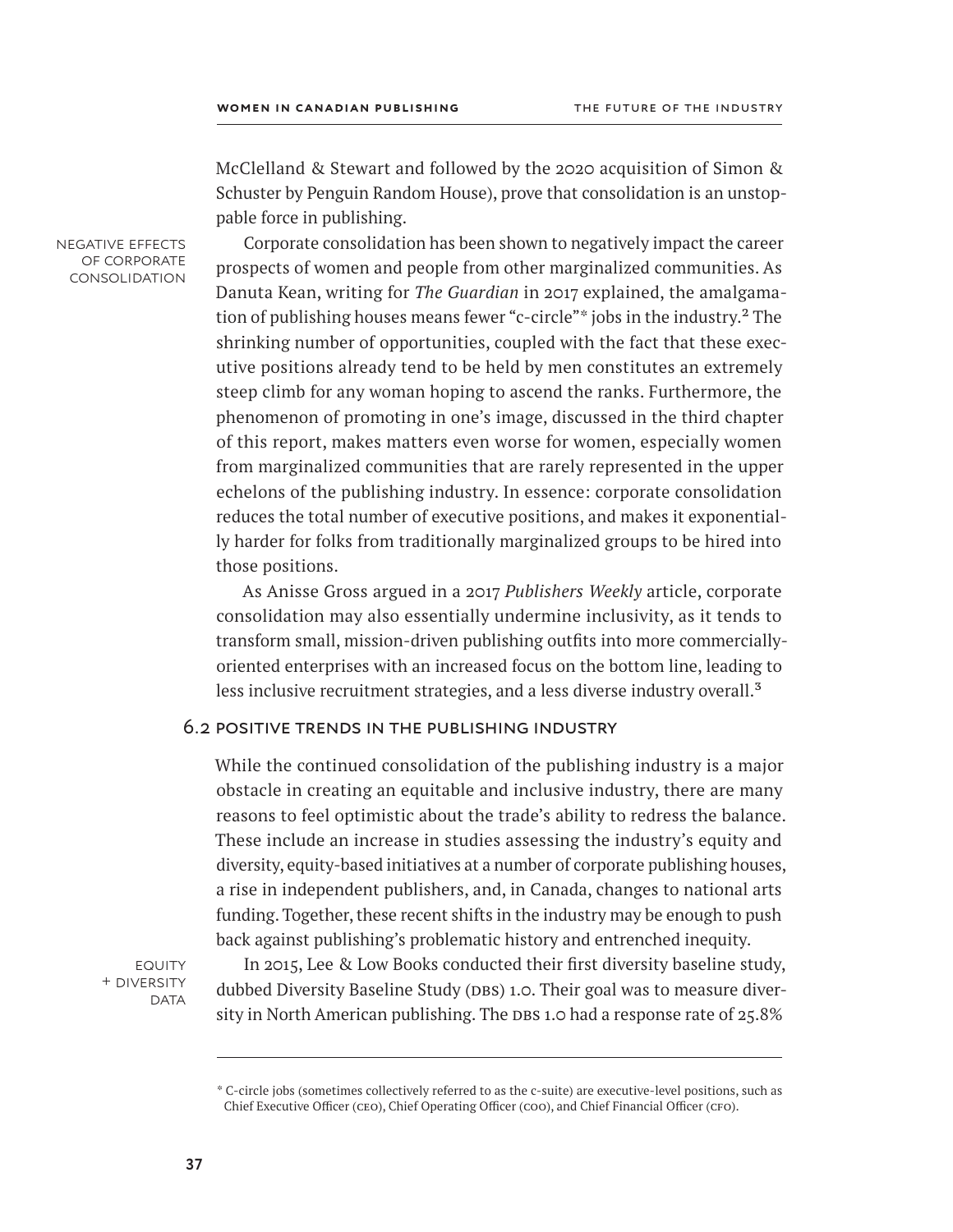and among the respondents were, some, but not all, of the Big Five publishers.<sup>4</sup> Despite providing an incomplete snapshot of the industry, as all data does in one way or another, the results of the DBS 1.0 laid essential groundwork for tackling inequity in the book publishing industry.

In 2019, when Lee & Low conducted their Diversity Baseline Study 2.0, their response rate increased to 36.2%, and 153 publishing companies were represented in the data, including all of the Big Five.<sup>5</sup> This increase in response rate indicates a greater awareness of diversity issues in the industry, and potentially a greater commitment to equity. In 2019, the Association of Canadian Publishers released the results of their own Book Publishing Diversity Baseline Survey, which reflects this same trend from a Canadian perspective.

the power of data: a uk case study

All in all, the drive towards collecting data that quantifies the inequity present in the publishing industry is an important first step towards fixing the problem. As I've argued, there is important data that has yet to be gathered, but what we know now is already bringing the size and shape of the problems into focus. Data encourages and enables conversation and problem solving, holds organizations accountable, and can also help guide legislation.

A case study of the catalyzing effect of data collection can be seen in the British publishing industry. In 2017, legislation was passed by the Equality and Human Rights Commission in the UK requiring all companies with 250 employees or more to report on their gender pay gap annually.<sup>6</sup> In the years since, a number of Big Five publishers have implemented a variety of initiatives focused on increasing equity among their ranks. In 2019, for instance, the UK divisions of Hachette, HarperCollins, and Penguin Random House all announced that they were introducing an equalized parental\* leave, in an effort to encourage an equal distribution of domestic responsibilities, and thus narrow the wage gap between men and women working in the industry.<sup>7</sup> Previous to this policy, paternity leave (available to men) allowed for only 4 weeks total leave, while maternity leave (available to women) allowed for 52 weeks leave.<sup>8</sup>

In addition to parental leave policies, corporate publishers in the UK have put a number of other progressive initiatives in place in the last few years. Hachette pledged that by 2020, women would hold two-thirds of the highestpaid positions in the company, and that half of the Hachette UK board would be female.<sup>9</sup> (As this report is being written, the Hachette board is comprised of

<sup>\*</sup> Available to all parents, regardless of gender.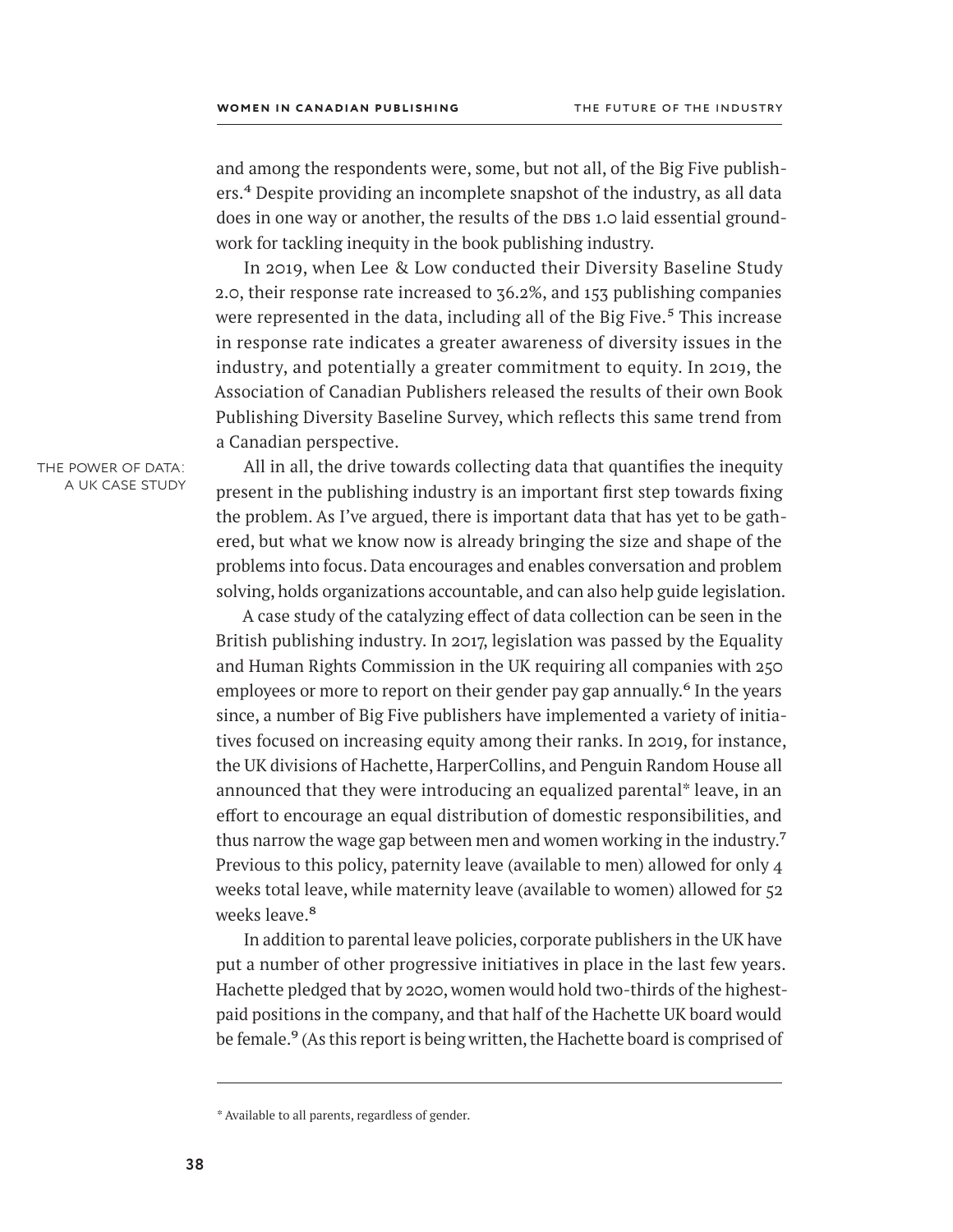9 women and 8 men.)<sup>10</sup> In 2017, Hachette UK also created the Gender Balance Network, which, alongside other Hachette initiatives in their Changing the Story programme, supports equity and inclusion within the company, and in the industry at large.<sup>11</sup> Some of these initiatives include Fresh Chapters (a year-long training program for bame\* candidates) and thrive Portfolio Review Sessions (for designers and illustrators from bame backgrounds).

Penguin Random House (PRH) UK has also made strides to increase equity and inclusion in the industry. In early 2020, PRH UK introduced pay banding,  $12$ which encourages transparency in an effort to eliminate the gender wage gap. In 2016, PRH UK pledged that by 2025, both their staff and the authors that they published would faithfully reflect the diversity of British society.<sup>13</sup> To achieve this, they have instituted The Scheme, a six-month paid editorial internship with a full benefits package specifically for bame and economically disadvantaged candidates, $14$  in addition to their standard two-week long paid internships. They also removed the requirement of a university degree from all PRH UK job applications in an attempt to make the industry more accessible to people from diverse backgrounds.

The initiatives mentioned above are just a handful of strides taken by corporate publishers in the UK towards an equitable and inclusive industry. Of course, time will tell if these initiatives bear fruit, and time will test these companies' genuine commitment to equity and inclusion, but the annual obligation to publish their pay gap figures will hopefully serve as continual motivation to strive for equity among their ranks.

# 6.3 feminist independent publishers

While a handful of corporate publishers are taking steps to remedy the inequity typically found in their hierarchies, a number of women in the industry, lacking faith in corporate publishing's ability to right these myriad wrongs, have chosen instead to break out on their own. Instead of trying to fix what they perceive as a broken system, these trailblazers have decided to build inclusive and equitable publishing houses from the ground up. In 2017, *Publishers Weekly* spoke to a number of women who had left the corporate publishing world in favour of independent publishing. According to C. Spike Trotman, publisher and founder of Chicago, Illinois-based Iron Circus Comics, "I don't trust the intentions and motivations of a lot of large publishers. I think a lot of people at the top especially are extremely resistant

<sup>\*</sup> Black, Asian, and Minority Ethnic.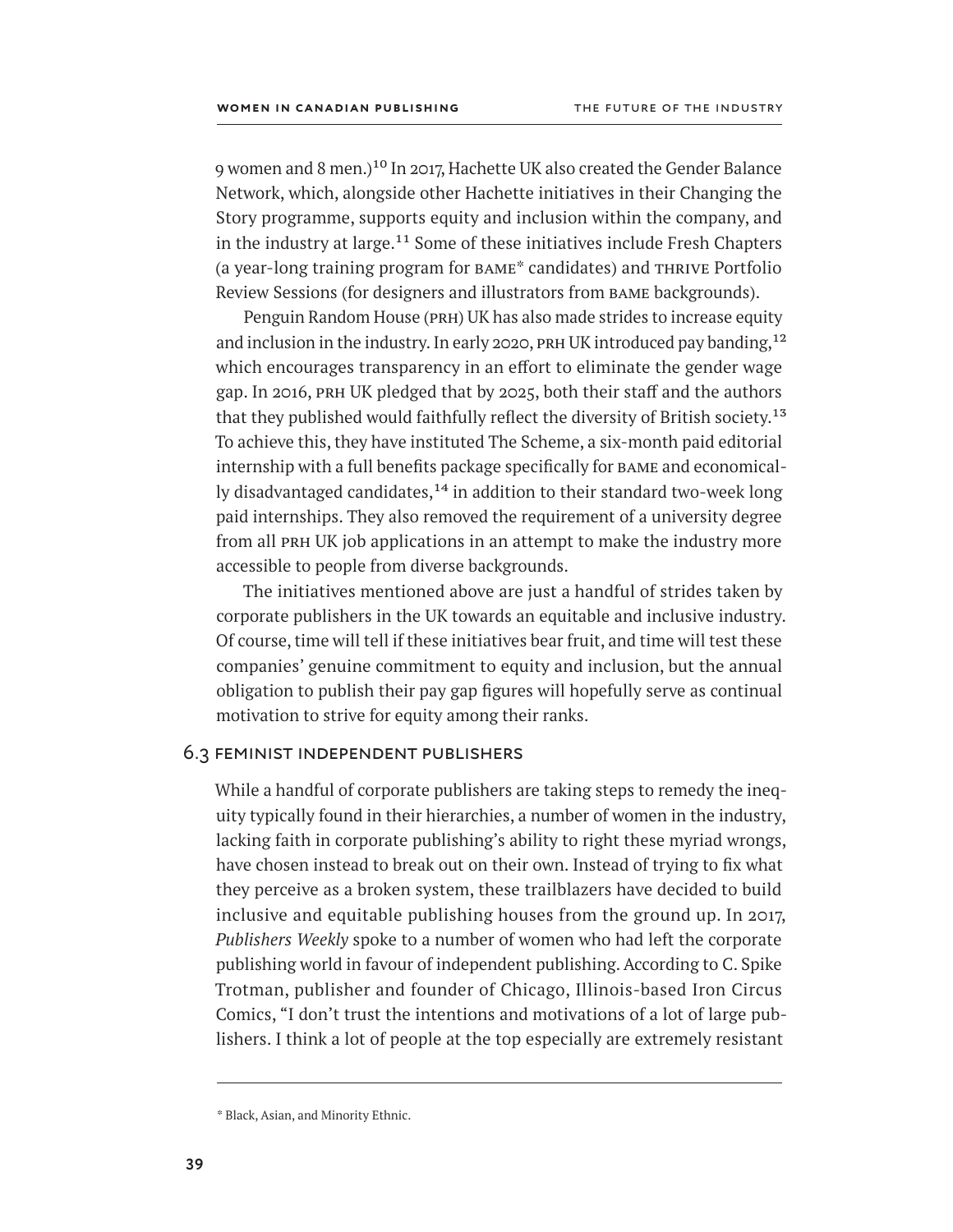to change."15 Rhonda Hughes, who founded both Print Vision (a printing production company) and Hawthorne Books (a literary press) in Portland, Oregon echoes this sentiment: "I realized I wouldn't get what I wanted unless I left and did it myself."16

According to Amy King, one of the women behind VIDA, a feminist literary organization launched in 2010 to increase transparency around issues of gender parity and representation in literary periodicals, non-profits and independent publishers are often the vanguard of positive change. This is because non-profit and independent outfits are able to pursue equity without needing it incentivized, while incentives are often required for large companies to commit to policy change. An immediate return on investment, often a basic metric that large companies use in their decision-making process, is often not possible in matters of equity and inclusion. As she explains: "You don't see an immediate turnaround on your investment because you're investing in people."17 For corporate publishers, this lack of financial incentive may partially explain why they tend to favour maintaining the status quo.

#### non-traditional business models

Of course, publishers of all shapes and sizes do still need to keep the bottom line in view if they want to keep the lights on. The traditional publishing model, in which the publisher is responsible for not only the editorial costs but also the cost of production, printing, warehousing, and distribution, requires a significant monetary investment up front with no guarantee of profit down the line. The result is a modestly profitable business at the best of times, and a financially perilous tightrope walk at the worst of times. In order for independent publishers to find secure financial footing, many have been inspired by funding models typically found in non-profit organizations or start-ups. These business models draw funding from sources outside the publishing house, thus freeing the publisher from having to cater to the often oppressive social norms that underlie economies of scale. This, in turn, allows independent publishers to pursue a mission-driven mandate. Iron Circus Comics, for instance, uses Kickstarter campaigns as an integral part of their business plan, and has, to date, raised almost two million dollars for various projects.<sup>18</sup>

In addition to crowdfunding, some publishers, such as the awardwinning She Writes Press (founded in 2012 in Tempe, Arizona), as well as its parent company, SparkPoint, are choosing to employ a hybrid model in which authors share the cost of bringing a book to market.<sup>19</sup> While this does allow the publisher to follow a mission-driven mandate internally (both SparkPoint and She Writes Press are women-led and staffed almost entirely by women), this pay-to-play model introduces a financial barrier to entry for prospective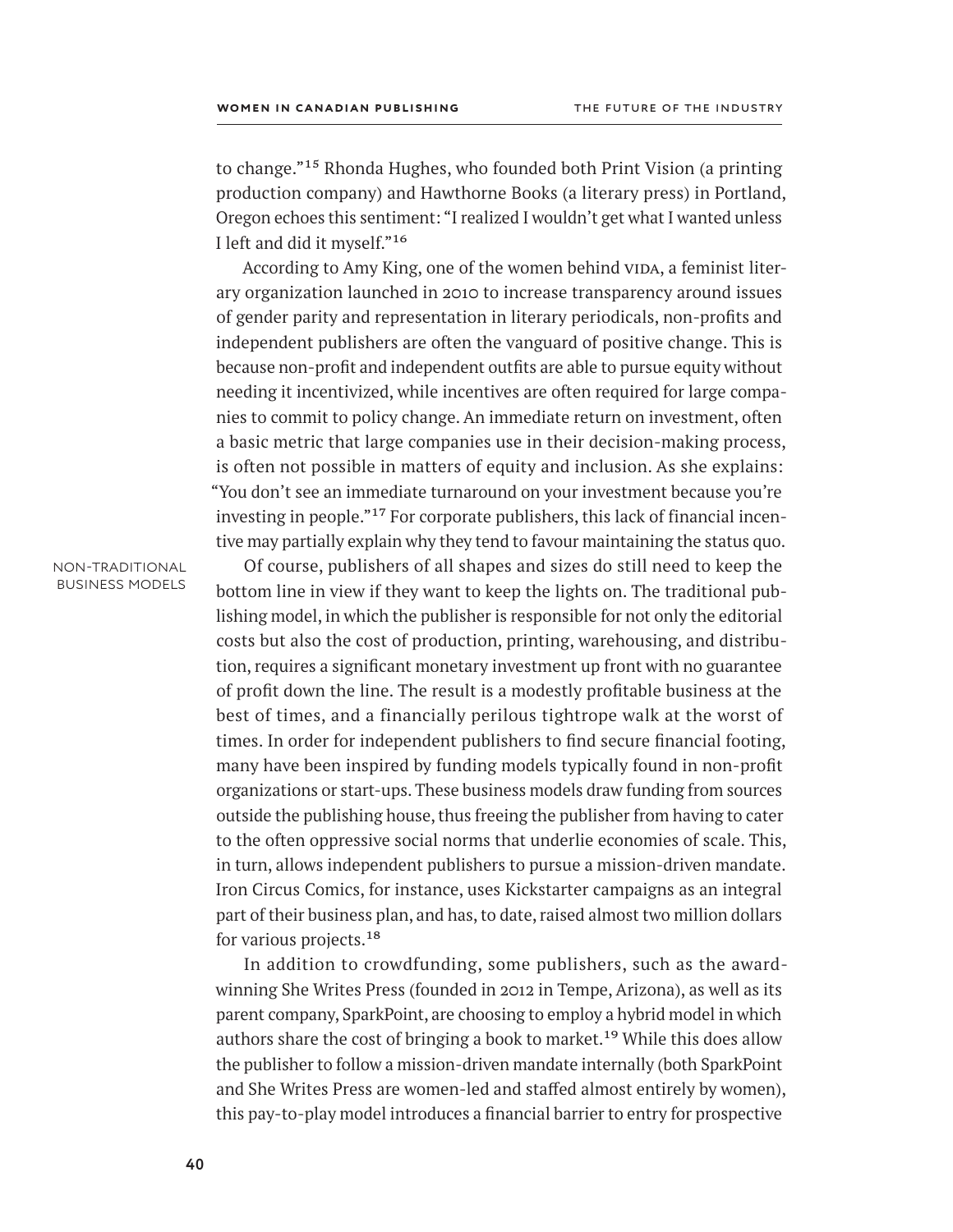authors that marginalizes those without generational or acquired wealth. Paradoxically, this business model replicates some of the same inequitable structures historically found in the publishing industry, such as the practice of unpaid internships.

Other independent publishers, such as the Albany, New York-based feminist press Shade Mountain (established in 2013), rely on institutional funding as well as an extensive list of donors to fund their books.<sup>20</sup> This business model supports Shade Mountain's publishing mandate of "publishing literature by women, especially women of colour, disabled women, women from working-class backgrounds, and LGBTQ women."<sup>21</sup> In this way, Shade Mountain is able to highlight historically marginalized voices because the economics of the press do not rely on financial support from the authors themselves.

**COMMUNITIES** of support

Shade Mountain's business model also points to another essential feature that underpins many independent feminist publishers, which is a mutuallysupportive connection with their community. Speaking to *Electric Lit* in 2017, Laura Stanfill, who in 2012 founded Forest Avenue Press in Portland, Oregon, cited this reciprocal support network as essential for independent presses. As she advises, "Find allies and mentors with business models you want to emulate, and ask them for help. Once you're established in the industry, help the next group of publishers by sharing what you've learned."<sup>22</sup> This same sentiment was echoed by Dominique Raccah, founder and publisher of Sourcebooks, which is based in Naperville, Illinois, and has been active since 1987. According to her, "We're in a moment when there's an opportunity for lots of different peoples to work together … successful female entrepreneurs working together is going to be more and more of a trend as we go forward. We have to help each other succeed."<sup>23</sup> In this way, many independent publishers rely on more well-established independent presses to pave the way, or at least to help clear the brambles, and it is a spirit of collaboration over competition that buoys the efforts of independent feminist presses.

### 6.4 economics of canadian publishing

The independent presses discussed in the previous section are indicative of an industry-wide trend wherein those fighting for equity, diversity, and inclusion in the trade are chosing to do so outside of corporate structures. It's significant to note, however, that the presses profiled above are based in the United States, and therefore have a different set of economic circumstances to contend with than publishers in Canada, necessitating the use of non-traditional business models. Canadian publishing, since the 1971 bail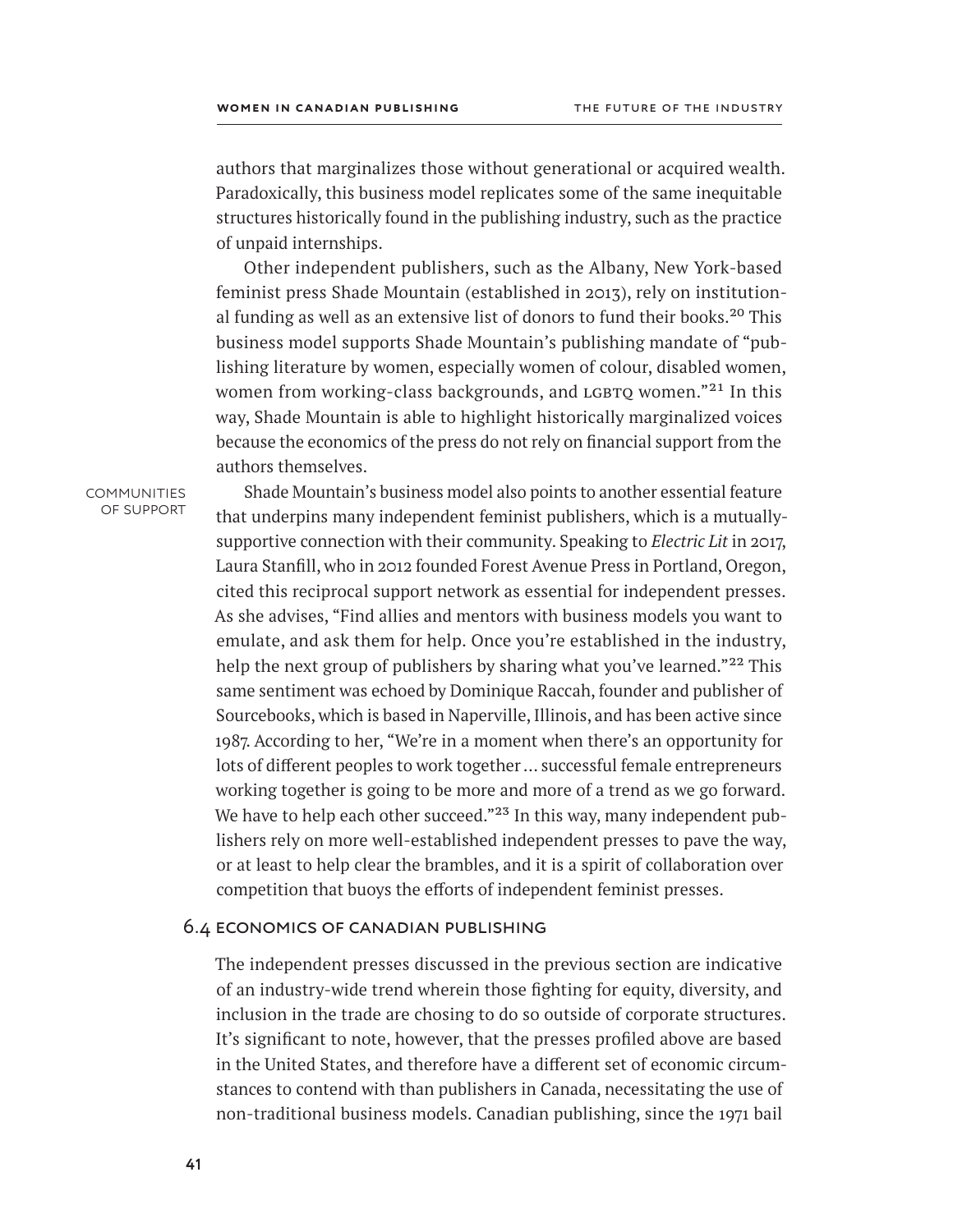out of McClelland & Stewart, and the subsequent final report of the Ontario Royal Commission on Book Publishing, is supported by government funding as part of a larger programme of national identity articulation and cultural capital production. As such, Canadian independent publishers such as New Society Publishers (Gabriola Island, BC), Caitlin Press (Halfmoon Bay, BC), Theytus Books (Penticton, BC), Book\*hug Press (Toronto, ON), Second Story Press (Toronto, ON), and Fernwood Publishing (Black Point, NS) which all pursue mission-based publishing mandates addressing various forms of inequity, are supported by provincial and national government funding.

For many publishers in Canada, government funding is an essential part of their long-term survival and success. While this funding undoubtedly plays an important role in Canadian publishing, eligibility criteria often require publishers to have a proven track record in the form of sales revenue, number of titles, and number of years active. As such, the funding available for publishers in Canada should be seen as a way of sustaining, rather than enabling, independent publishing activity. Therefore, those in Canada looking to establish independent presses in the pursuit of mission-driven publishing mandates will still have to engineer a business plan that will ensure financial viability in the initial years of the press. Given the economies of scale at the heart of the publishing industry, and the tendency of that model to adhere to cultural hierarchies and modes of oppression, these business plans will likely have to be non-traditional in nature, and employ some of the same strategies discussed in the previous section.

importance of **GOVERNMENT** funding

For those publishers in Canada who are eligible to receive government funding, this funding is indeed often the deciding factor between long-term viability and extinction. According to data gathered by the Canada Book Fund from 2013–2018, government funding accounts for between 7–30% of Canadian book publishers' total annual revenue.24 Smaller publishers tend to be at the upper end of this range, relying more heavily on this support, while larger publishers appear to be more self-sustaining. Given that profit margins in that same data set were between -8.4% and 6.9%,<sup>25</sup> the importance of government funding to Canadian publishing can hardly be exaggerated.

changes to funding policies in canada

With the reliance of the Canadian publishing industry on government funding in mind, new regulations set in place in 2018 may encourage publishers to create healthier and more equitable workplaces, even if they are not a feminist or otherwise mission-driven press. Changes to the Canada Council for the Arts granting process now require recipients to ensure that they provide a "workplace free from discrimination, harassment and sexual misconduct".26 As demonstrated above, the financial support in question is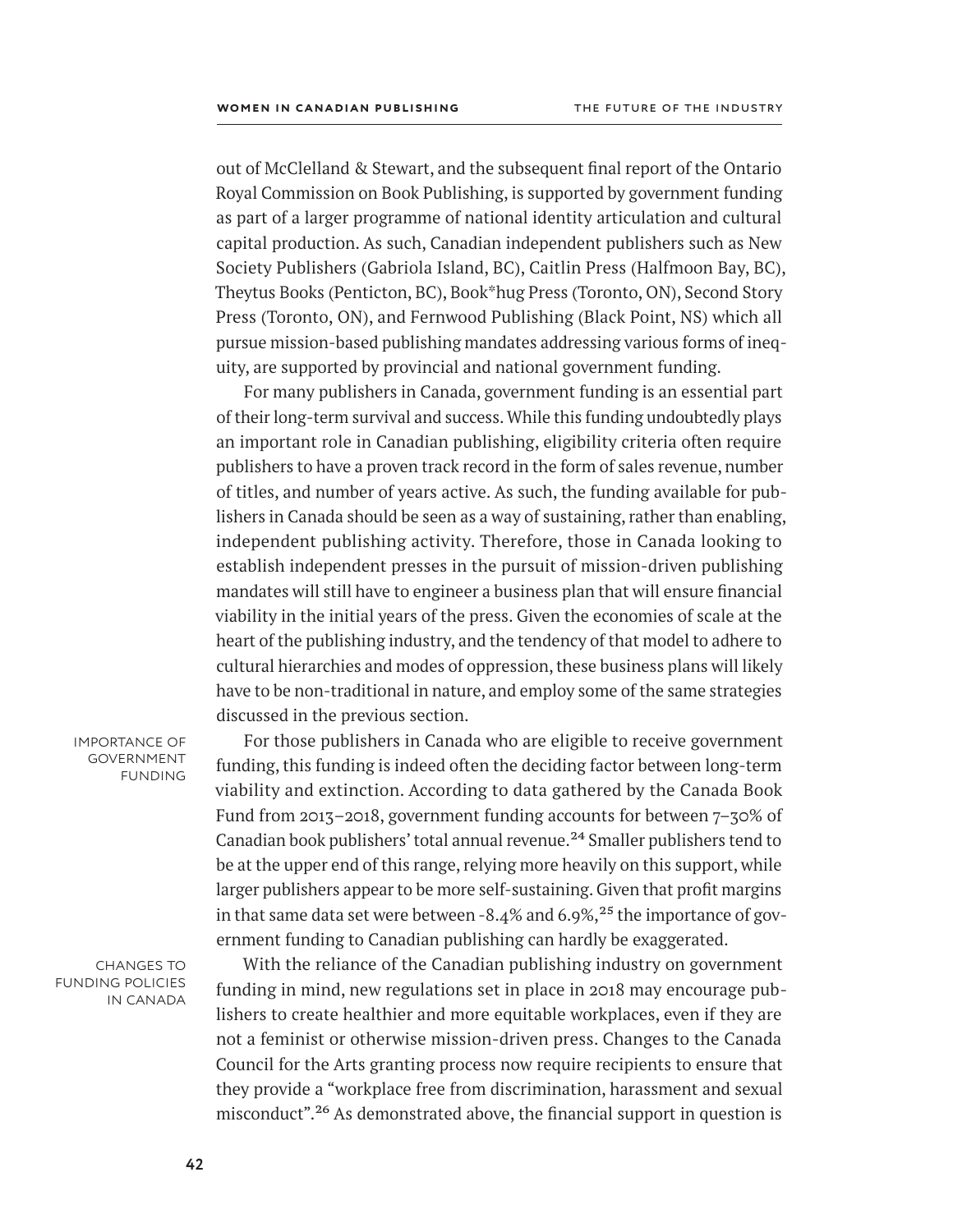the difference between solvency and bankruptcy for many Canadian publishers, so it is significant that this funding body has adopted a zero-tolerance policy towards sexual harassment. That being said, the Canada Council for the Arts doesn't have any audit or inspection apparatuses to carry out this new zero-tolerance policy, which means that it is incumbent upon employees to self-report instances of harassment. Given that these reports may threaten the publisher's funding status, which in turn may endanger the company's survival—and by extension, the employee's job—it seems possible that this may have a silencing effect. Furthermore, the process for reporting complaints of sexual harassment to the Canada Council involves reporting the harassment directly to the executives of the publishing house "with the Council in cc."27 With no way to remain anonymous, this process could also discourage a person from reporting harassment, as they might fear the repercussions of speaking out.

In addition to denouncing sexual harassment, both the Canada Council for the Arts and the Department of Canadian Heritage (which disperses the Canada Book Fund) have sponsored the "Respectful Workplaces in the Arts" initiative, administered by the Cultural Human Resources Council. Respectful Workplaces in the Arts is centered around education and training, offering consultation services as well as resources for coordinating working groups. Similar to the zero-tolerance policy toward sexual harassment, however, the onus is still on the publisher to opt-in to this initiative and take advantage of the resources available. If the old boys' club mentality, which is inherently sexist, continues to run rampant in the upper ranks of corporate publishing houses, it's possible that these resources may only end up preaching to the choir, so to speak. While institutional recognition is a step in the right direction, until the Canada Council for the Arts and the Department of Canadian Heritage are able to independently enforce their respectful workplace policies, these regulations and initiatives will remain largely symbolic.

### 6.5 conclusion

While the history of the publishing industry—in particular the book publishing industry—may be inextricably linked to patriarchal power structures and colonialism, and while vestiges of these legacies may continue to play out in the form of systemic marginalization of women and minority groups, there are nonetheless reasons to feel optimistic about the future.

Despite the industry's continual consolidation, there are various industry trends and initiatives that, over time, could be profoundly transformative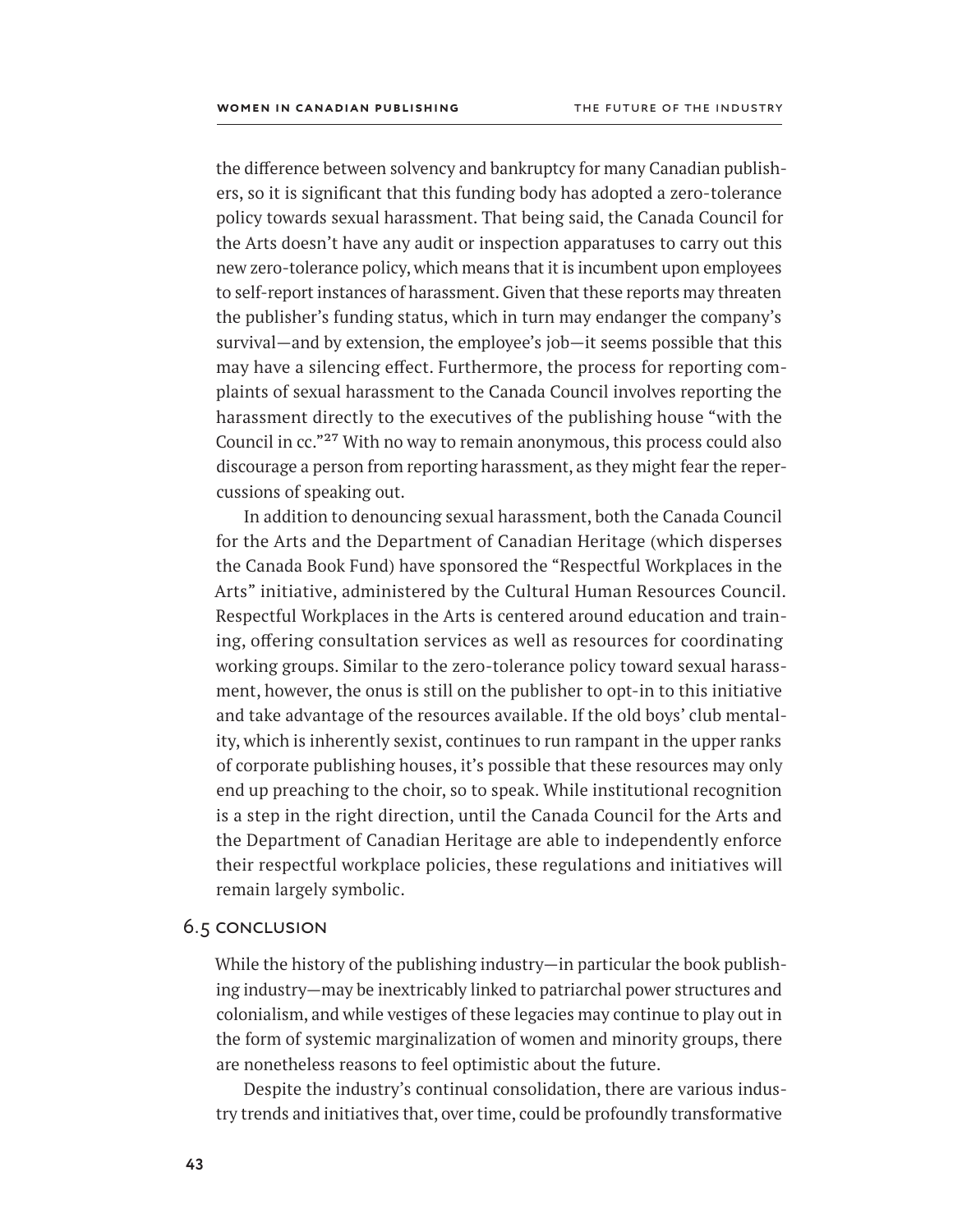in bringing about equity and inclusion in the industry. There has been an increased interest in data that quantifies diversity and equity, for example, which is an important step in the right direction. This data, whether gathered voluntarily, such as by the Diversity Baseline Surveys conducted by Lee & Low Books, or through the obligatory reporting legislated in the UK, is a strong driver of change. Significantly, this data, once gathered, may even serve to encourage equity in traditionally hierarchical corporations. At the same time, a new generation of independent feminist publishers are able to purslue equity and inclusion as a central mandate thanks in part to their non-traditional business models. In Canada specifically, there have been policies in place since 2018 to discourage harassment and discrimination in the publishing industry. Time will tell how effective these policies are, but it is encouraging that the major cultural funding bodies in Canada have officially recognized the importance of a workplace free of harassment and discrimination.

**GRASSROOTS MOVEMENTS** FOR EQUITY

What is lost in the data, but is made unquestionably clear in industry publications and social media movements, is that the publishing industry is comprised of passionate professionals united by a common goal of connecting authors and readers through the written word. This chapter focused on systemic changes to the industry, which inherently assumes the loci of power to be the institution, but there has indeed been a groundswell of activism at the grassroots level of the industry, suggesting that the next generation of publishing executives may be more interested in pursuing equity, diversity, and inclusion as a central mandate. Initiatives such as the Twitter account Publishers Weakly,\* the Book Worker Power collective,† and the Book Money Google sheet<sup>‡</sup> are indicative of a growing awareness of, and desire to remedy, various inequities within the publishing industry. As such, even if the current c-suite generation is reluctant to change the status quo, there is still evidence of a changing tide. There is reason to believe that a more equitable publishing industry is not just possible but indeed likely.

As publishing continues to reckon with its inherent biases and systemic inequities, both within and outside of the institution, it gradually removes barriers that have traditionally been in place for women and minority groups working in the trade. Indeed, if publishing is able to focus less on the

<sup>\*</sup> Account suspended as of December 2020.

<sup>†</sup> Book Worker Power can be found on Twitter @bookworkerpower.

<sup>‡</sup> The Book Money Google document can be found at: [https://docs.google.com/spreadsheets/d/](https://docs.google.com/spreadsheets/d/1p9y99EpfTDKZBi6FqPrFg9jvPcZObTTjY8LpkU2-1SI/edit#gid=579589600) [1p9y99EpfTDKZBi6FqPrFg9jvPcZObTTjY8LpkU2-1SI/edit#gid=579589600.](https://docs.google.com/spreadsheets/d/1p9y99EpfTDKZBi6FqPrFg9jvPcZObTTjY8LpkU2-1SI/edit#gid=579589600)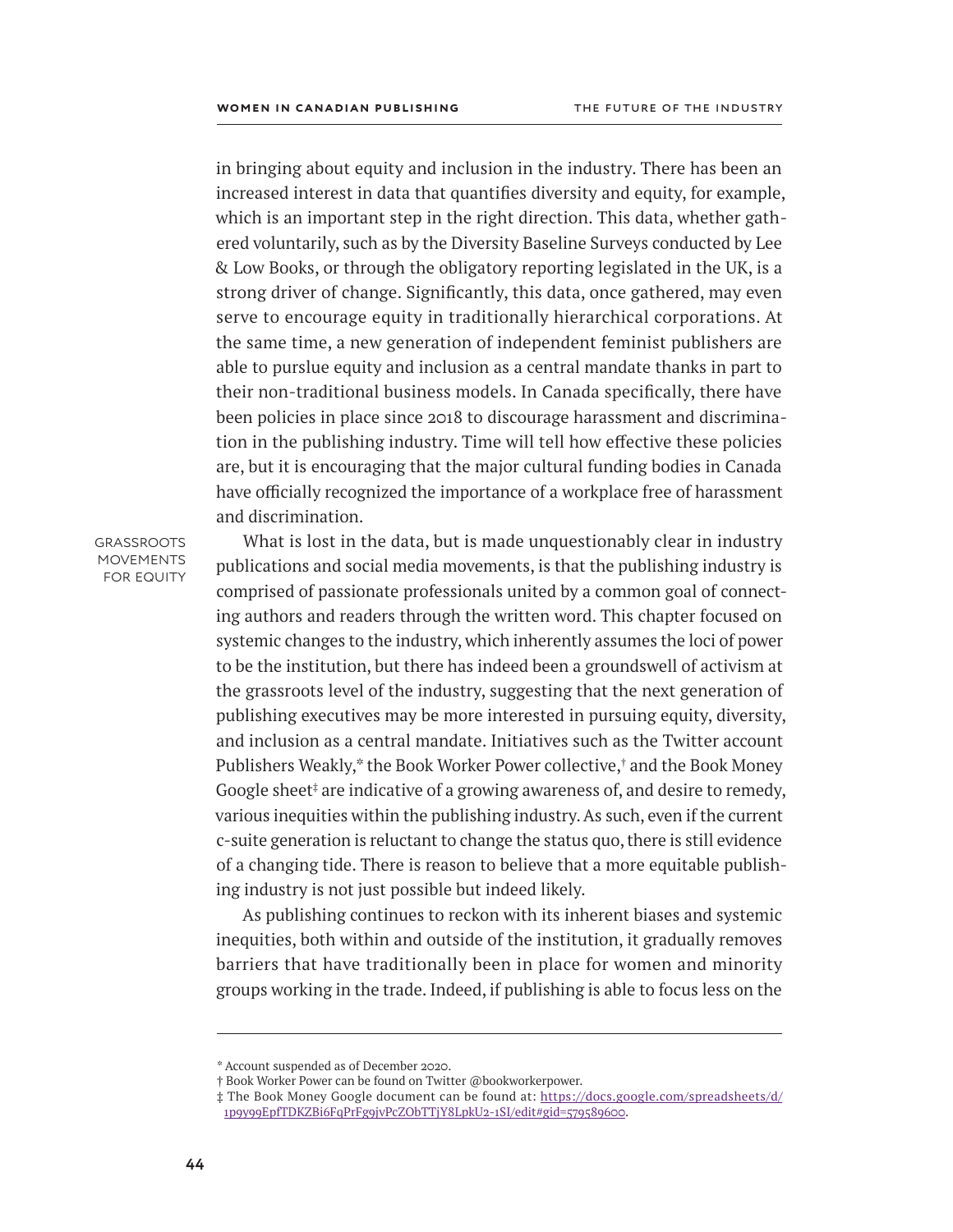gatekeeping aspect of cultural industries, and more on the unitive potential of books and literature, the industry can become not only more equitable, diverse, and inclusive, but also stronger. According to Chris Jackson, publisher at One World books, publishing that is centered around equity, diversity, and inclusion enables artistic output that is more reflective of the diverse range of stories and storytellers in our society. Expanding the range of storytelling in this way allows us to bridge gaps of understanding between different groups of people, allowing for a stronger and more united society. To fulfill this essential purpose, we must "build a publishing industry—at all levels of publishing—that honours the potential, the complexity, and the fullness of the world itself."28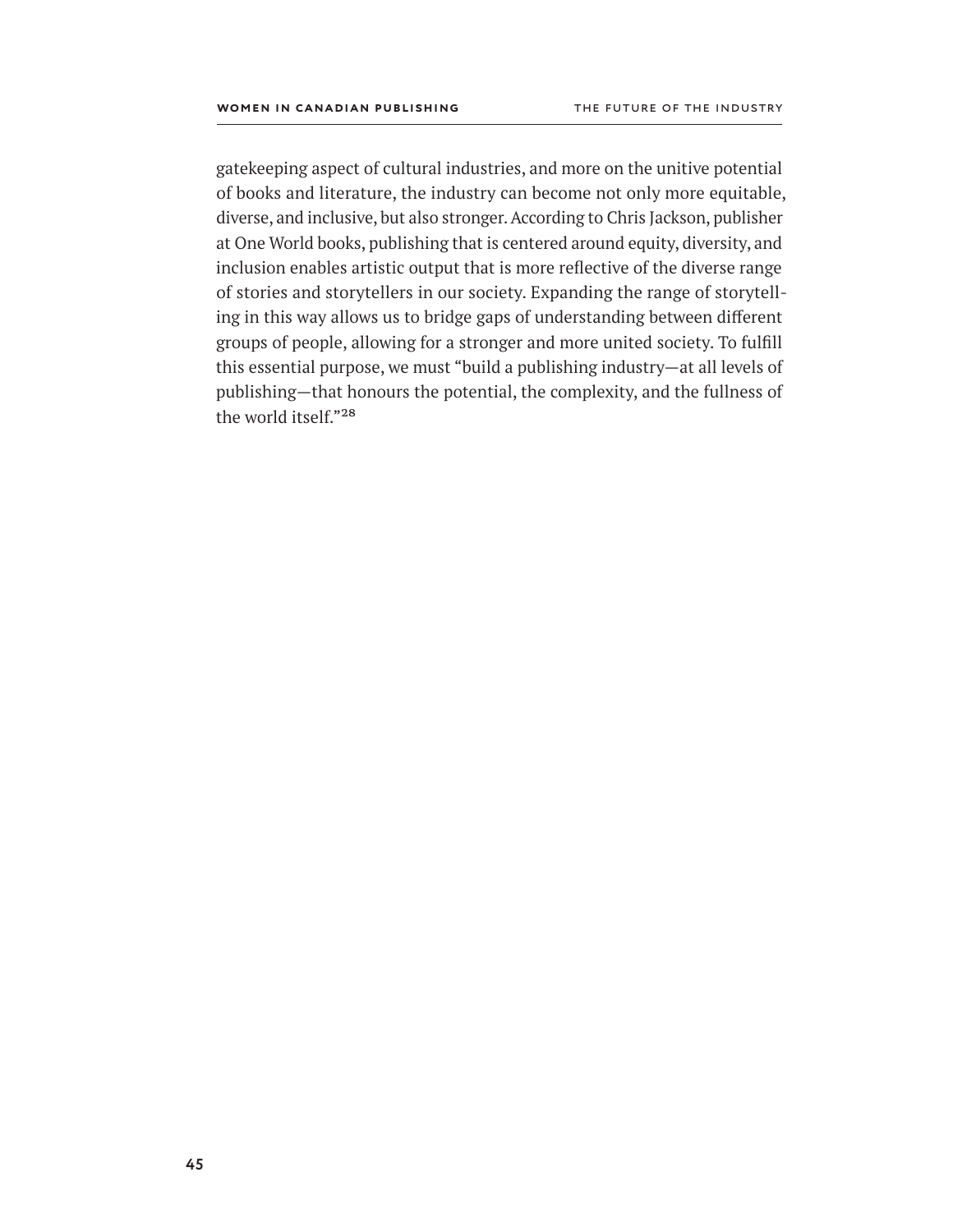# **7.0 summing up**

The last decade has seen a number of industries brought to task on issues of sexual discrimination and systemic inequity, and publishing is no exception. Following the 2016 tidal wave of sexual harassment allegations levelled against a number of Hollywood heavyweights, the publishing industry was also forced to reckon with a deeply engrained culture of sexual harassment and discrimination. Then, following the murder of George Floyd in the spring of 2020, the Black Lives Matter movement encouraged calls for equity, diversity, and inclusion across many industries, including publishing. While much of this activism has originated on social media, using hashtags like #MeToo, #ImWithHer, and #PublishingPaidMe among others, these calls for equity in publishing have reverberated throughout the industry, drawing attention to the gender and racial inequity rife within the trade.

#### **WOMEN** in publishing

These are not new conversations in publishing. In fact, a London-based advocacy group formed in 1989 called Women in Publishing had the express purpose of lobbying for gender parity in the industry. Their first report, titled "Twice as Many, Half as Powerful" outlined their grievances—it drew attention to the glass ceiling that women in the industry faced, as well as a considerable pay gap, while also highlighting the fact that women significantly outnumbered men in the industry. As one member, Claire Baker put it, "there were so many women in publishing, why weren't we running the industry?"1

While historic initiatives such as Women in Publishing have done important work advocating for gender parity, many of these movements have largely been comprised of, and therefore focused on improving the status of, white, straight, able-bodied, cis women in the industry. Questioning the underrepresentation of women of colour, LGBTQ+ women, and women from other traditionally marginalized communities was not part of their mission statement, nor was finding ways to ensure that marginalized women in the industry were able to succeed. It would be unfair to say that this was the case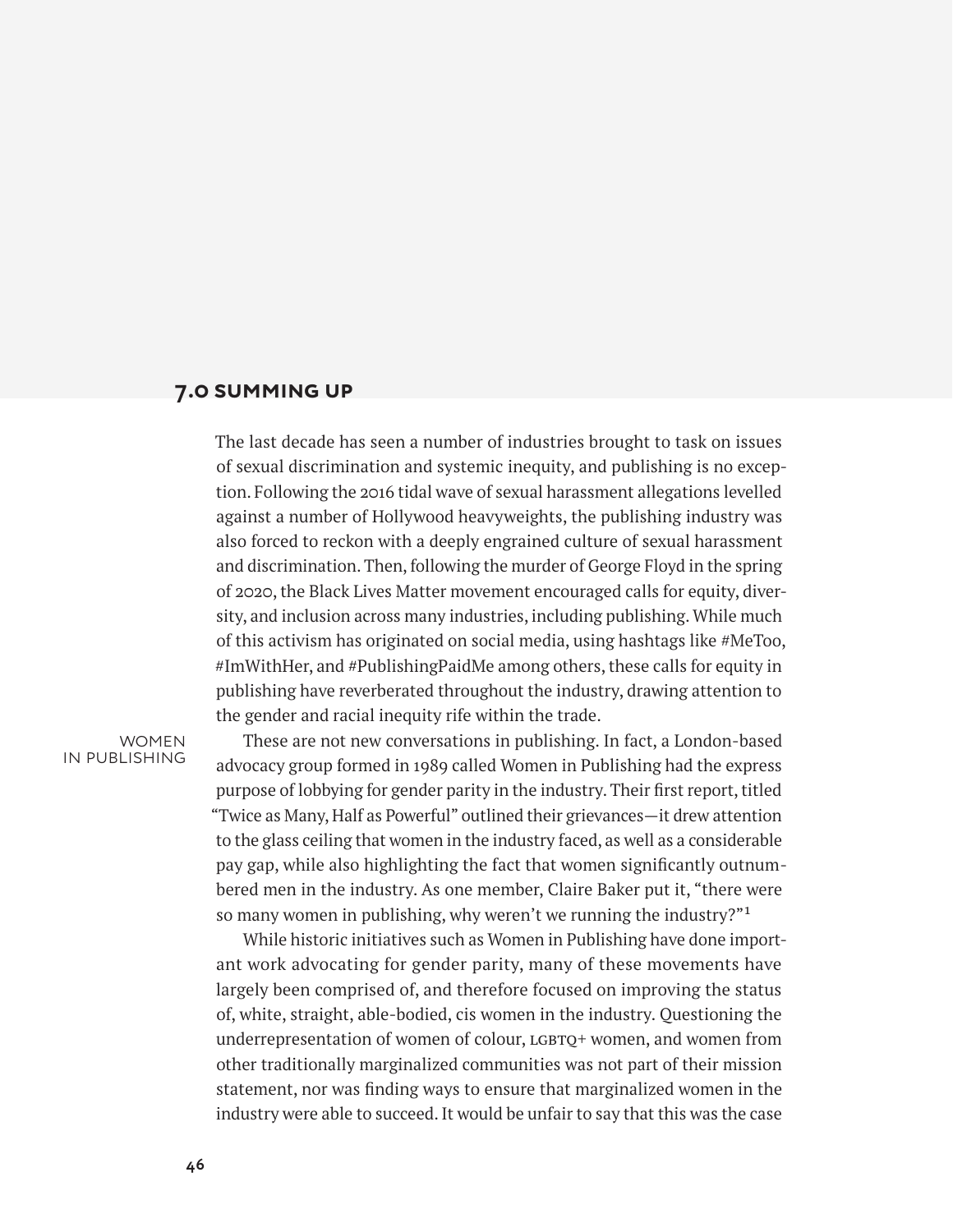for *all* of the feminist activism that took place in the mid–late 20<sup>th</sup> century, however dominant feminist idologies of the era were notoriously exclusive. As a result, mainstream feminist organizing lacked an intersectional perspective. In publishing specifically, it would be some time before the industry at large began to reckon with its profound lack of equity and diversity. The Lee & Low Diversity Baseline Surveys, launched in 2015, are the first to quantify this problem at scale, though the data gathered by these surveys speak only to North American publishing.

### 7.1 equity in canadian publishing

The book publishing industry has been grappling with the issue of gender discrimination for decades, however, Canadian publishing has yet to evaluate our domestic industry comprehensively, or to formulate a collective action plan for righting these wrongs. Furthermore, publishing at large as well as here in Canada has failed to acknowledge that gender and racial discrimination, as well as ableism and other forms of discrimination in the industry are all essentially forms of systemic inequity in our workplaces. As such, the first and foremost goal of this report was to explore gender inequity in the industry from a Canadian perspective, situated in a global context. To accomplish this, the report took an in-depth look at gender-based inequity in the industry, before moving on to a discussion of broader issues of inclusvity in publishing. To the extent that it was possible, I approached this work with an intersectional orientation, though I was hindered in essential ways by both the data available, and my position as a white, cis, heterosexual, able-bodied woman.

This report examined three principal domains of gender inequity that are features of the Anglophone book publishing industry in Canada as well as globally: sexual harassment, circumscribed advancement, and the wage gap.

sexual harassment

Sexual harassment is a significant problem in Canadian publishing. In fact, the data that we have suggests that rates of sexual harassment in Canadian publishing are more than 10 times higher than workplace sexual harassment elsewhere in Canadian society. These figures are in line with both the American and British book publishing industries. There are a number of theories to explain why sexual harassment is so prevalent in the publishing world, including the social nature of the industry, the competitive and exploitative nature of creative work, and the patriarchal structure of the industry. Together, these factors create a working environment where women are not only vulnerable to sexual harassment, but also where sexual harassment is likely to go unchecked.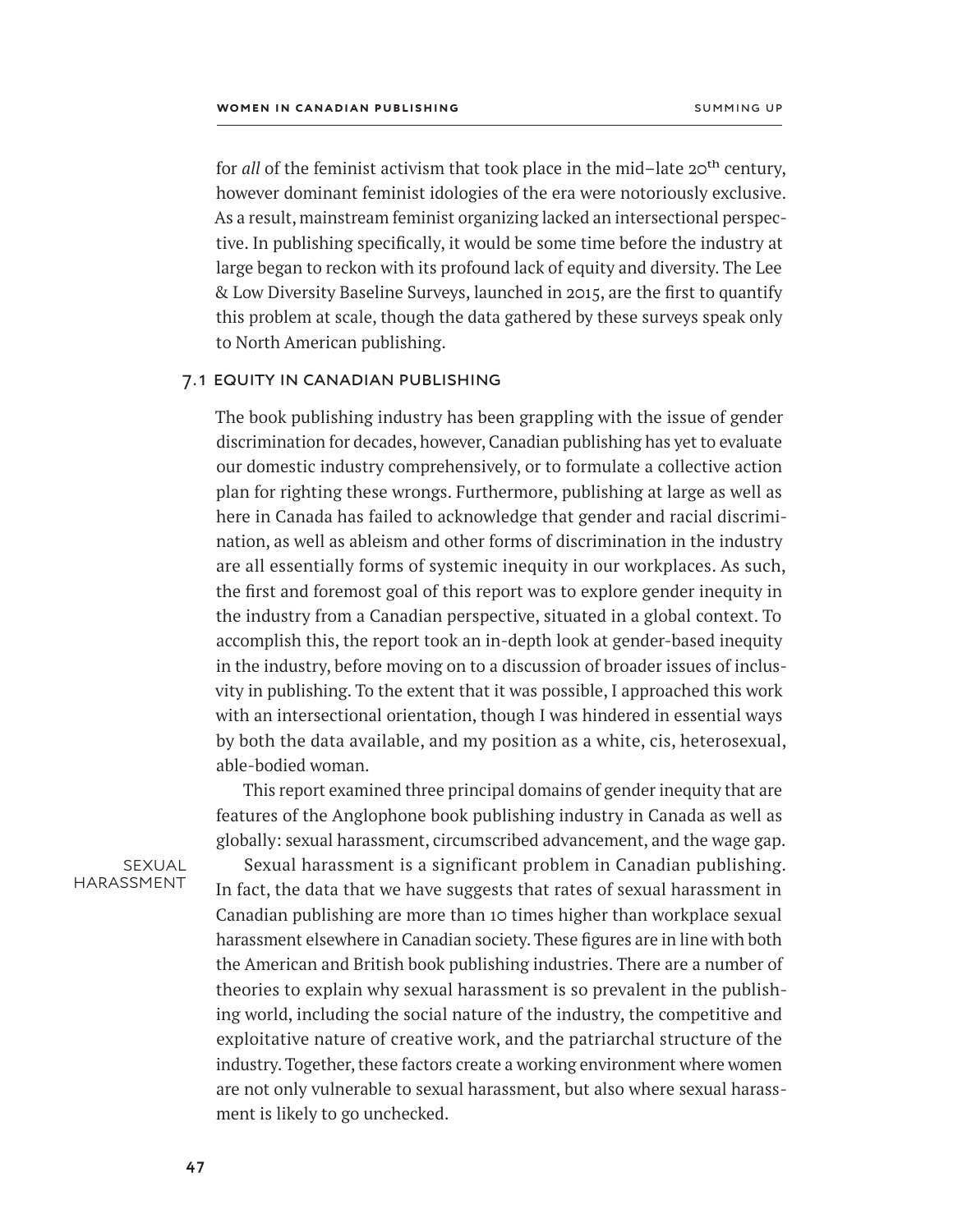#### circumscribed advancement

In addition to dealing with the daily noise of sexual harassment, women also to tend to over-index in the industry but are underrepresented at the executive level, in Canada and elsewhere globally. This can be understood as a consequence of both the industry's old boys' networks and the social nature of the industry, which according to recent studies may disproportionately benefit men. Women also may be underrepresented at the executive level because they tend to have shorter careers in publishing than their male counterparts, which points to the urgency of the work that this report has undertaken—if women are being driven from the industry prematurely, then we must take steps to understand why that is the case. Exploring factors that may contribute to a hostile or unrewarding work environment for women is, by all accounts, a reasonable place to start.

THE WAGE GAP

Wage inequity is another significant problem in the publishing world. In Canada, we don't currently have very robust data to quantify the wage gap between men and women in publishing, but the data that we do have coupled with what we know from the American and British book publishing industries—is cause for concern. Beyond that, however, the lack of consistent, comparable, and transparent data both between countries, and also within countries between the publishing industry and the workforce in general makes it almost impossible to discern the magnitude of the wage gap or how it may be changing over time. Nevertheless, an entrenched culture of overwork may be a major contributing factor to the gender wage gap in publishing, as research has shown that men tend to consistently out-earn women in industries where overworking is the norm.

#### homogeneity in the workforce

The issue of inequity in the book publishing industry extends far beyond a lack of parity between men and women. In order to capture the scope of inequity as it applies to *all* women, it's important to consider various intersections of discrimination that are at play in publishing. There are numerous, multiply oppressive structural aspects of the industry such as financial and physical inaccessibility, a lack of community, and a scarcity of suitable mentors and advocates. In Canada specifically, the industry was built to respond to and support the dominant culture, which has played out historically in aggressive assimilation campaigns. In the present day, this legacy manifests in the economies of scale at the heart of the industry, which marginalize those outside of the dominant culture. The resultant inequities are not only unethical, but they also fundamentally weaken the industry. In order for our industry to be as strong, as productive, and as resilient as possible, we must radically reimagine how our industry functions—it's imperative that we reframe diversity as an asset and find ways to make our industry more inclusive.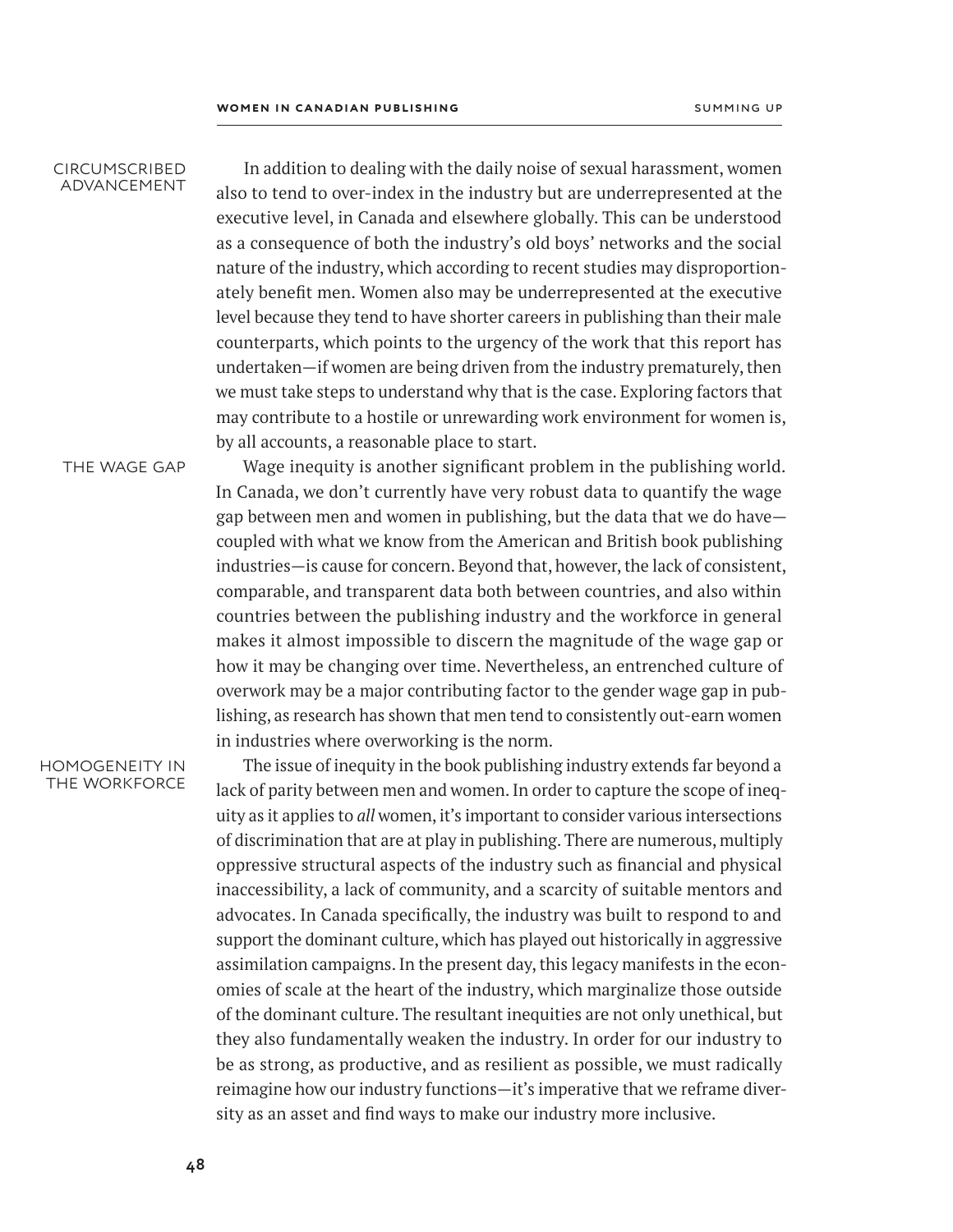**RECENT** changes in the publishing **INDUSTRY** 

While the publishing industry is notoriously slow to change, there have been some recent systemic shifts in the industry that have implications for the status of women and other marginalized communities in publishing. The industry's penchant for consolidation is a perennial force against pro-equity efforts in the industry—fewer executive positions often mean that women and people from other marginalized groups are less likely to be promoted. That being said, the effects of recently-instituted compulsory wage gap reporting in the UK suggest that corporate consolidation doesn't necessarily have to spell disaster in terms of equity and diversity. Outside of corporate publishing, a burgeoning movement of independent publishers are finding innovative ways to pursue mission-driven publishing mandates that are less encumbered by the economies of scale that typically circumscribe equity in publishing.

In Canada, funding bodies have taken an official stance against sexual harassment and have developed resources to promote safe and respectful workplaces. It remains to be seen what the material effects of these efforts will be, but it is a step in the right direction nonetheless.

While the institution of the publishing industry may be slow to change, there have been extensive grassroots movements calling for increased equity and diversity in publishing that have gained significant momentum in online spaces over the last few years. The proliferation of awareness and resulting calls to action point toward a hopeful future for the publishing industry.

#### 7.2 a call for better data

This report was limited in fundamental ways by the data available on the publishing industry globally and in Canada. In many cases, the data that I analyzed and discussed was gathered via surveys administered by trade publications such as *Publishers Weekly* and *Quill & Quire*. While these surveys provide an extremely valuable look into the industry, they do not form a complete picture. These surveys often had very small sample sizes and, concerning issues such as sexual harassment, there is a significant likelihood of a self-selected respondent base, which may have distorted the data. In order to properly address the systemic inequity within Canadian publishing, we need to have an accurate idea of what we are facing, which is only possible with robust data.

In addition to a general lack of data, there is also a grievous lack of intersectional data available in the publishing industry. We know that there is an entrenched culture of discrimination against women, and we know that women of colour,  $LGPQ+$  folks, and people living with disabilities are underrepresented in the industry, but we don't really know how these intersecting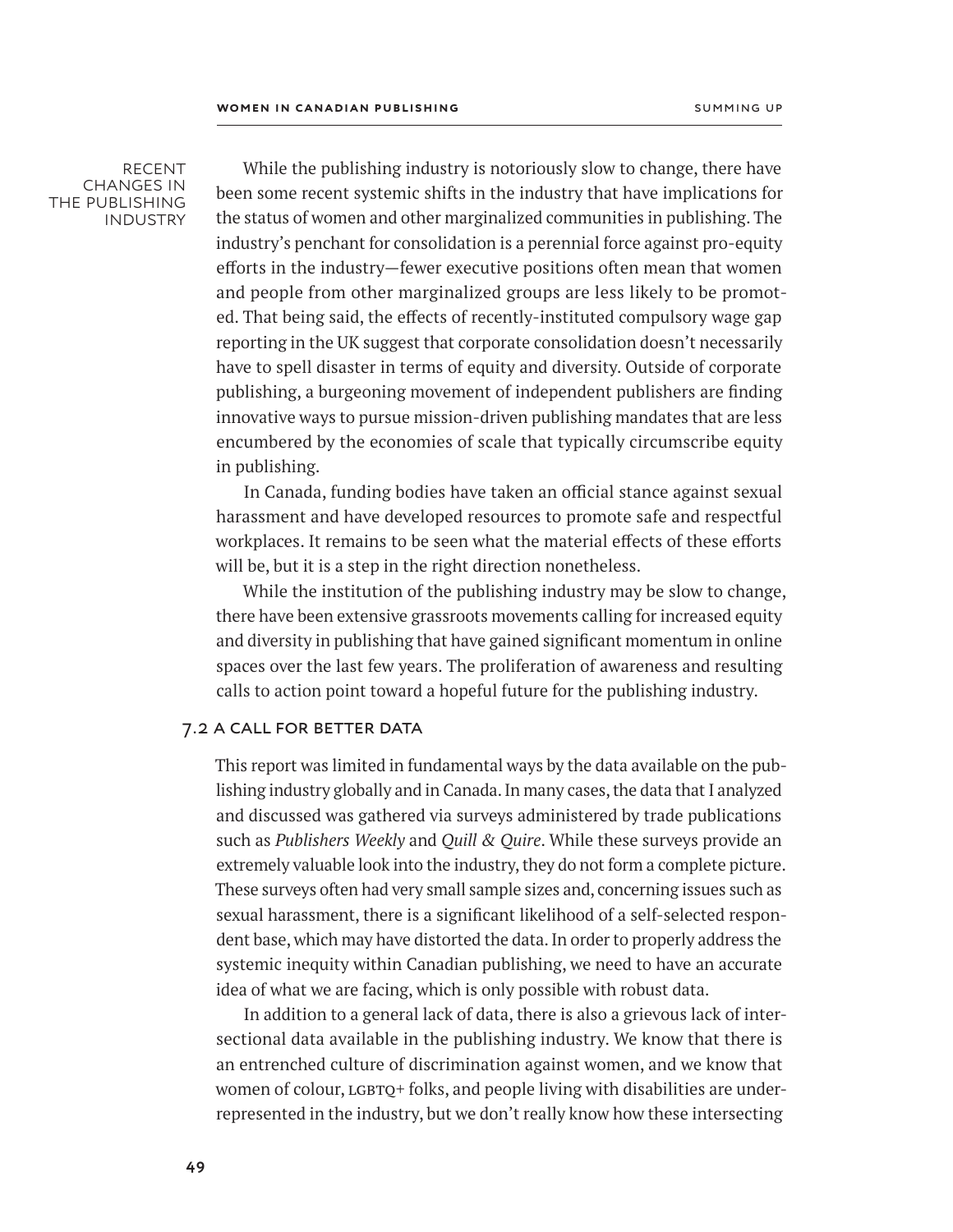forms of inequity manifest in the publishing industry. Until we understand how multiple forms of oppression converge in the trade, it will be difficult to determine the best way forward. There is a lot of learning that still needs to be done, a lot of conversations that need to happen, and a lot of voices that need to be heard. I hope that my report will spur this work on.

# 7.3 conclusion

In the background of this report coming together, the world has faced a calamity of previously unimaginable consequences. COVID-19 has forced many industries to quickly adapt and evolve, and the sheltering in place directives that people have had to adopt will likely change the way our society functions for years into the future. Given that our trade already typically functions in a state of relative economic precarity, it's likely that an economic downturn resulting from the pandemic will hit the publishing industry particularly hard. While there will be temptation for publishing houses to batten the hatches, so to speak, and revert to inequitable, conservative business practices, perhaps this crisis will also provide an opportunity for renewal and reinvigoration in the industry. If there is a silver lining, perhaps it is that this period of change may rid us of our rigid conceptions of how our industry functions. Given that we have already changed so many aspects of how we live our lives, perhaps we can also reimagine ways for our industry to be safer, more equitable, more inclusive, more diverse, and stronger.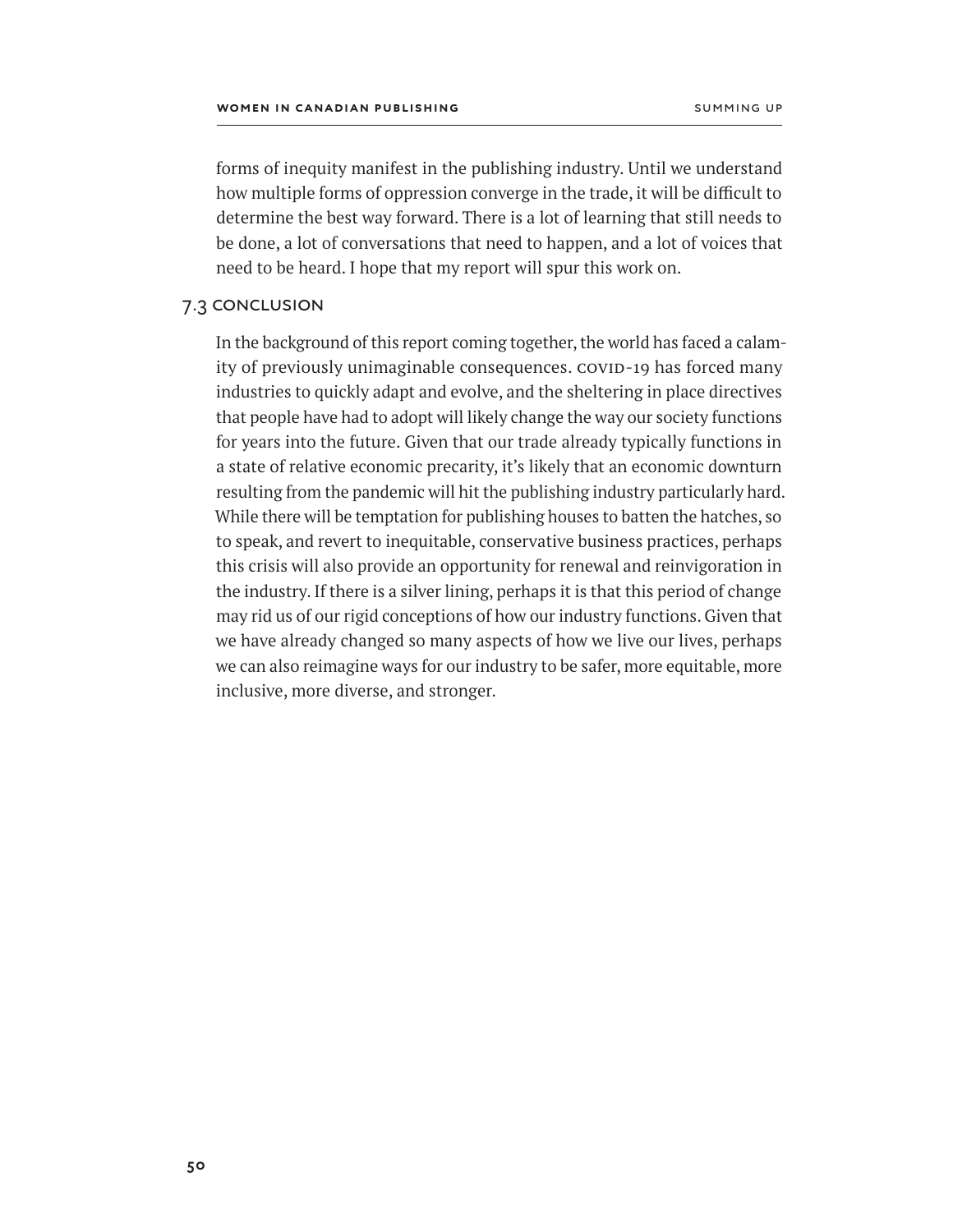- 1. Nordicity, "Canadian Book Publishing Industry Profile: Final Report," (Association of Canadian Publishers, July 2018), 11.
- 2. Nordicity, "Canadian Book Publishing Industry Profile," 8.
- 3. Ibid., 16.
- 4. Jim Milliot, "The PW Publishing Industry Salary Survey, 2018," *Publishers Weekly*, November 9, 2018.
- 5. "Salary Survey Results 2017", Bookcareers.com, 2017.
- 6. Harriet Marsden, "A Gentleman's Profession? TheWomen Fighting for Gender Equality in Publishing," *Independent*, April 6, 2018.
- 7. Marsden, "A Gentleman's Profession?".
- 8. Milliot, "The PW Publishing Industry Salary Survey".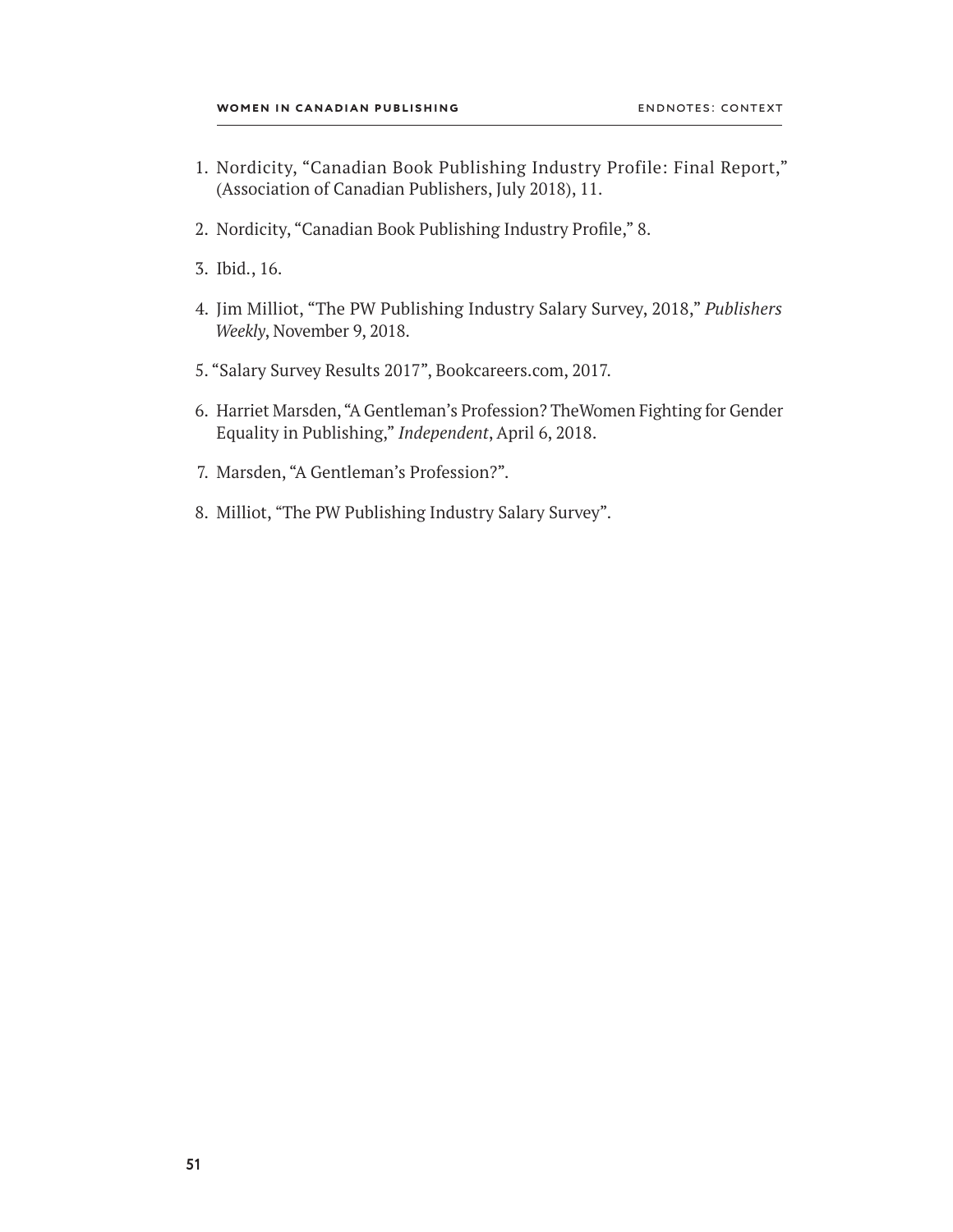- 1. Darcy Hango and Melissa Moyser, "Harassment in Canadian workplaces," *Insights on Canadian Society*, December 17, 2018.
- 2. Rachel Deahl, John Maher, and Jim Milliot, "The Women of Publishing Say #MeToo," *Publishers Weekly*, October 9, 2017.
- 3. Deahl, Maher, and Milliot. "The Women of Publishing Say #MeToo".
- 4. Jim Milliot, "One in Five Book Biz Women Surveyed Reports Sexual Harassment," *Publishers Weekly*, August 3, 2018.
- 5. Bookseller news team, "Sexual Harassment Reported by Over Half in TradeSurvey," *The Bookseller*, November 10, 2017.
- 6. Bookseller, "Sexual Harassment Reported".
- 7. Sue Carter, "Q&Q's Sexual-Harassment Survey: The Results," *Quill & Quire*, April 22, 2019.
- 8. Deahl, Maher, and Milliot, "The Women of Publishing Say #MeToo".
- 9. Ibid.; Bookseller, "Sexual Harassment Reported".
- 10. Milliot, "One in Five".
- 11. Carter, "Q&Q's Sexual-Harassment Survey".
- 12. Milliot, "One in Five".
- 13. Carter, "Q&Q's Sexual-Harassment Survey".
- 14. Bookseller, "Sexual Harassment Reported".
- 15. Deahl, Maher, and Milliot, "The Women of Publishing Say #MeToo".
- 16. Claire Squires and Beth Driscoll, "The Sleaze-O-Meter: Sexual Harassment in the Publishing Industry," *Interscript Journal*, March 8, 2018.
- 17. Squires and Driscoll, "The Sleaze-O-Meter".
- 18. Anne Ursu, "Sexual Harassment in the Children's Book Industry," *Medium*, February 7, 2018.
- 19. Alieza Durana et. al, "Sexual Harassment: A Severe and Pervasive Problem: What Drives This Unwanted, Costly, and Damaging Behavior Across Industry Sectors by Wage and Gender," New America, October 10, 2018.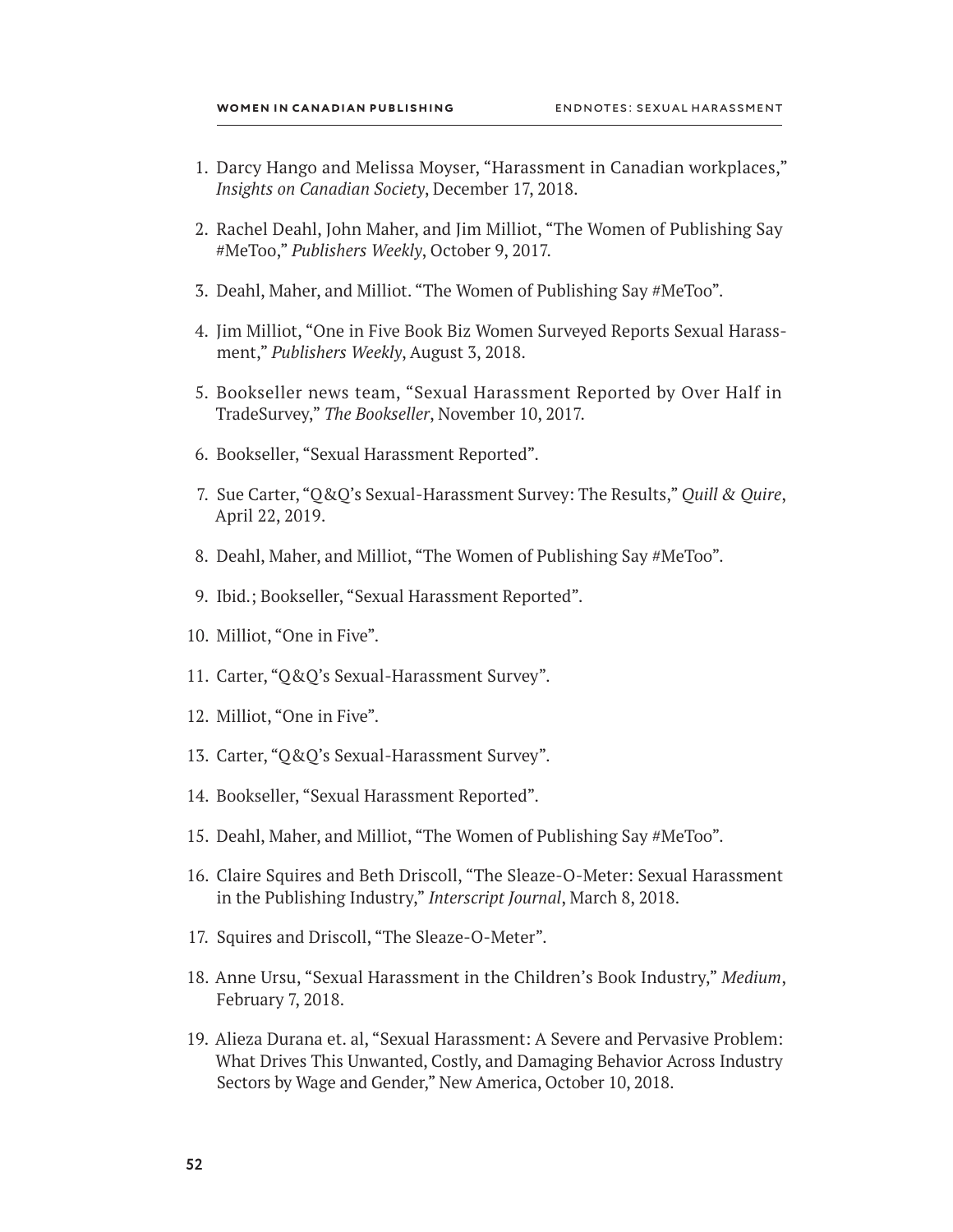- 20. Masha Gessen, "Sex, Consent, and the Dangers of 'Misplaced Scale'," *The New Yorker*, November 27, 2017.
- 21. Janzen v. Platy Enterprises Ltd., [1989] 1 S.C.R. 1252 (Can.).
- 22. Rebecca Traister, "This Moment Isn't (Just) About Sex. It's Really About Work," *The Cut*, December 10, 2017.
- 23. Traister, "This Moment Isn't (Just) About Sex".
- 24. Carter, "Q&Q's Sexual-Harassment Survey".
- 25. Ibid.
- 26. Ibid.
- 27. "Over Half of Book-Industry Survey Respondents Report Sexual Harassment," Books+Publishing, December 12, 2017.
- 28. Bookseller, "Sexual Harassment Reported".
- 29. Carter, "Q&Q's Sexual-Harassment Survey".
- 30. Hango and Moyser, "Harassment in Canadian workplaces".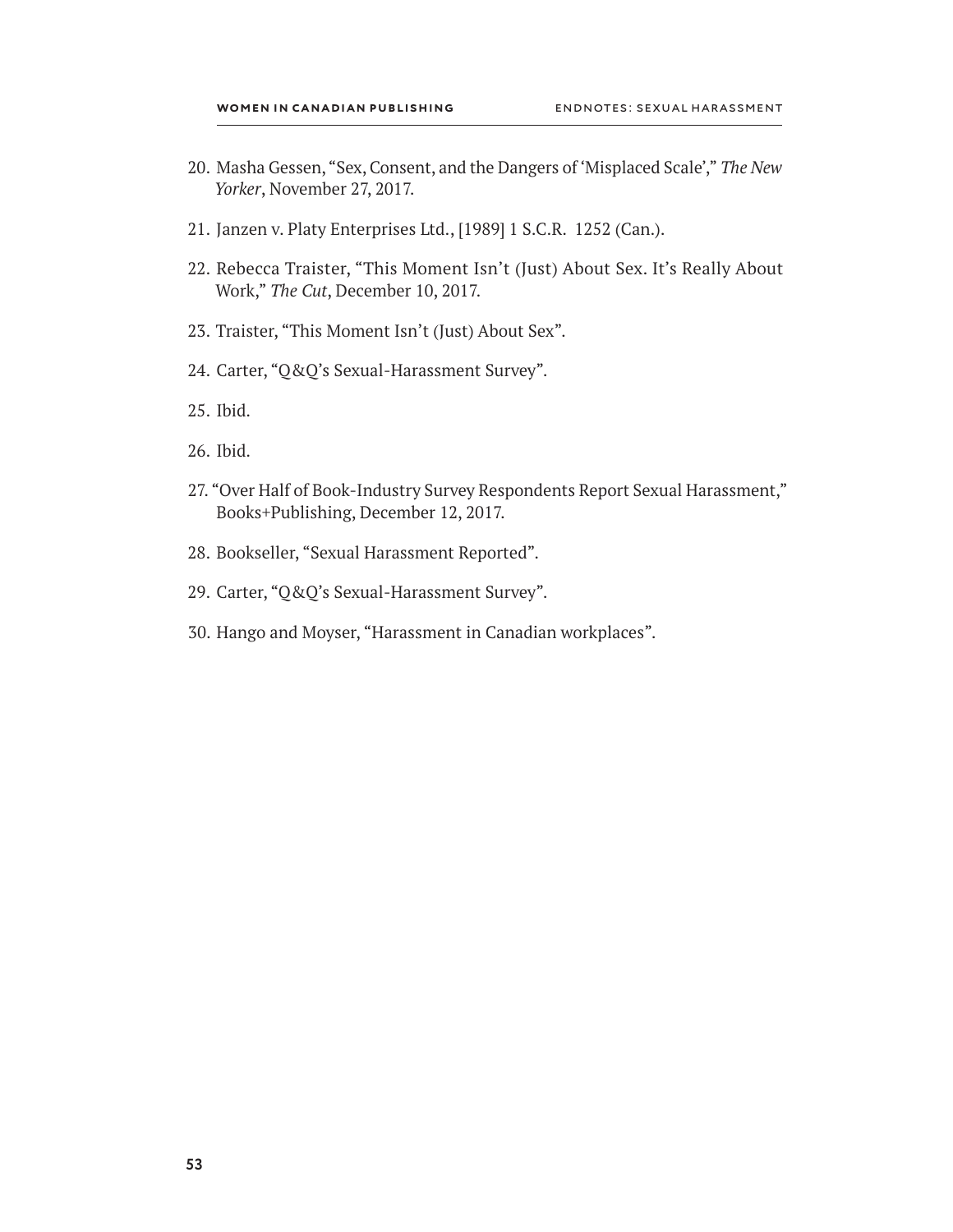- 1. Harriet Marsden, "A gentleman's profession? The women fighting for gender equality in publishing," *Independent*, April 6, 2018.
- 2. Lee & Low, "Where Is The Diversity In Publishing? The 2015 Diversity Baseline Survey Results," *The Open Book Blog*, January 26, 2016.
- 3. Lee & Low, "Where Is The Diversity In Publishing? The 2019 Diversity Baseline Survey Results," *The Open Book Blog*, January 28, 2020.
- 4. Association of Canadian Publishers, "2018 Canadian Book Publishing Diversity Baseline Survey: Summary Report," March 2019.
- 5. Charlotte Gascoigne, interviewed by Sarah O'Reilly, November 2014, Women in Publishing Oral History Collection, British Library, London UK.
- 6. Mountain, Penny and Suzanne Kendall, interviewed by Sarah O'Reilly, 2017, Women in Publishing Oral History Collection, British Library, London UK.
- 7. "A Gentleman's Profession," Women in Publishing: An Oral History, Jane Cholmeley and Penny Mountain, accessed June 29, 2020.
- 8. Jim Milliot, "The PW Publishing Industry Salary Survey, 2019," *Publishers Weekly*, November 15, 2019.
- 9. Zoë B. Cullen and Ricardo Perez-Truglia, 2020 "The Old Boys' Club: Schmoozing and the Gender Gap," Working Paper 26530, National Bureau of Economic Research, Cambridge, MA.
- 10. Penny Mountain and Suzanne Kendall, interviewed by Sarah O'Reilly.
- 11. Gail Rebuck, interviewed by Sarah O'Reilly, August 11, 2015, Women in Publishing Oral History Collection, British Library, London UK.
- 12. Gail Rebuck, "Reflecting on Women in Publishing," *The Bookseller*, February 13, 2015.
- 13. John Maxwell, "Thinking about the Legacies of Colonialism in Publishing," Publishing@SFU (blog), Simon Fraser University, July 9, 2020.
- 14. Danuta Kean, "Are things getting worse for women in publishing?," *The Guardian*, May 11, 2017.
- 15. *Women in Business and Management: Gaining Momentum (Abridged Version of the Global Report)*, International Labour Organization, Geneva. ILO, 2015.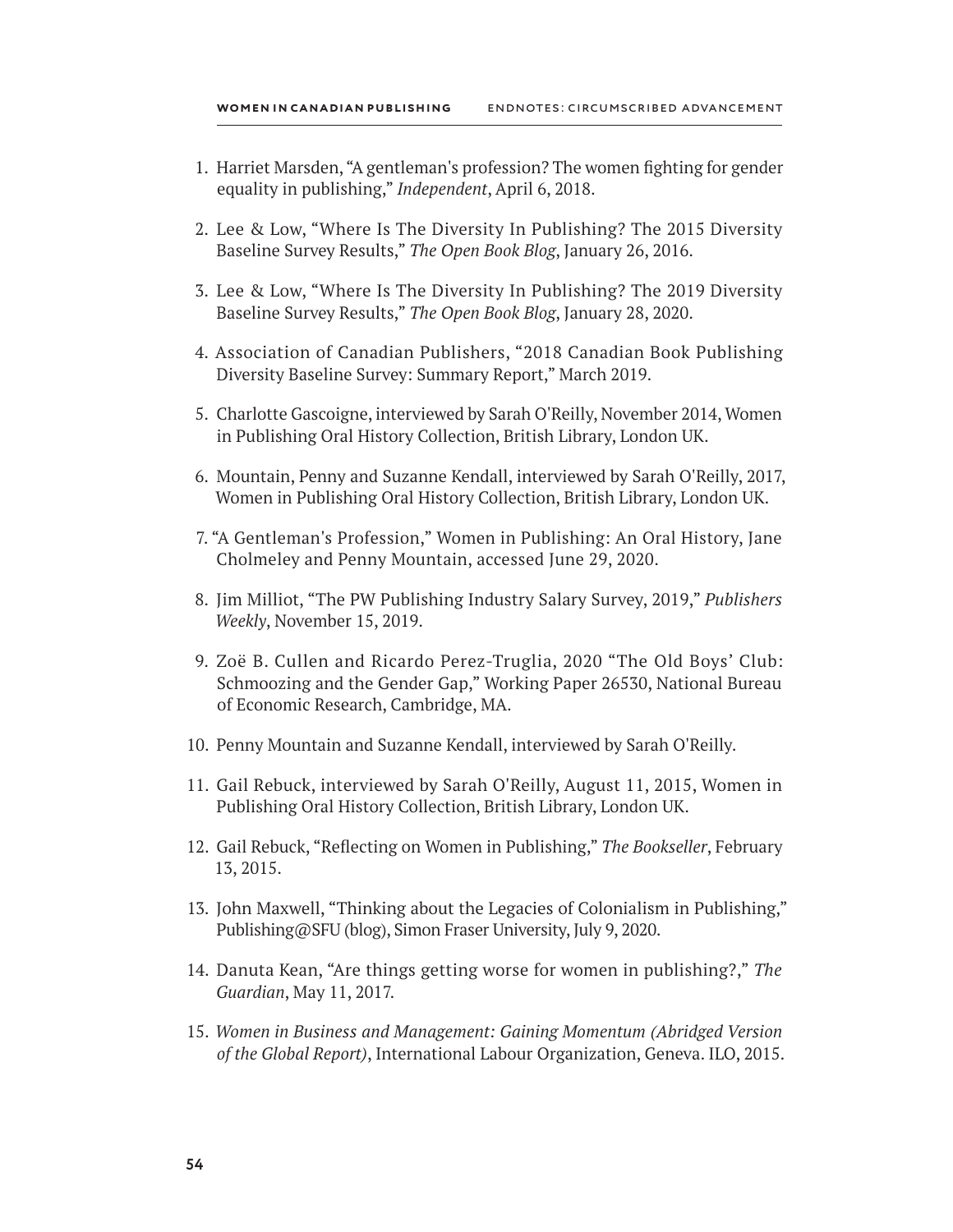- 16. The Authors Guild, "AG Statement on Proposed Sale of Simon & Schuster and Its Ramifications for Authors," Industry & Advocacy News, The Authors Guild, November 25, 2020.
- 17. Milliot, "Industry Salary Survey, 2019".
- 18. Ibid.
- 19. Nordicity, "Canadian Book Publishing Industry Profile: Final Report," (Association of Canadian Publishers, July 2018), 19.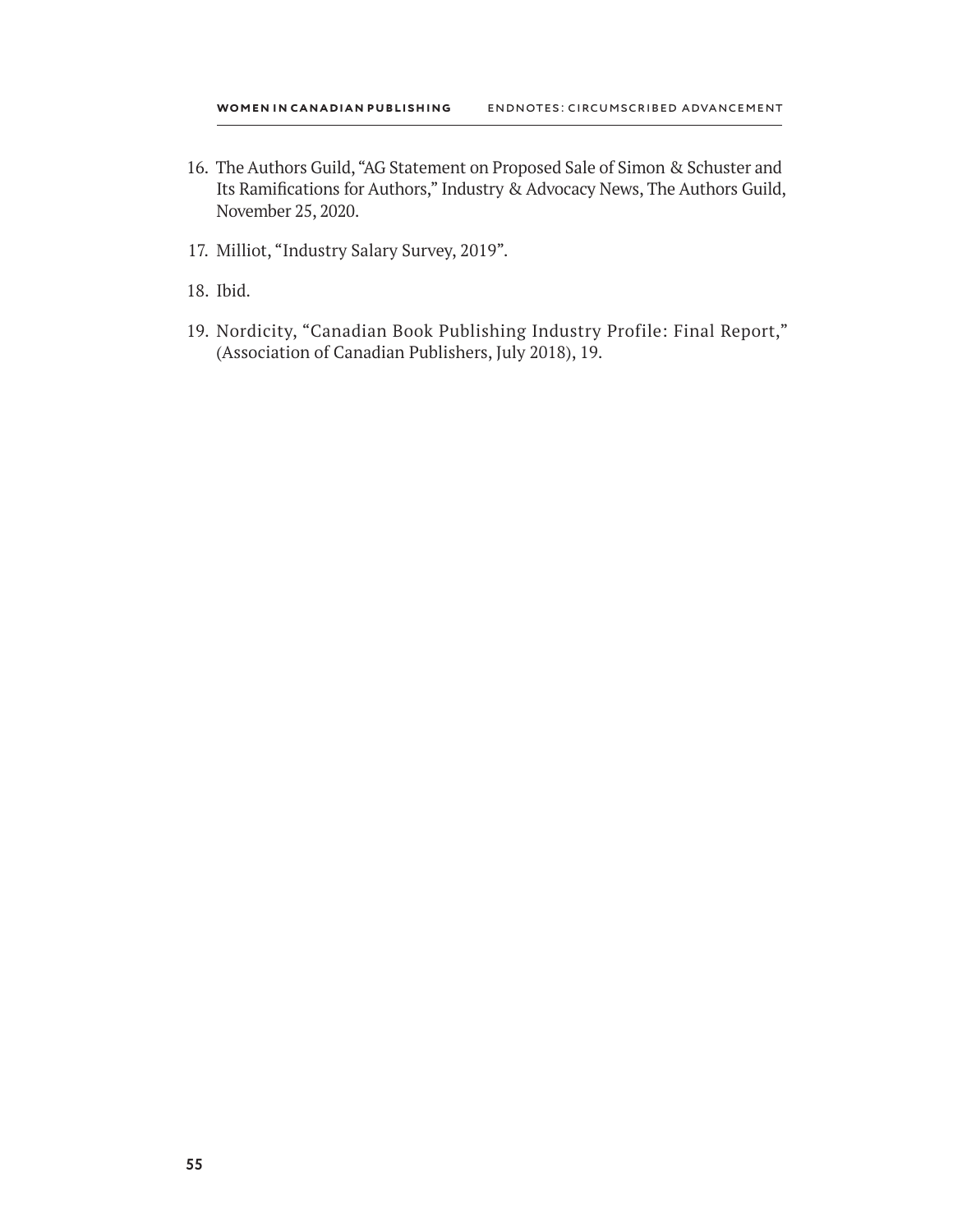- 1. Hilary M. Lips, "The Gender Pay Gap: Concrete Indicator of Women's Progress Toward Equality," Analyses of Social Issues and Public Policy 3(1): 87-109, 2003.
- 2. Lips, "The Gender Pay Gap".
- 3. Ibid.
- 4. Jim Milliot "The PW Publishing Industry Salary Survey, 2018," *Publishers Weekly*, November 9, 2018.
- 5. "Fact Sheet: The Gender Wage Gap: 2017," Institute for Women's Policy Research, 1, September 2018.
- 6. Jim Milliot, "The PW Publishing Industry Salary Survey, 2019," *Publishers Weekly*, November 15, 2019.
- 7. U.S. Bureau of Labour Statistics, "Report 1083: Highlights of women's earnings in 2018," BLS Reports, November 2019.
- 8. Bookcareers, "Salary Survey Results 2017".
- 9. Roger Smith, "Gender pay gap in the UK: 2019," Office for National Statistics, October 29, 2019.
- 10. Quill & Quire, "2018 Salary Survey," May 2018.
- 11. Statistics Canada. Table 11-10-0239-01 Income of individuals by age group, sex and income source, Canada, provinces and selected census metropolitan areas.
- 12. Katherine Cowdrey, "Hachette calls on rivals to disclose 'transparent' gender pay gap numbers," The Bookseller, November 30, 2018.
- 13. Statistics Canada, Table 11-10-0239-01 Income of individuals by age group, sex and income source, Canada, provinces and selected census metropolitan areas.
- 14. Catalyst, "Women in the Workforce Canada: Quick Take," May 28, 2019.
- 15. Dr. Melissa Moyser, "Measuring and Analyzing the Gender Pay Gap: A Conceptual and Methodological Overview," Studies on Gender and Intersecting Identities, Statistics Canada.
- 16. Claudia Goldin, "A Grand Gender Convergence: Its Last Chapter," American Economic Review 104 (4), April 2014.
- 17. Youngjoo Cha and Kim A. Weeden, "Overwork and the Slow Convergence in the Gender Gap in Wages," American Sociological Review 79, no. 3 (April 8, 2014): pp. 457-484.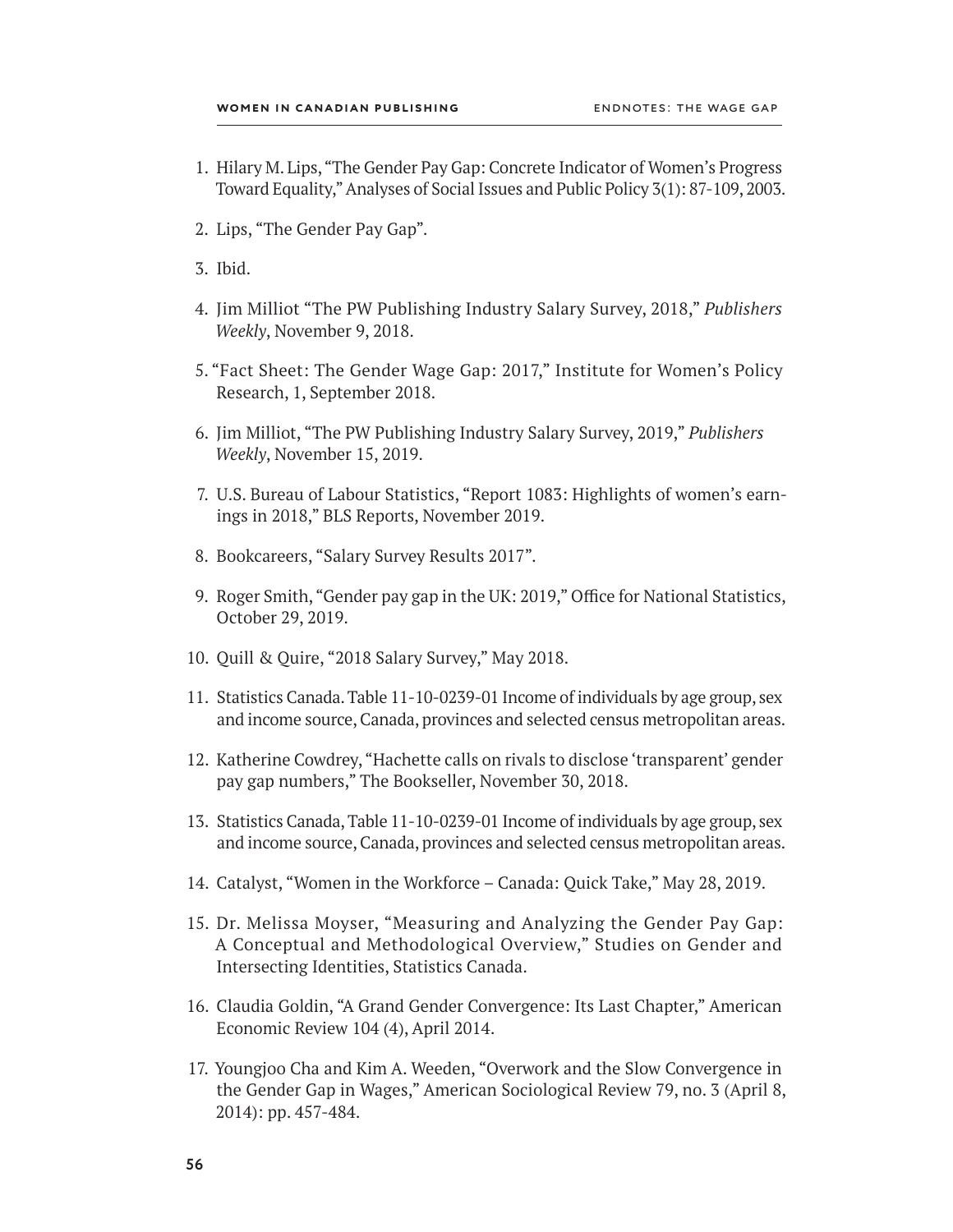- 18. Cha and Weeden, "Slow Convergence in the Gender Gap Wages".
- 19. Ibid.
- 20. Sue Carter, "Workplace survey: the results," Quill & Quire, May 11, 2020.
- 21. Dr. Melissa Moyser, "Measuring and Analyzing the Gender Pay Gap".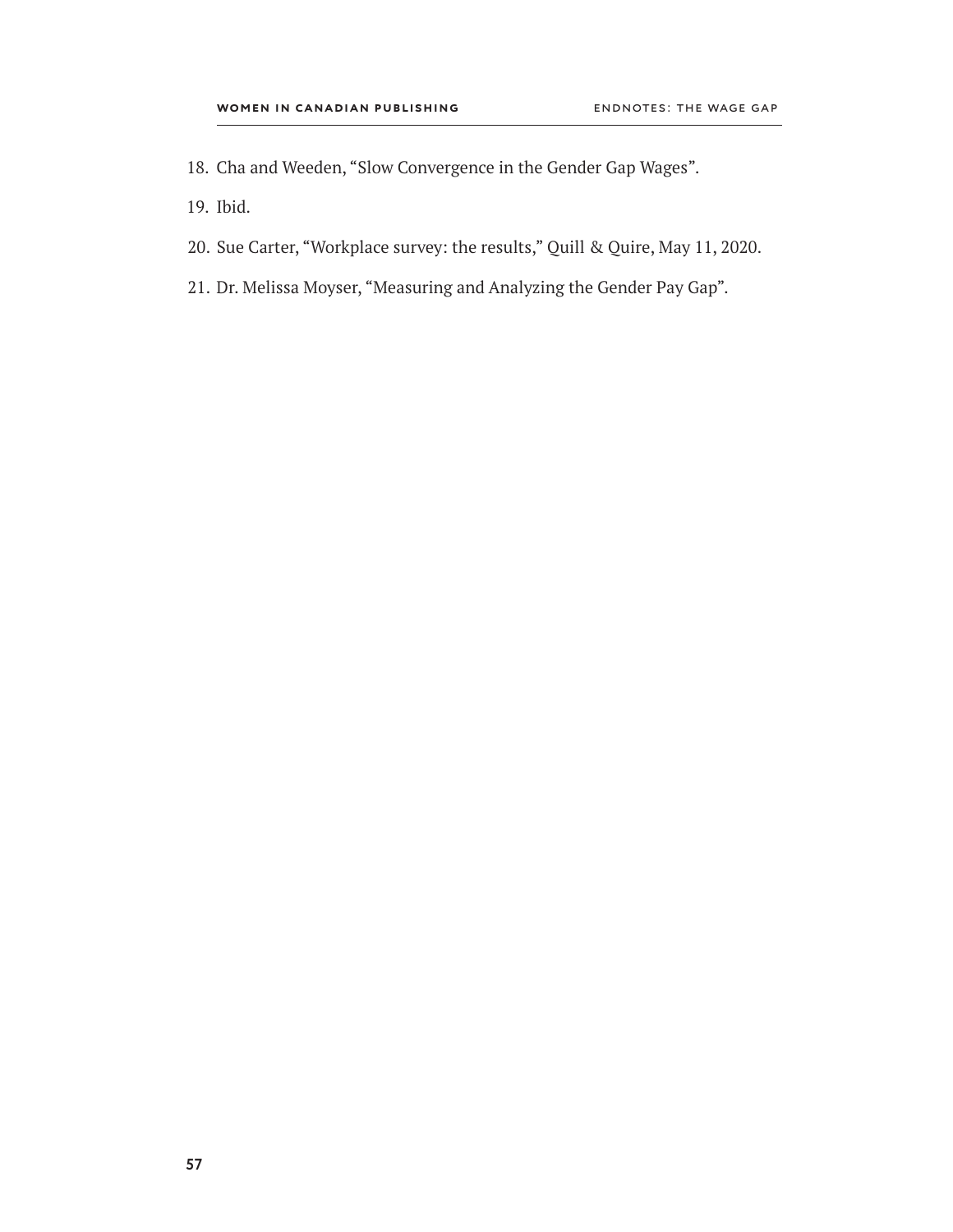- 1. Lee & Low Books, "Where Is The Diversity In Publishing? The 2019 Diversity Baseline Survey Results," *The Open Book Blog*, January 28, 2020.
- 2. Association of Canadian Publishers, "2018 Canadian Book Publishing Diversity Baseline Survey," March 2019.
- 3. Heather Carey et. al, "Getting in and Getting on: Class, Participation and Job Quality in the UK Creative Industries," Creative Industries Policy & Evidence Centre, August 2020.
- 4. Bridget Connor, Rosalind Gill, and Stephanie Taylor, "Gender and Creative Labour," *The Sociological Review*, 63:S pp1–22, May 1, 2015.
- 5. John Maxwell "Thinking about the Legacies of Colonialism in Publishing," Publishing@SFU (blog), Simon Fraser University, July 9, 2020.
- 6. Rowland Lorimer, *Ultra Libris: Policy, Technology and the Creative Economy of Book Publishing in Canada*, (Toronto: ECW Press, 2012), 60-61.
- 7. Lorimer, *Ultra Libris*, 60.
- 8. Ibid, 61.
- 9. Ibid, 60.
- 10. Canada Dept. of Indian Affairs, *English: Indian schools in the Dominion. "Report of Dr. Ryerson on Industrial Schools, 1847"* Ottawa: Government Printing Bureau, 1898.
- 11. Maxwell, "Legacies of Colonialism in Publishing".
- 12. Danuta Kean, "Introduction: Why Writing the Future?" *Writing the Future: Black and Asian Writers and Publishers in the UK Market Place,* Spread the Word, 2015.
- 13. Suzanne Collier, "Throw the Book at Publishing Internships," *The Guardian,*  March 23, 2010.
- 14. Collier, "Throw the Book".
- 15. Danuta Kean, "Introduction: Why Writing the Future?".
- 16. "Internships," *Quill & Quire*, accessed August 8, 2021.
- 17. Wendy Lu, "How 10 Women Of Color Actually Feel About Working In Book Publishing," *Bustle*, January 31, 2019.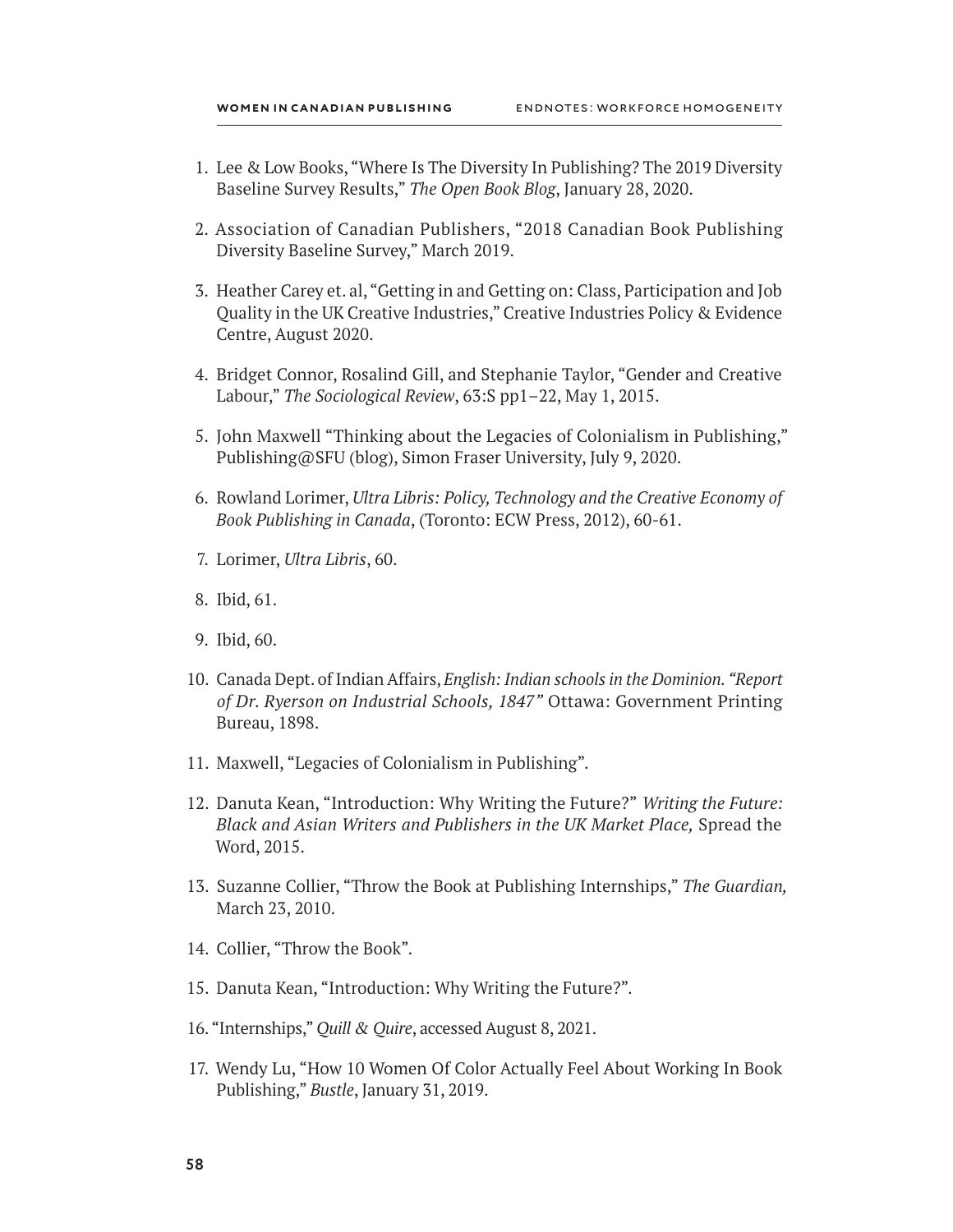- 18. Lu, "How 10 Women Of Color Actually Feel".
- 19. Ebony LaDelle, interviewed by Concepción de León, "'A Conflicted Cultural Force': What It's Like to Be Black in Publishing," *New York Times*, July 1, 2020.
- 20."2019 Cost of Living Survey," Mercer Global, June 26, 2019.
- 21. Jim Milliot, "The PW Publishing Industry Salary Survey, 2018," *Publishers Weekly*, November 9, 2018.
- 22."Fact Sheet: The Gender Wage Gap in Canada," Canadian Women's Foundation, 2, August 2018.
- 23."Fact Sheet: The Gender Wage Gap in Canada".
- 24."Fact Sheet: Sexual Orientation, Gender Identity & Socioeconomic Status," American Psychological Association.
- 25. Alaina Leary, "Publishing Needs to Face Its Ableism Problem," *Publishers Weekly*, April 17, 2020.
- 26. Aaron Broverman, "Accessibility in Toronto and the GTA is Everybody's Issue," *Local Love*, April 29, 2019.
- 27. Broverman, "Accessibility in Toronto".
- 28. Alaina Leary, "Publishing Needs to Face Its Ableism Problem".
- 29. Lee & Low Books, "The 2019 Diversity Baseline Survey Results".
- 30. Leary, "Ableism Problem".
- 31. Sue Carter, "Workplace Survey: The Results," *Quill & Quire*, May 11, 2020.
- 32. Association of Canadian Publishers, "2018 Canadian Book Publishing Diversity Baseline Survey.
- 33. Jennifer Baker, "The Major Built-In Bias of the Publishing World," *The Zora Canon*, January 8, 2020.
- 34. Diane Patrick, "The Next Black Publishing Generation Speaks," *Publishers Weekly*, November 23, 2018.
- 35. Lu, "How 10 Women Of Color Actually Feel".
- 36. Ibid.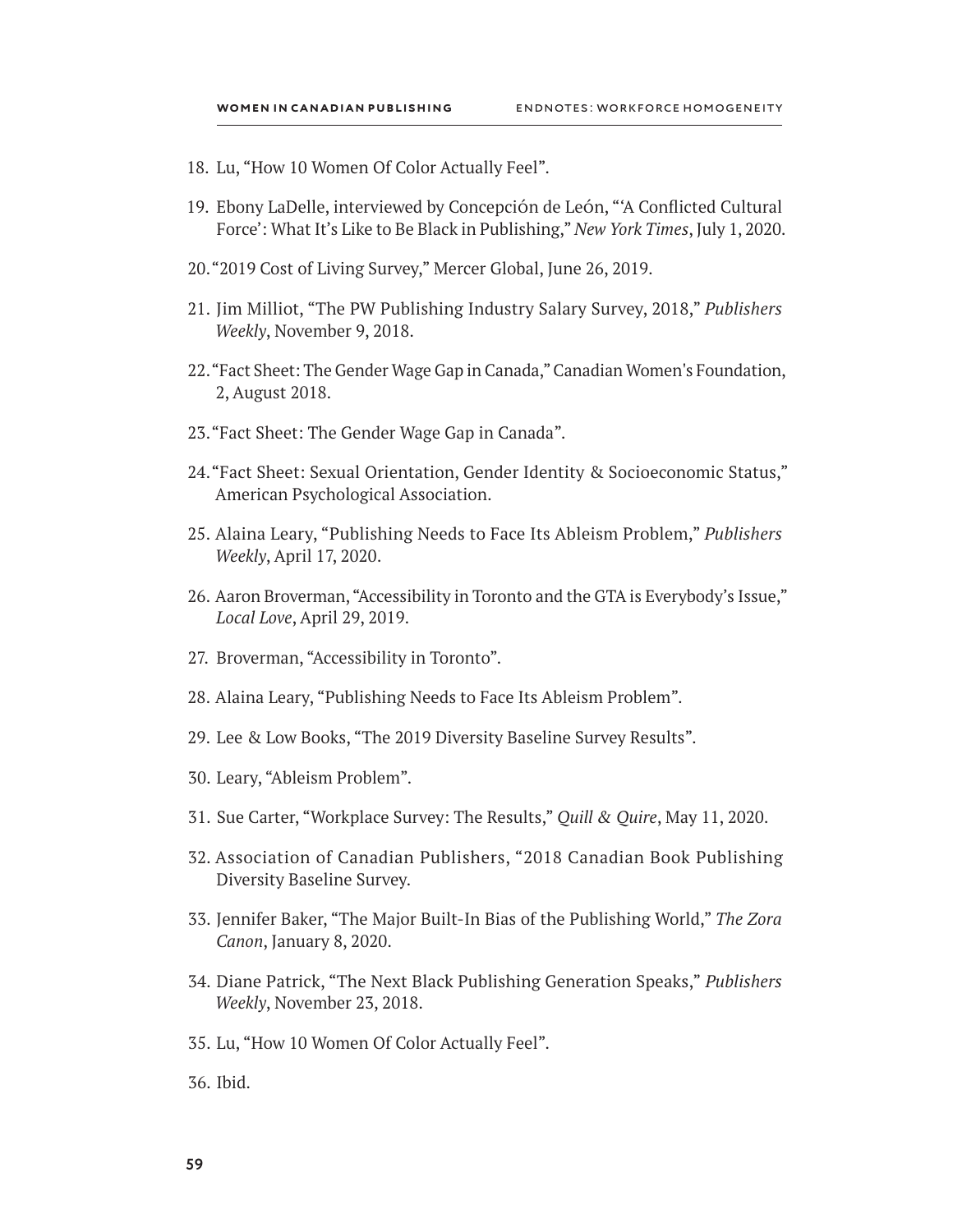- 37. Cherise Fisher, interviewed by Joumana Khatib, "'A Conflicted Cultural Force': What It's Like to Be Black in Publishing," *New York Times*, July 1, 2020.
- 38. Kerri K. Greenidge, interviewed by Alexandra Alter, "'A Conflicted Cultural Force': What It's Like to Be Black in Publishing," *New York Times*, July 1, 2020.
- 39. Jennifer Baker, "The Major Built-In Bias of the Publishing World"; Lu, "How 10 Women Of Color Actually Feel".
- 40. Lu, "How 10 Women Of Color Actually Feel".
- 41. Ibid.
- 42. Raphael Mokades, "No Excuses" *Writing the Future: Black and Asian Writers and Publishers in the UK Market Place,* Spread the Word, 2015.
- 43. Chris Jackson, "Widening the Gates: Why Publishing Needs Diversity," in *What Editors Do: The Art, Craft & Business of Book Editing*, ed Peter Ginna (Chicago: The University of Chicago Press, 2017), 223-230.
- 44. Jackson, "Widening the Gates: Why Publishing Needs Diversity".
- 45. Kean, "Introduction: Why Writing the Future?".
- 46. Ibid.
- 47. Maxwell, "Thinking about the Legacies of Colonialism in Publishing".
- 48. Ibid.
- 49. Ibid.
- 50. Jackson, "Widening the Gates: Why Publishing Needs Diversity".
- 51."Internships." Publishing. The Chang School of Continuing Education. Ryerson University. Accessed August 8, 2021.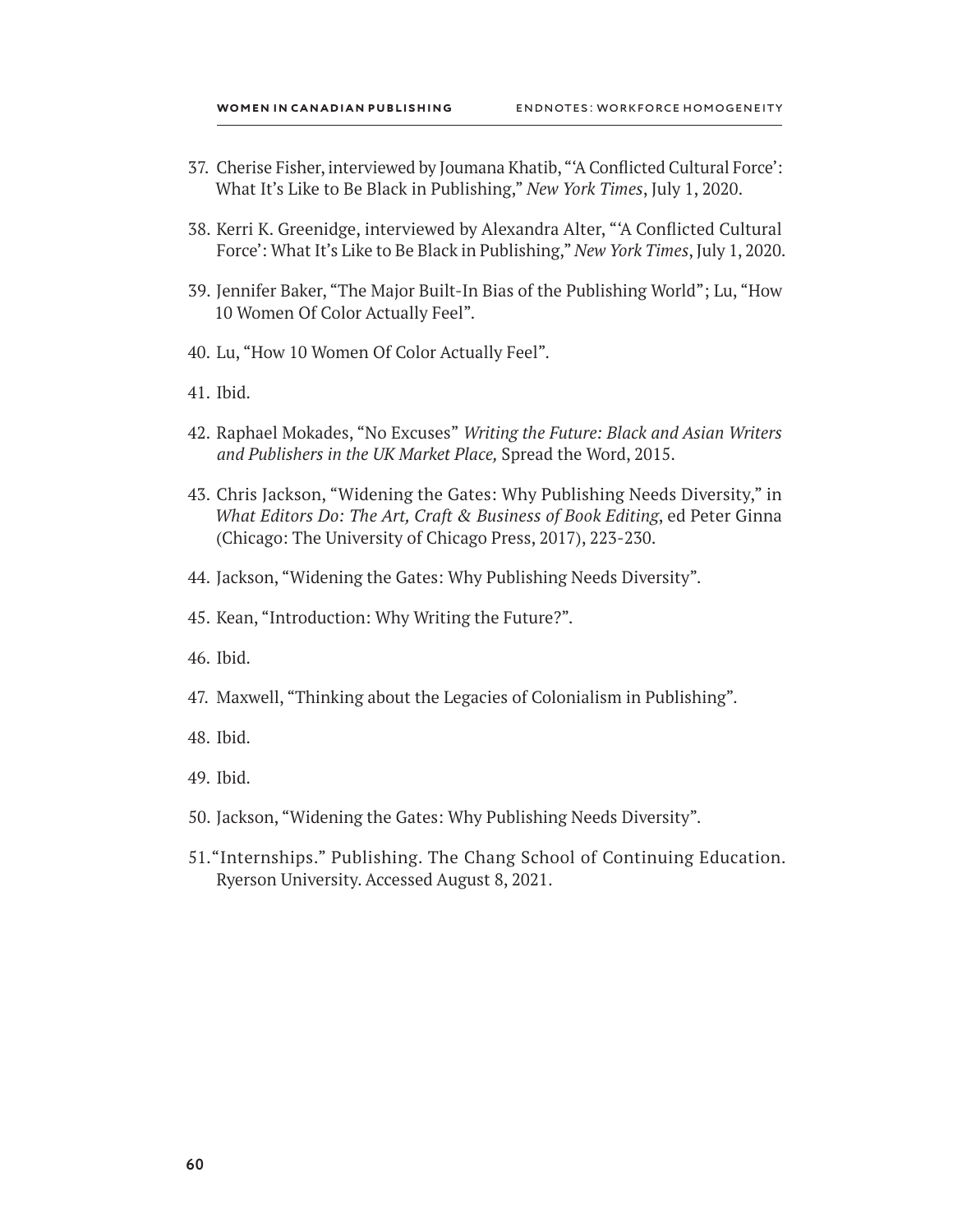- 1. Rowland Lorimer, *Ultra Libris: Policy, Technology and the Creative Economy of Book Publishing in Canada*, (Toronto: ECW Press, 2012), 63.
- 2. Danuta Kean, "Are things getting worse for women in publishing?," *The Guardian*, May 11, 2017.
- 3. Anisse Gross, "Women Rule in Indie Publishing," *Publishers Weekly*, April 28, 2017.
- 4. Lee & Low Books, "Where Is The Diversity In Publishing? The 2015 Diversity Baseline Survey Results," *The Open Book Blog*, January 26, 2016.
- 5. Lee & Low Books, "Where Is The Diversity In Publishing? The 2019 Diversity Baseline Survey Results," *The Open Book Blog*, January 28, 2020.
- 6. "Guidance: Gender Pay Gap Reporting: Overview," Advisory, Conciliation and Arbitration Service and Government Equalities Office, February 22, 2017.
- 7. Mark Chandler, "UK's Big Three Sign Up to Shared Parental Leave in Attempt to Cut Gender Inequality," *The Bookseller*, September 20, 2019.
- 8. Mark Chandler, "UK's Big Three".
- 9. Alison Flood, "Gender Pay Gap Figures Reveal Big Publishing's Great Divide," *The Guardian*, March 23, 2018.
- 10."Our Board," Hachette UK, accessed October 4, 2020.
- 11."Changing the Story," Hachette UK, accessed October 4, 2020.
- 12. The Bookseller News Team, "Men Dominate Trade's Senior Positions, Data Shows," *The Bookseller*, April 6, 2018.
- 13."Books for Everyone, by Everyone: Our Inclusivity Action Plan 2020" Penguin Random House UK, July 2020.
- 14. Anisse Gross, "Women Rule in Indie Publishing".
- 15. Ibid.
- 16. Ibid.
- 17. Ibid.
- 18. "Iron Circus Comics Fact Sheet," Iron Circus Comics, accessed October 4, 2020.
- 19."The She Writes Press Publishing Package," She Writes Press, accessed October 4, 2020.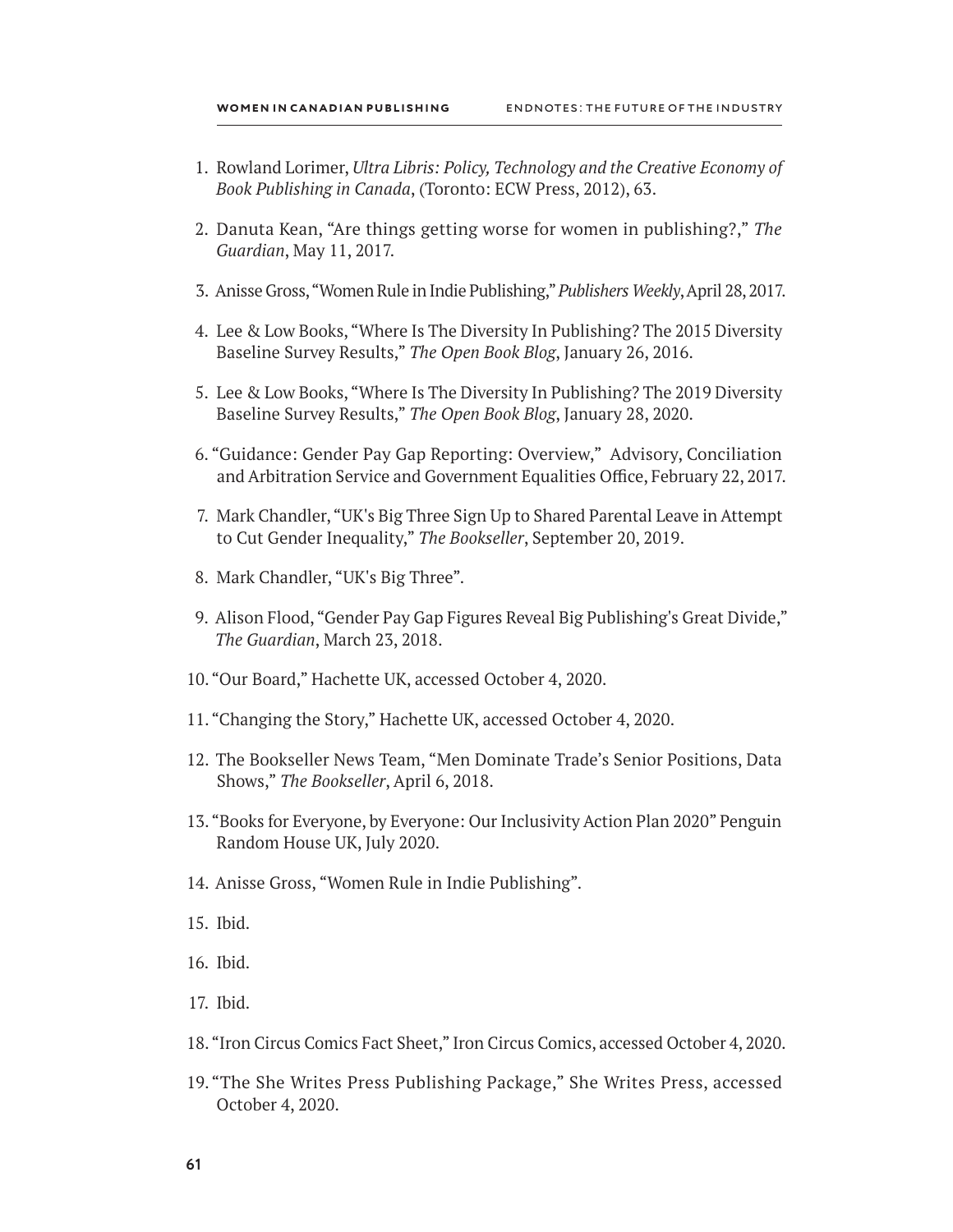- 20."About Shade Mountain Press," Shade Mountain Press, accessed October 4, 2020.
- 21."About," Shade Mountain Press.
- 22. Jennifer Baker, "How Indie Presses are Elevating the Publishing World," *Electric Lit*, December 13, 2017.
- 23. Anisse Gross, "Women Rule".
- 24. Canada, Canadian Heritage. *Evaluation of the Canada Book Fund 2012-13 to 2017-18*, "Annex B Table B: CBF as a % of total government funding and % total net revenues," Evaluation Services Directorate, Online. Quebec, 2019. Catalogue number: CH7-61/1-2019E-PDF. Accessed July 31 2019.
- 25."CBF as a % of total government funding and % total net revenues," Government of Canada.
- 26."Statement on Changes to Operational Policies to Ensure Respectful Workplaces in the Cultural Sector," Canada Council for the Arts, April 25, 2018.
- 27. "Respectful Workplaces," Public Accountability, Canada Council for the Arts, accessed June 6, 2021.
- 28. Chris Jackson, "Widening the Gates: Why Publishing NeedsDiversity," in *What Editors Do: The Art, Craft & Business of Book Editing*, ed Peter Ginna (Chicago: The University of Chicago Press, 2017), 223-230.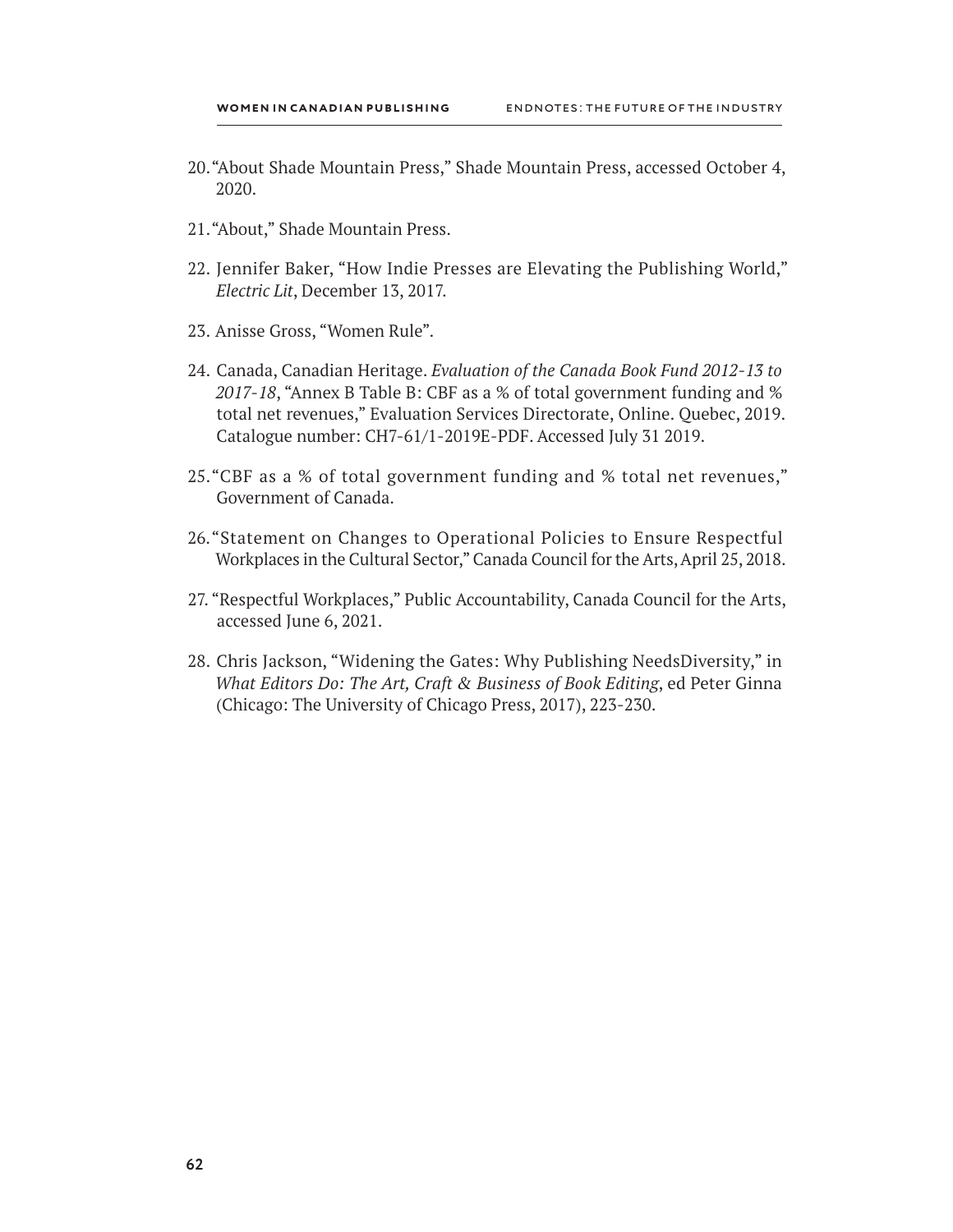1. "Clare Baker discusses the glass ceiling and 'Twice and Many, Half as Powerful'" Women in Publishing: An Oral History. Accessed October 21, 2020.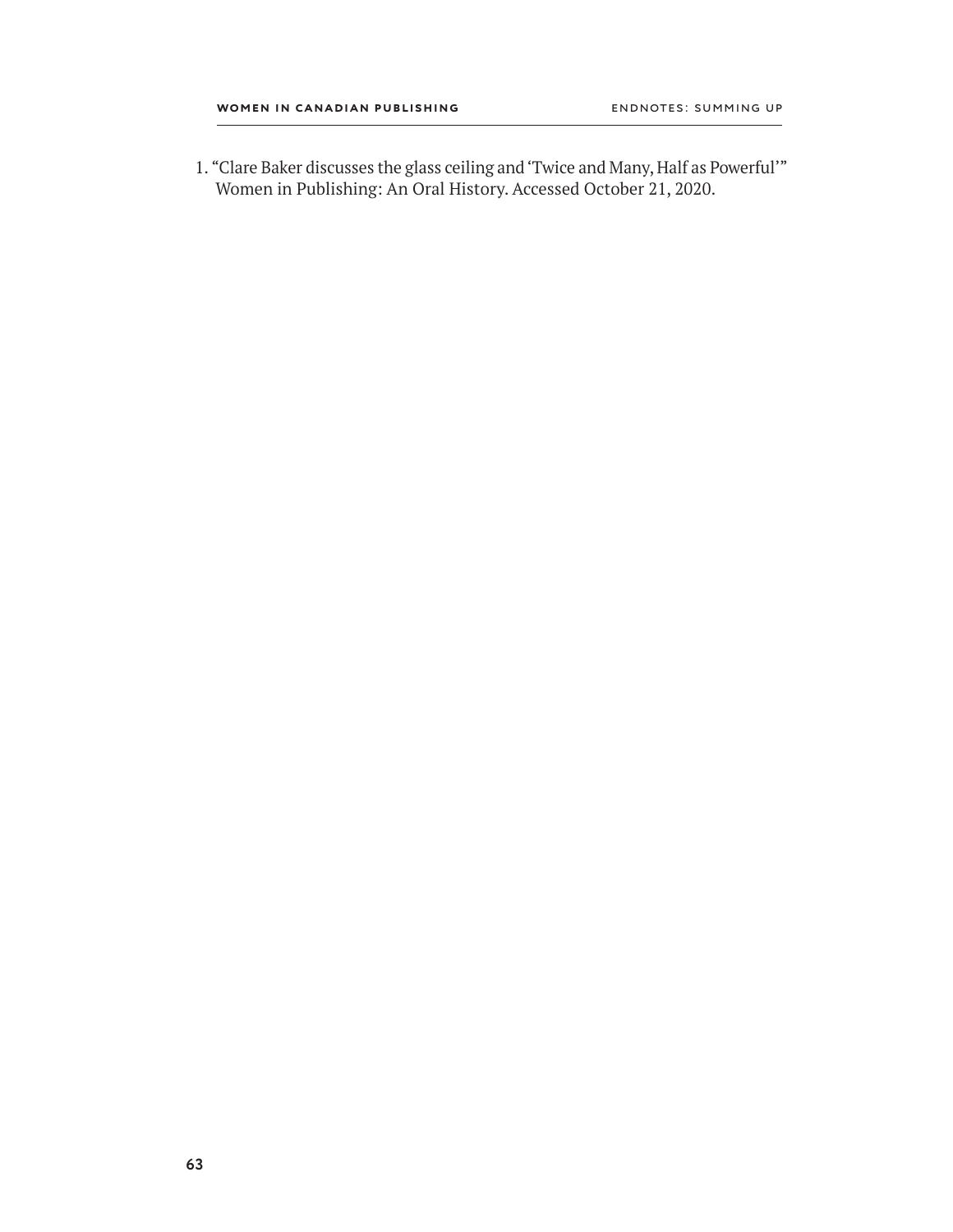"2019 Cost of Living Survey." Mercer Global. June 26, 2019.

- » [https://www.mercer.com/newsroom/mercers-25th-annual-cost-of-living-survey](https://www.mercer.com/newsroom/mercers-25th-annual-cost-of-living-survey-finds-cities-in-asia-most-expensive-locations-for-employees-working-abroad.html)[finds-cities-in-asia-most-expensive-locations-for-employees-working-abroad.html.](https://www.mercer.com/newsroom/mercers-25th-annual-cost-of-living-survey-finds-cities-in-asia-most-expensive-locations-for-employees-working-abroad.html)
- "A Gentleman's Profession." Women in Publishing: An Oral History. Jane Cholmeley and Penny Mountain. Accessed June 29, 2020.
	- » [https://www.womeninpublishinghistory.org.uk/content/category/themes/a](https://www.womeninpublishinghistory.org.uk/content/category/themes/a-gentlemans-profession)[gentlemans-profession.](https://www.womeninpublishinghistory.org.uk/content/category/themes/a-gentlemans-profession)

"About Shade Mountain Press." Shade Mountain Press. Accessed October 4, 2020.

- » <http://www.shademountainpress.com/about.php>.
- Association of Canadian Publishers, "2018 Canadian Book Publishing Diversity Baseline Survey: Summary Report," March 2019.
- Baker, Clare. "Clare Baker Discusses the Glass Ceiling and 'Twice and Many, Half as Powerful." Women in Publishing: An Oral History. Women in Publishing. Accessed October 21, 2020.
	- » [https://www.womeninpublishinghistory.org.uk/content/interviewees/](https://www.womeninpublishinghistory.org.uk/content/interviewees/clare-baker/6-clare-baker-discusses-glass-ceiling-twice-many-half-powerful) [clare-baker/6-clare-baker-discusses-glass-ceiling-twice-many-half-powerful](https://www.womeninpublishinghistory.org.uk/content/interviewees/clare-baker/6-clare-baker-discusses-glass-ceiling-twice-many-half-powerful).
- Baker, Jennifer "How Indie Presses are Elevating the Publishing World. " Electric Lit, December 13, 2017.
	- » [https://electricliterature.com/how-indie-presses-are-elevating-the-publishing-world/.](https://electricliterature.com/how-indie-presses-are-elevating-the-publishing-world/)
- Baker, Jennifer "The Major Built-In Bias of the Publishing World," *The Zora Canon*, January 8, 2020.
	- » [https://zora.medium.com/the-major-built-in-bias-of-the-publishing-world](https://zora.medium.com/the-major-built-in-bias-of-the-publishing-world-fa714f3ce9ec)[fa714f3ce9ec](https://zora.medium.com/the-major-built-in-bias-of-the-publishing-world-fa714f3ce9ec).
- BLS Reports. "Report 1083: Highlights of Women's Earnings in 2018." U.S. Bureau of Labour Statistics, November 2019.
	- » <https://www.bls.gov/opub/reports/womens-earnings/2018/pdf/home.pdf>.
- "Books for Everyone, by Everyone: Our Inclusivity Action Plan 2020" Penguin Random House UK, July 2020.
- Books+Publishing, "Over Half of Book-Industry Survey Respondents Report Sexual Harassment," December 12, 2017.
	- » [https://www.booksandpublishing.com.au/articles/2017/12/12/99463/over](https://www.booksandpublishing.com.au/articles/2017/12/12/99463/over-half-of-book-industry-survey-respondents-report-sexual-harassment/)[half-of-book-industry-survey-respondents-report-sexual-harassment/.](https://www.booksandpublishing.com.au/articles/2017/12/12/99463/over-half-of-book-industry-survey-respondents-report-sexual-harassment/)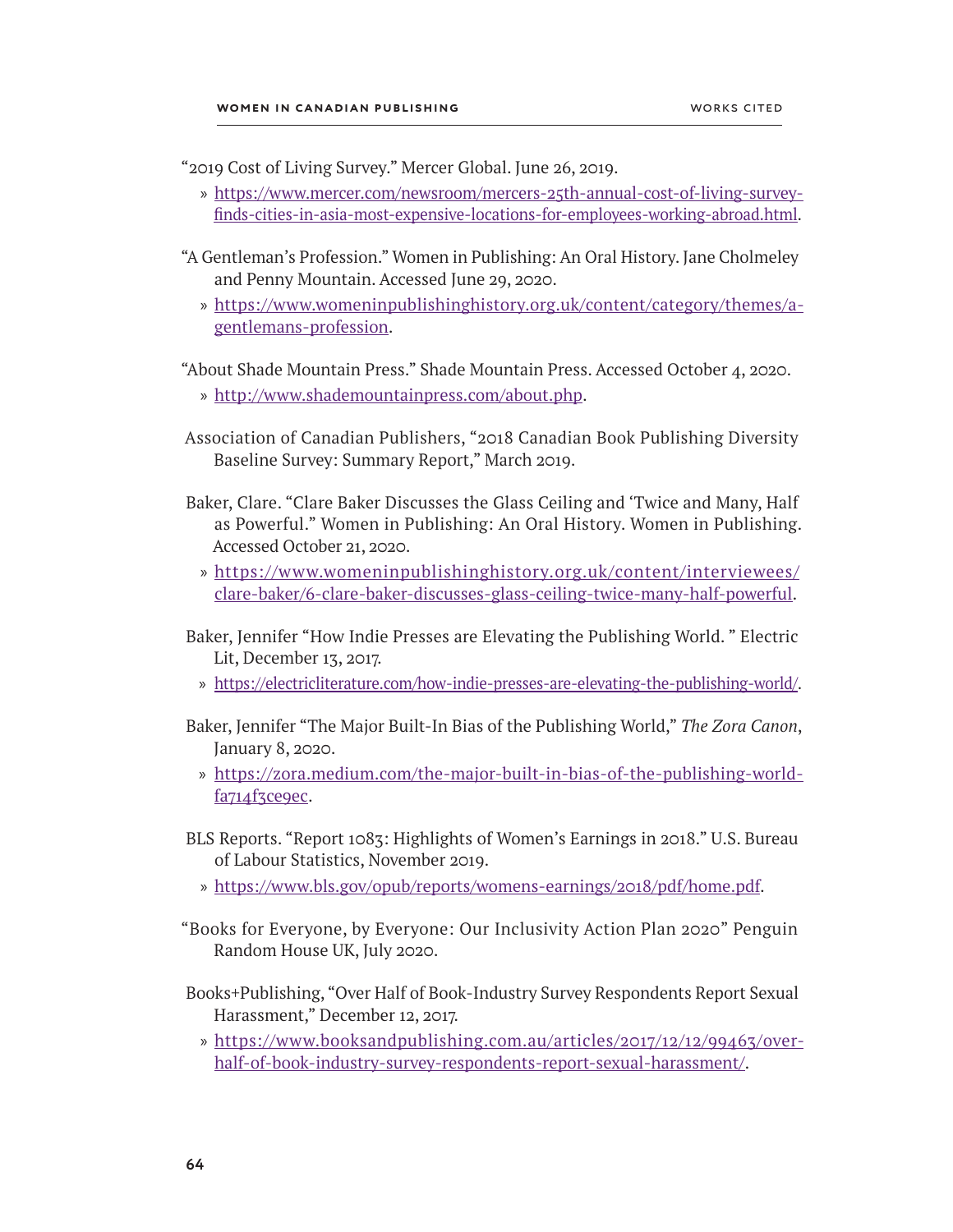Bookcareers.com, "Salary Survey Results 2017".

- » <https://www.bookcareers.com/bookcareers-com-salary-survey-results-2017/>.
- Bookseller news team, "Sexual Harassment Reported by over Half in Trade Survey," *The Bookseller*, November 10, 2017.
	- » [https://www.thebookseller.com/news/sexual-harassment-reported](https://www.thebookseller.com/news/sexual-harassment-reported-over-half-trade-survey-671276)[over-half-trade-survey-671276.](https://www.thebookseller.com/news/sexual-harassment-reported-over-half-trade-survey-671276)

Bookseller News Team, "Men Dominate Trade's Senior Positions, Data Shows," *The Bookseller*, April 6, 2018.

- » [https://www.thebookseller.com/news/gender-pay-gaps-across-book-trade-re](https://www.thebookseller.com/news/gender-pay-gaps-across-book-trade-reported-majority-larger-businesses-764276)[ported-majority-larger-businesses-764276.](https://www.thebookseller.com/news/gender-pay-gaps-across-book-trade-reported-majority-larger-businesses-764276)
- Broverman, Aaron. "Accessibility in Toronto and the GTA is Everybody's Issue," *Local Love*, April 29, 2019.
	- » [https://locallove.ca/life/accessibility-in-toronto-and-the-gta-is-everybod](https://locallove.ca/life/accessibility-in-toronto-and-the-gta-is-everybodys-issue/#.YSF499NKgnq)[ys-issue/#.YSF499NKgnq.](https://locallove.ca/life/accessibility-in-toronto-and-the-gta-is-everybodys-issue/#.YSF499NKgnq)
- Canada. Canadian Heritage. *Evaluation of the Canada Book Fund 2012-13 to 2017-18*. "Annex B Table B: CBF as a % of total government funding and % total net revenues." Evaluation Services Directorate. Online. Quebec, 2019. Catalogue number: CH7-61/1-2019E-PDF. Accessed July 31 2019.
	- » [publications.gc.ca/pub?id=9.878386&sl=0.](http://publications.gc.ca/pub?id=9.878386&sl=0.)
- Canada Dept. of Indian Affairs, *English: Indian schools in the Dominion. "Report of Dr. Ryerson on Industrial Schools, 1847"* Ottawa: Government Printing Bureau, 1898.
	- » <http://central.bac-lac.gc.ca/.redirect?app=fonandcol&id=2069786&lang=eng>.
- Carey, Heather et. al. "Getting in and Getting on: Class, Participation and Job Quality in the UK Creative Industrie." Creative Industries Policy & Evidence Centre. August 2020.
	- » [https://pec.ac.uk/assets/publications/PEC-report-class-in-the-creative](https://pec.ac.uk/assets/publications/PEC-report-class-in-the-creative-industries-FINAL.pdf)[industries-FINAL.pdf.](https://pec.ac.uk/assets/publications/PEC-report-class-in-the-creative-industries-FINAL.pdf)

Catalyst. "Women in the Workforce – Canada: Quick Take." May 28, 2019.

- » <https://www.catalyst.org/research/women-in-the-workforce-canada/>.
- Cha, Youngjoo, and Kim A. Weeden. "Overwork and the Slow Convergence in the Gender Gap in Wages." American Sociological Review 79, no. 3 (April 8, 2014): 457–84.
	- » DOI: [10.1177/0003122414528936](https://doi.org/10.1177%2F0003122414528936).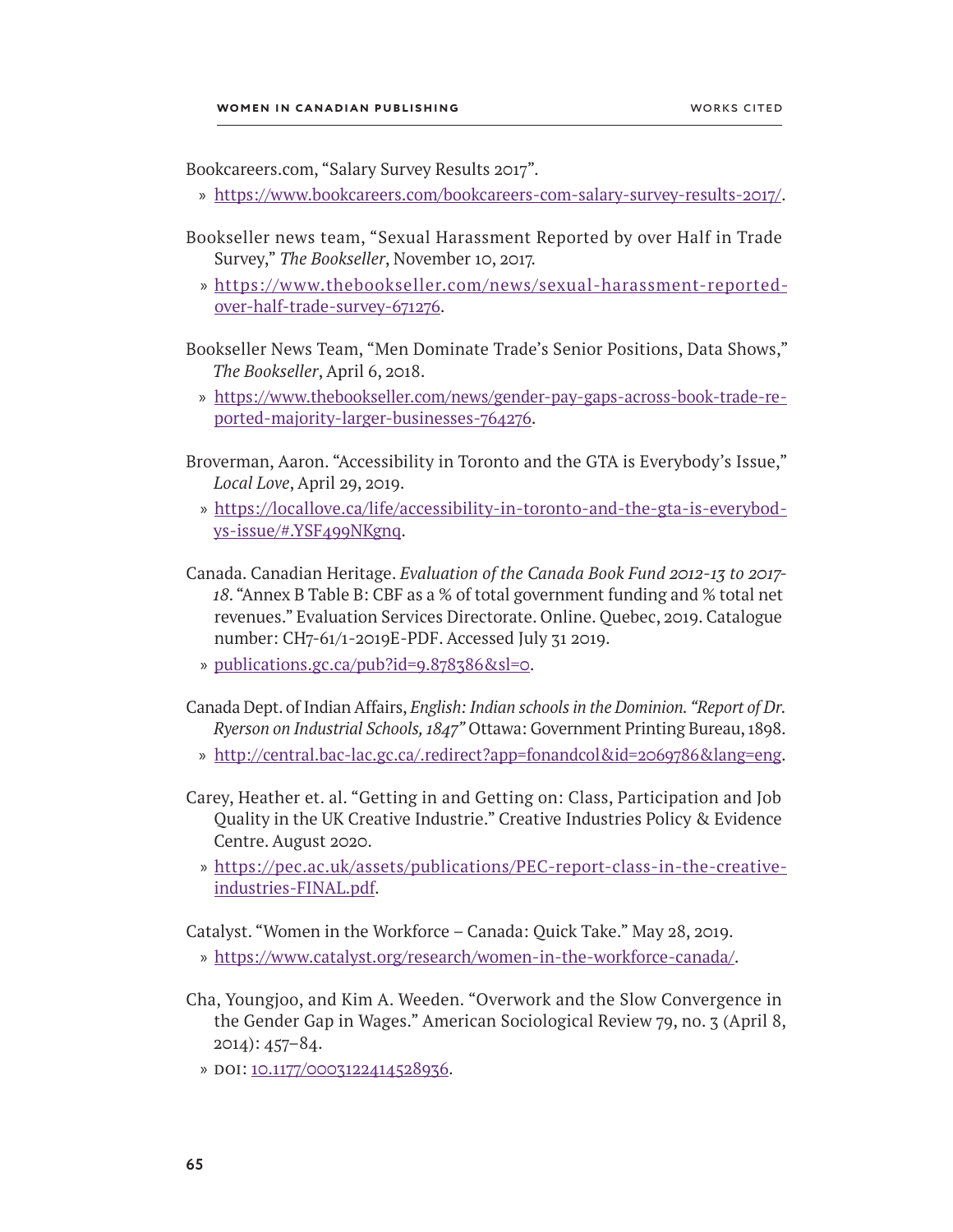- Chandler, Mark. "UK's Big Three Sign Up to Shared Parental Leave in Attempt to Cut Gender Inequality." *The Bookseller*, September 20, 2019.
	- » [https://www.thebookseller.com/news/uk-s-big-three-sign-shared-parental](https://www.thebookseller.com/news/uk-s-big-three-sign-shared-parental-leave-attempt-cut-gender-inequality-1085986)[leave-attempt-cut-gender-inequality-1085986](https://www.thebookseller.com/news/uk-s-big-three-sign-shared-parental-leave-attempt-cut-gender-inequality-1085986).
- Carter, Sue. "Q&Q's Sexual-Harassment Survey: The Results." *Quill & Quire*, April 22, 2019.
	- » <https://quillandquire.com/omni/qqs-sexual-harassment-survey-the-results/>.

Carter, Sue. "Workplace Survey: The Results." Quill & Quire, May 11, 2020.

» [https://quillandquire.com/omni/qqs-workplace-survey-the-results/.](https://quillandquire.com/omni/qqs-workplace-survey-the-results/)

"Changing the Story." Hachette UK. Accessed October 4, 2020.

- » <https://www.hachette.co.uk/landing-page/hachette/changing-the-story/>.
- Collier, Suzanne. "Throw the Book at Publishing Internships." *The Guardian,*  March 23, 2010.
	- » [https://www.theguardian.com/careers/careers-blog/publishing-internships](https://www.theguardian.com/careers/careers-blog/publishing-internships-suzanne-collier)[suzanne-collier.](https://www.theguardian.com/careers/careers-blog/publishing-internships-suzanne-collier)
- Conor, Bridget, Rosalind Gill, and Stephanie Taylor. "Introduction." *The Sociological Review*, Sociological Review Monograph Series: Gender and Creative Labour, 63, S1. May 2015: 1–22.
	- » doi: [10.1111/1467-954X.12237.](https://doi.org/10.1111/1467-954X.12237)
- Cowdrey, Katherine "Hachette Calls on Rivals to Disclose Transparent' Gender Pay Gap Numbers." The Bookseller, November 30, 2018.
	- » [https://www.thebookseller.com/news/hachette-urges-publishers-be-trans](https://www.thebookseller.com/news/hachette-urges-publishers-be-transparent-future-gender-pay-gap-reporting-901561)[parent-future-gender-pay-gap-reporting-901561](https://www.thebookseller.com/news/hachette-urges-publishers-be-transparent-future-gender-pay-gap-reporting-901561).
- Cullen, Zoë B., and Ricardo Perez-Truglia. "The Old Boys' Club: Schmoozing and the Gender Gap." NBER. National Bureau of Economic Research, March 2020.
	- » [https://www.nber.org/papers/w26530.](https://www.nber.org/system/files/working_papers/w26530/revisions/w26530.rev1.pdf)
- Deahl, Maher, and Jim Milliot. "The Women of Publishing Say #MeToo." *Publishers Weekly*, October 9, 2017.
	- » [https://www.publishersweekly.com/pw/by-topic/industry-news/publish](https://www.publishersweekly.com/pw/by-topic/industry-news/publisher-news/article/75175-sexual-harassment-is-a-problem-in-publishing.html)[er-news/article/75175-sexual-harassment-is-a-problem-in-publishing.html](https://www.publishersweekly.com/pw/by-topic/industry-news/publisher-news/article/75175-sexual-harassment-is-a-problem-in-publishing.html).

"Donors." Shade Mountain Press, accessed October 4, 2020.

» <http://www.shademountainpress.com/donors.php>.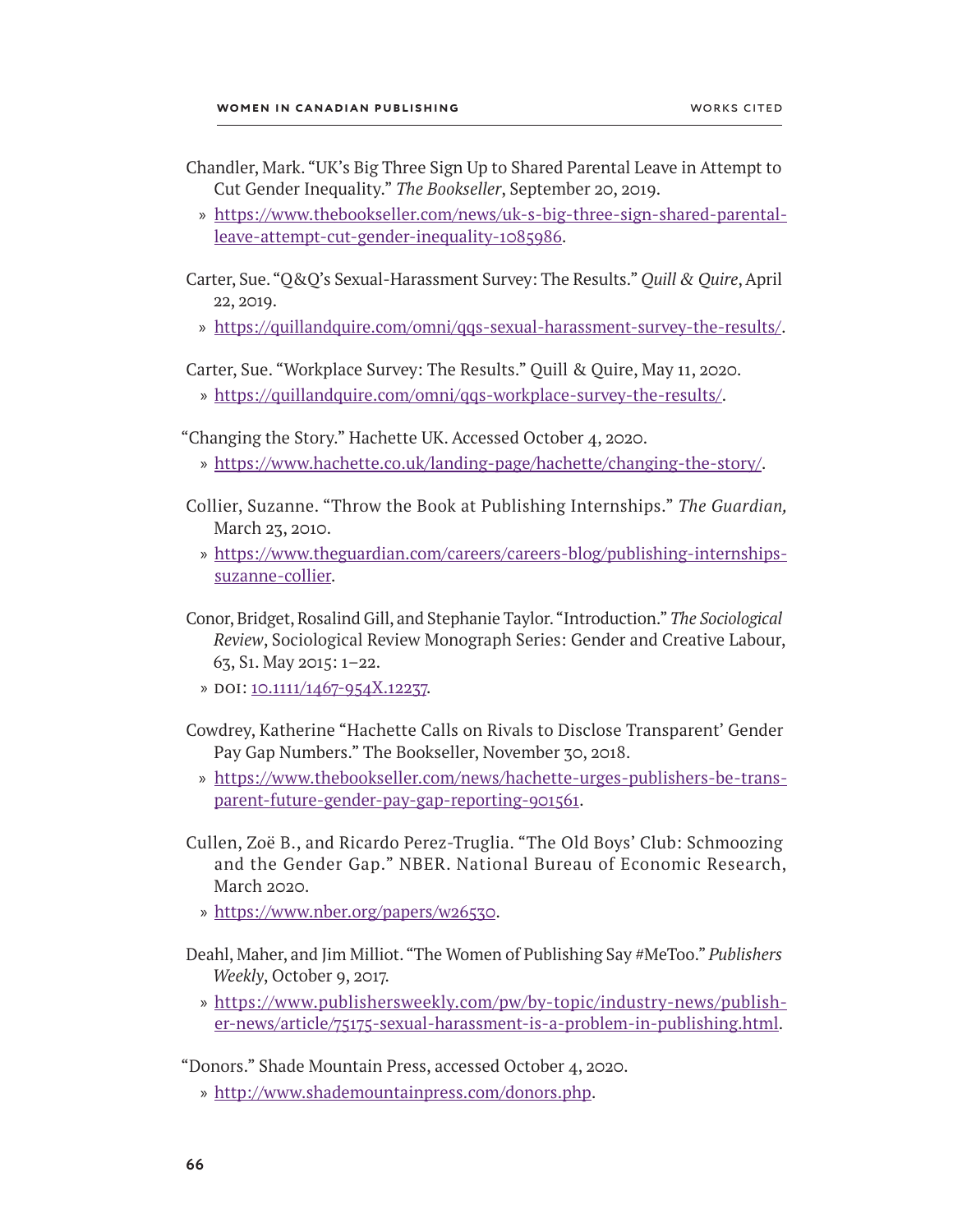- Durana, Alieza et. al. "Sexual Harassment: A Severe and Pervasive Problem." New America. Better Life Lab, October 10, 2018.
	- » [https://www.newamerica.org/better-life-lab/reports/sexual-harassment](https://www.newamerica.org/better-life-lab/reports/sexual-harassment-severe-and-pervasive-problem/severe-and-pervasive-problem/)[severe-and-pervasive-problem/.](https://www.newamerica.org/better-life-lab/reports/sexual-harassment-severe-and-pervasive-problem/severe-and-pervasive-problem/)
- Flood, Alison. "Gender Pay Gap Figures Reveal Big Publishing's Great Divide." *The Guardian*, March 23, 2018.
	- » [https://www.theguardian.com/books/2018/mar/23/gender-pay-gap-figures](https://www.theguardian.com/books/2018/mar/23/gender-pay-gap-figures-reveal-big-publishings-great-divide)[reveal-big-publishings-great-divide.](https://www.theguardian.com/books/2018/mar/23/gender-pay-gap-figures-reveal-big-publishings-great-divide)
- "Fact Sheet: The Gender Wage Gap: 2017" Institute for Women's Policy Research, September 2018: 1.
	- » <https://iwpr.org/wp-content/uploads/2020/08/C473.pdf>.
- "Fact Sheet: The Gender Wage Gap in Canada." Canadian Women's Foundation, August 2018: 2.
	- » [https://canadianwomen.org/wp-content/uploads/2018/08/Gender-Wage-Gap-](https://canadianwomen.org/wp-content/uploads/2018/08/Gender-Wage-Gap-Fact-Sheet_AUGUST-2018_FINAL1.pdf)[Fact-Sheet\\_AUGUST-2018\\_FINAL1.pdf.](https://canadianwomen.org/wp-content/uploads/2018/08/Gender-Wage-Gap-Fact-Sheet_AUGUST-2018_FINAL1.pdf)
- "Fact Sheet: Sexual Orientation, Gender Identity & Socioeconomic Status." American Psychological Association: 1–2.
- Fisher, Cherise interviewed by Joumana Khatib. "'A Conflicted Cultural Force': What It's Like to Be Black in Publishing." *New York Times*, July 1, 2020.
	- » [https://www.nytimes.com/2020/07/01/books/book-publishing-black.html.](https://www.nytimes.com/2020/07/01/books/book-publishing-black.html)
- Gascoigne, Charlottte interviewed by Sarah O'Reilly. Women in Publishing Oral History Collection. British Library. London UK, Novemer 2014.
- Gessen, Masha. "Sex, Consent, and the Dangers of 'Misplaced Scale'." *The New Yorker*, November 27, 2017.
	- » [https://www.newyorker.com/news/our-columnists/sex-consent-dangers](https://www.newyorker.com/news/our-columnists/sex-consent-dangers-of-misplaced-scale)[of-misplaced-scale](https://www.newyorker.com/news/our-columnists/sex-consent-dangers-of-misplaced-scale).
- Goldin, Claudia. "A Grand Gender Convergence: Its Last Chapter." *American Economic Review* 104, no. 4. April 1, 2014: 1091–1119.
	- » doi: [10.1257/aer.104.4.1091](https://doi.org/10.1257/aer.104.4.1091).

Gross, Anisse. "Women Rule in Indie Publishing." *Publishers Weekly*, April 28, 2017.

» [https://www.publishersweekly.com/pw/by-topic/industry-news/publisher-news/](https://www.publishersweekly.com/pw/by-topic/industry-news/publisher-news/article/73469-the-indie-publishing-feminist-revolution.html) [article/73469-the-indie-publishing-feminist-revolution.html.](https://www.publishersweekly.com/pw/by-topic/industry-news/publisher-news/article/73469-the-indie-publishing-feminist-revolution.html)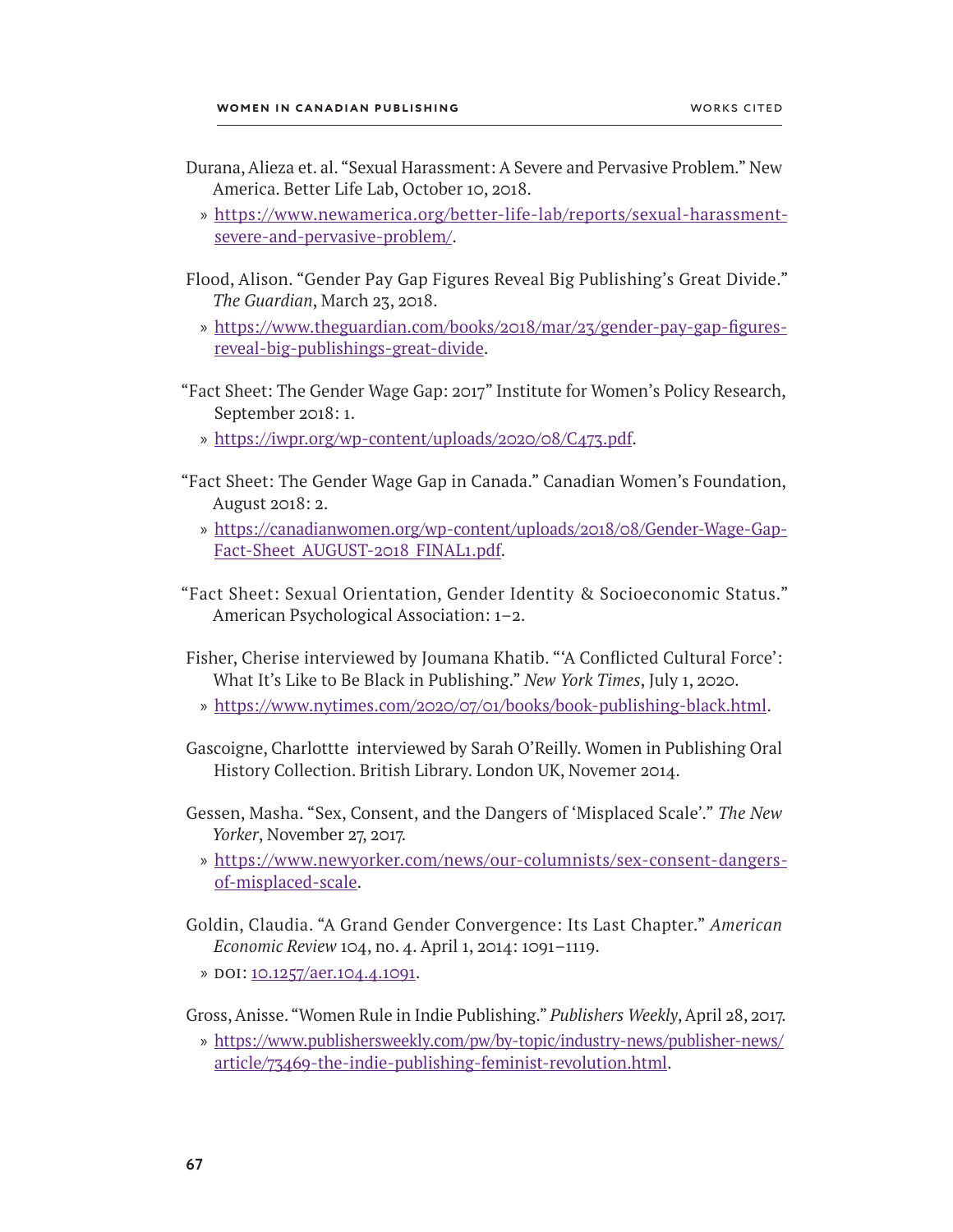- "Gender Pay Gap Reporting." GOV.UK. Government Equalities Office, December 14, 2020.
	- » <https://www.gov.uk/guidance/gender-pay-gap-reporting-overview#history>.
- Hango, Darcy and Dr. Melissa Moyser. "Harassment in Canadian workplaces." *Insights on Canadian Society*. Statistics Canada, December 2018. Catalogue number: 75-006-X.
	- » [https://www150.statcan.gc.ca/n1/pub/75-006-x/2018001/article/54982-eng.](https://www150.statcan.gc.ca/n1/pub/75-006-x/2018001/article/54982-eng.htm#a7) [htm#a7.](https://www150.statcan.gc.ca/n1/pub/75-006-x/2018001/article/54982-eng.htm#a7)
- "Internships." Publishing. The Chang School of Continuing Education. Ryerson University. Accessed August 8, 2021.
	- » [https://continuing.ryerson.ca/public/category/courseCategoryCertificatePro](https://continuing.ryerson.ca/public/category/courseCategoryCertificateProfile.do?method=load&certificateId=198771)[file.do?method=load&certificateId=198771.](https://continuing.ryerson.ca/public/category/courseCategoryCertificateProfile.do?method=load&certificateId=198771)

"Iron Circus Comics Fact Sheet." Iron Circus Comics, accessed October 4, 2020.

- » <https://ironcircus.com/wp-content/uploads/2020/07/IronCircus-FactSheet.doc>.
- Jackson, Chris. "Widening the Gates: Why Publishing Needs Diversity." In *What Editors Do: The Art, Craft & Business of Book Editing*, ed Peter Ginna (Chicago: The University of Chicago Press, 2017), 223-230.

Janzen v. Platy Enterprises Ltd., [1989] 1 S.C.R. 1252 (Can.).

- » <https://scc-csc.lexum.com/scc-csc/scc-csc/en/item/456/index.do>.
- Kean, Danuta. "Introduction: Why Writing the Future?" *Writing the Future: Black and Asian Writers and Publishers in the UK Market Place."* Spread the Word, 2015.
	- » [https://www.spreadtheword.org.uk/wp-content/uploads/2016/11/Writing](https://www.spreadtheword.org.uk/wp-content/uploads/2016/11/Writing-the-Future-Black-and-Asian-Authors-and-Publishers-in-the-UK-Marketplace-May-2015.pdf)[the-Future-Black-and-Asian-Authors-and-Publishers-in-the-UK-Market](https://www.spreadtheword.org.uk/wp-content/uploads/2016/11/Writing-the-Future-Black-and-Asian-Authors-and-Publishers-in-the-UK-Marketplace-May-2015.pdf)[place-May-2015.pdf](https://www.spreadtheword.org.uk/wp-content/uploads/2016/11/Writing-the-Future-Black-and-Asian-Authors-and-Publishers-in-the-UK-Marketplace-May-2015.pdf).
- Kean, Danuta. "Are Things Getting Worse for Women in Publishing?" *The Guardian*, May 11, 201
	- » [https://www.theguardian.com/books/2017/may/11/are-things-getting-worse](https://www.theguardian.com/books/2017/may/11/are-things-getting-worse-for-women-in-publishing)[for-women-in-publishing](https://www.theguardian.com/books/2017/may/11/are-things-getting-worse-for-women-in-publishing).
- LaDelle, Ebony interviewed by ConcepciÓn de LeÓn. "'A Conflicted Cultural Force': What It's Like to Be Black in Publishing." *New York Times*, July 1, 2020.
	- » [https://www.nytimes.com/2020/07/01/books/book-publishing-black.html.](https://www.nytimes.com/2020/07/01/books/book-publishing-black.html)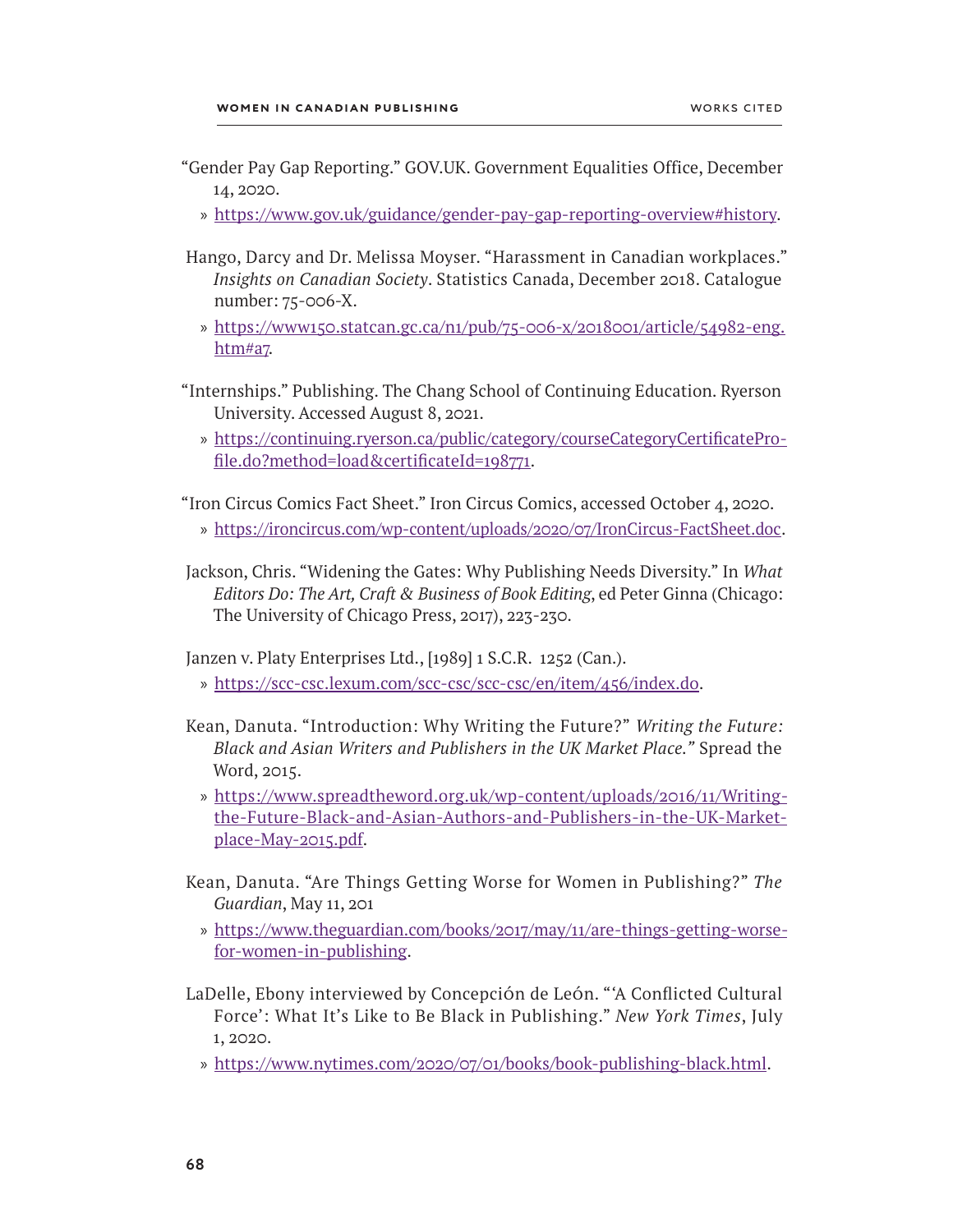- Leary, Alaina. "Publishing Needs to Face Its Ableism Problem." *Publishers Weekly*, April 17, 2020.
	- » [https://www.publishersweekly.com/pw/by-topic/columns-and-blogs/soap](https://www.publishersweekly.com/pw/by-topic/columns-and-blogs/soapbox/article/83075-publishing-needs-to-face-its-ableism-problem.html)[box/article/83075-publishing-needs-to-face-its-ableism-problem.html](https://www.publishersweekly.com/pw/by-topic/columns-and-blogs/soapbox/article/83075-publishing-needs-to-face-its-ableism-problem.html).
- Lee & Low. "Where Is The Diversity In Publishing? The 2015 Diversity Baseline Survey Results." *The Open Book Blog*, January 26, 2016
	- » [https://blog.leeandlow.com/2016/01/26/where-is-the-diversity-in-publish](https://blog.leeandlow.com/2016/01/26/where-is-the-diversity-in-publishing-the-2015-diversity-baseline-survey-results/)[ing-the-2015-diversity-baseline-survey-results/.](https://blog.leeandlow.com/2016/01/26/where-is-the-diversity-in-publishing-the-2015-diversity-baseline-survey-results/)
- Lee & Low. "Where Is The Diversity In Publishing? The 2019 Diversity Baseline Survey Results." *The Open Book Blog*, January 28, 2020.
	- » [https://blog.leeandlow.com/2020/01/28/2019diversitybaselinesurvey/.](https://blog.leeandlow.com/2020/01/28/2019diversitybaselinesurvey/)
- Lips, Hilary M. "The Gender Pay Gap: Concrete Indicator of Women's Progress Toward Equality." Analyses of Social Issues and Public Policy 3(1): 87-109, 2003.
	- » doi: [10.1111/j.1530-2415.2003.00016.x](https://doi.org/10.1111/j.1530-2415.2003.00016.x).
- Lorimer, Rowland. "Prelude To Modernity: Some Historical Notes on Canadian Book Publishing and Cultural Development." *Ultra Libris: Policy, Technology, and the Creative Economy of Book Publishing in Canada*, 55–76. Toronto: ECW Press, 2012.
- Lu, Wendy. "How 10 Women Of Color Actually Feel About Working In Book Publishing." *Bustle*, January 31, 2019.
	- » [https://www.bustle.com/p/how-10-women-of-color-actually-feel-about-work](https://www.bustle.com/p/how-10-women-of-color-actually-feel-about-working-in-book-publishing-15867283)[ing-in-book-publishing-15867283.](https://www.bustle.com/p/how-10-women-of-color-actually-feel-about-working-in-book-publishing-15867283)
- Marsden, Harriet. "A Gentleman's Profession? The Women Fighting for Gender Equality in Publishing." *Independent*, April 6, 2018.
	- » [https://www.independent.co.uk/arts-entertainment/books/features/women](https://www.independent.co.uk/arts-entertainment/books/features/women-publishing-gender-pay-gap-wage-british-library-hachette-penguin-random-house-a8285516.html)[publishing-gender-pay-gap-wage-british-library-hachette-penguin-random](https://www.independent.co.uk/arts-entertainment/books/features/women-publishing-gender-pay-gap-wage-british-library-hachette-penguin-random-house-a8285516.html)[house-a8285516.html.](https://www.independent.co.uk/arts-entertainment/books/features/women-publishing-gender-pay-gap-wage-british-library-hachette-penguin-random-house-a8285516.html)
- Maxwell, John. "Thinking about the Legacies of Colonialism in Publishing." Publishing@SFU (blog). Simon Fraser University, July 9, 2020.
	- » [https://publishing.sfu.ca/2020/07/thinking-about-the-legacies-of-colonial](https://publishing.sfu.ca/2020/07/thinking-about-the-legacies-of-colonialism-in-publishing/)[ism-in-publishing/.](https://publishing.sfu.ca/2020/07/thinking-about-the-legacies-of-colonialism-in-publishing/)
- Milliot, Jim. "One in Five Book Biz Women Surveyed Reports Sexual Harassment." *Publishers Weekly*, August 3, 2018.
	- » https://www.publishersweekly.com/pw/by-topic/industry-news/publisher-news/ article/77678-one-in-five-book-biz-women-surveyed-reports-sexual-harassment.html.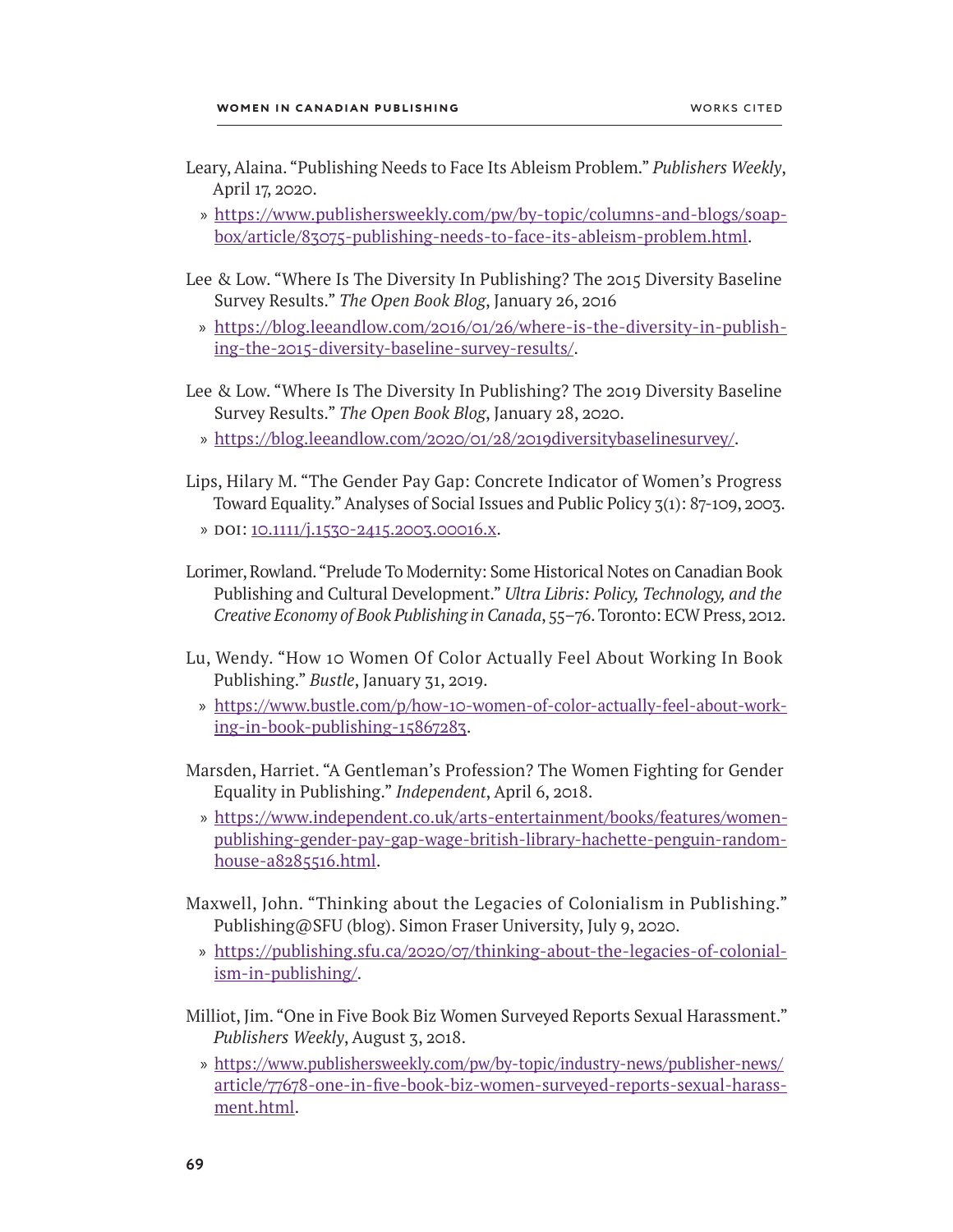- Milliot, Jim."The PW Publishing Industry Salary Survey, 2018." *Publishers Weekly*, November 9, 2018.
	- » [https://www.publishersweekly.com/pw/by-topic/industry-news/publish](https://www.publishersweekly.com/pw/by-topic/industry-news/publisher-news/article/78554-the-pw-publishing-industry-salary-survey-2018.html)[er-news/article/78554-the-pw-publishing-industry-salary-survey-2018.html](https://www.publishersweekly.com/pw/by-topic/industry-news/publisher-news/article/78554-the-pw-publishing-industry-salary-survey-2018.html).
- Milliot, Jim,."The PW Publishing Industry Salary Survey, 2019." *Publishers Weekly*, November 15, 2019.
	- » [https://www.publishersweekly.com/pw/by-topic/industry-news/publish](https://www.publishersweekly.com/pw/by-topic/industry-news/publisher-news/article/81718-the-pw-publishing-industry-salary-survey-2019.html)[er-news/article/81718-the-pw-publishing-industry-salary-survey-2019.html](https://www.publishersweekly.com/pw/by-topic/industry-news/publisher-news/article/81718-the-pw-publishing-industry-salary-survey-2019.html).
- Mokades, Raphael. "No Excuses" In *Writing the Future: Black and Asian Writers and Publishers in the UK Market Place.* Spread the Word, 2015.
	- » [https://www.spreadtheword.org.uk/wp-content/uploads/2016/11/](https://www.spreadtheword.org.uk/wp-content/uploads/2016/11/Writing-the-Future-Black-and-Asian-Authors-and-Publishers-in-the-UK-Marketplace-May-2015.pdf) [Writing-the-Future-Black-and-Asian-Authors-and-Publishers-in-the-UK-](https://www.spreadtheword.org.uk/wp-content/uploads/2016/11/Writing-the-Future-Black-and-Asian-Authors-and-Publishers-in-the-UK-Marketplace-May-2015.pdf)[Marketplace-May-2015.pdf](https://www.spreadtheword.org.uk/wp-content/uploads/2016/11/Writing-the-Future-Black-and-Asian-Authors-and-Publishers-in-the-UK-Marketplace-May-2015.pdf).
- Mountain, Penny and Suzanne Kendall interviewed by Sarah O'Reilly. Women in Publishing Oral History Collection. British Library. London UK, 2017.
- Moyser, Dr. Melissa. "Measuring and Analyzing the Gender Pay Gap: A Conceptual and Methodological Overview." *Studies on Gender and Intersecting Identities*. Statistics Canada, August 2019. Catalogue number: 45-20-0002.
	- » <https://www150.statcan.gc.ca/n1/pub/45-20-0002/452000022019001-eng.htm>.
- Nordicity. "Canadian Book Publishing Industry Profile: Final Report." Association of Canadian Publishers, July 2018.
	- » [https://publishers.ca/wp-content/uploads/2018/11/Book-Publishing-Industry-](https://publishers.ca/wp-content/uploads/2018/11/Book-Publishing-Industry-Profile-FINAL.pdf)[Profile-FINAL.pdf](https://publishers.ca/wp-content/uploads/2018/11/Book-Publishing-Industry-Profile-FINAL.pdf).

"Our Board." Hachette UK, accessed October 4, 2020.

- » [https://www.hachette.co.uk/landing-page/hachette/our-key-staff/.](https://www.hachette.co.uk/landing-page/hachette/our-key-staff/)
- Patrick, Diane. "The Next Black Publishing Generation Speaks." *Publishers Weekly*, November 23, 2018.
	- » [https://www.publishersweekly.com/pw/by-topic/industry-news/publish](https://www.publishersweekly.com/pw/by-topic/industry-news/publisher-news/article/78668-the-next-black-publishing-generation-speaks.html)[er-news/article/78668-the-next-black-publishing-generation-speaks.html](https://www.publishersweekly.com/pw/by-topic/industry-news/publisher-news/article/78668-the-next-black-publishing-generation-speaks.html).

Quill & Quire. "2018 Salary Survey." *Quill & Quire*, May 2018.

» <https://quillandquire.com/wp-content/uploads/2018/04/QQSalarySurvey.pdf>.

Quill & Quire. "Internships." Quill & Quire, accessed August 2021.

» [https://quillandquire.com/internships/.](https://quillandquire.com/internships/)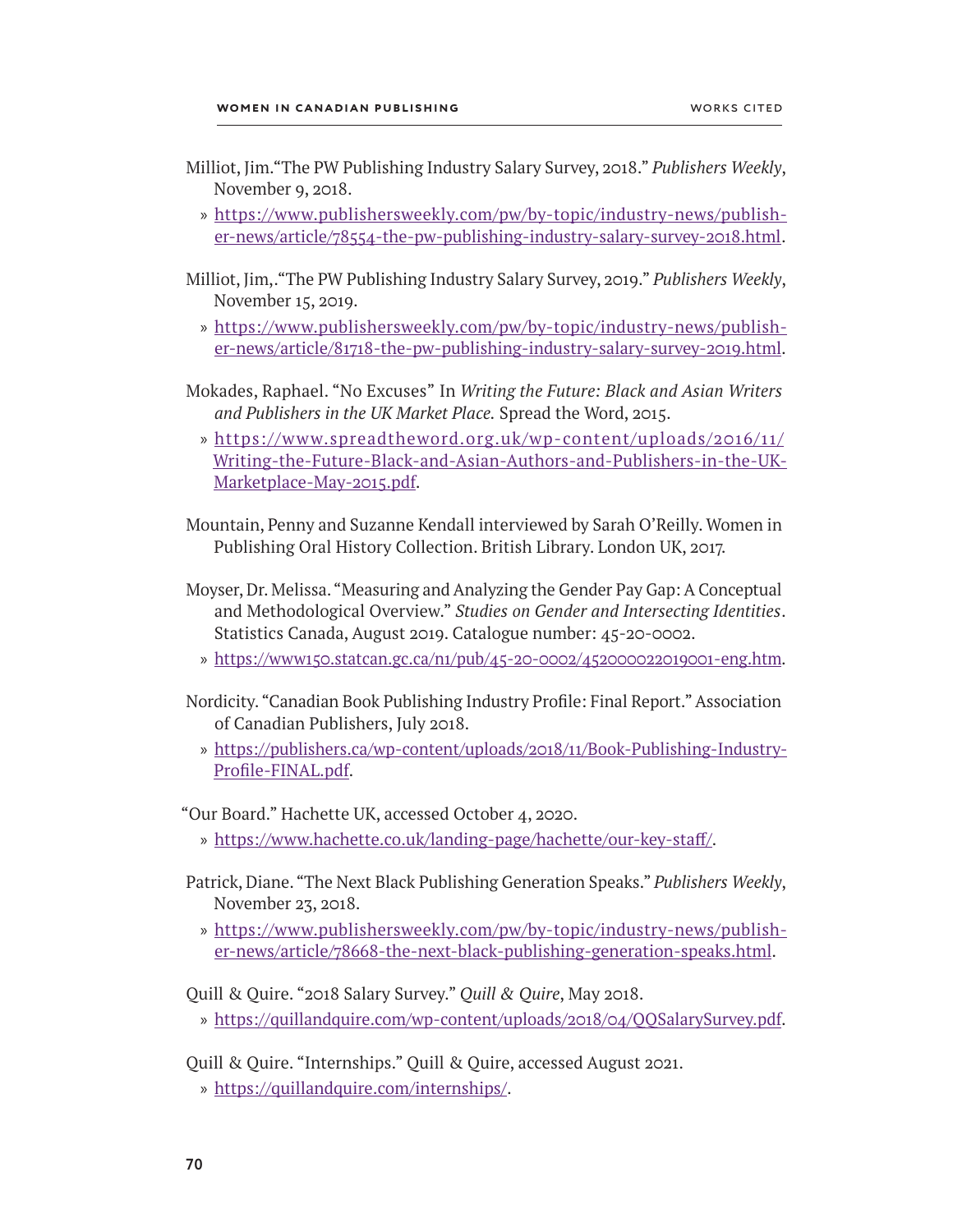- Rebuck, Gail. "Reflecting on Women in Publishing." *The Bookseller*, February 13, 2015. » <https://www.thebookseller.com/blogs/reflecting-women-publishing>.
- Rebuck, Gail, interviewed by Sarah O'Reilly. Women in Publishing Oral History Collection. British Library. London UK, August 11, 2015.
- "Respectful Workplaces." Public Accountability. Canada Council for the Arts, accessed June 6, 2021.
	- » <https://canadacouncil.ca/about/public-accountability/respectful-workplaces>.
- "The She Writes Press Publishing Package." She Writes Press, accessed October 4, 2020.
	- » <https://shewritespress.com/our-package/.>
- Smith, Roger. "Gender Pay Gap in the UK: 2019." Office for National Statistics, October 29, 2019.
	- » [https://www.ons.gov.uk/employmentandlabourmarket/peopleinwork/](https://www.ons.gov.uk/employmentandlabourmarket/peopleinwork/earningsandworkinghours/bulletins/genderpaygapintheuk/2019) [earningsandworkinghours/bulletins/genderpaygapintheuk/2019](https://www.ons.gov.uk/employmentandlabourmarket/peopleinwork/earningsandworkinghours/bulletins/genderpaygapintheuk/2019).
- Squires, Claire and Beth Driscoll. "The Sleaze-O-Meter: Sexual Harassment in the Publishing Industry." *Interscript Journal*, March 8, 2018.
	- » [https://www.interscriptjournal.com/online-magazine/sleaze-o-meter.](https://www.interscriptjournal.com/online-magazine/sleaze-o-meter)
- "Statement on Changes to Operational Policies to Ensure Respectful Workplaces in the Cultural Sector." Canada Council for the Arts, April 25, 2018.
	- » [https://canadacouncil.ca/press/2018/04/statement-on-operational-poli](https://canadacouncil.ca/press/2018/04/statement-on-operational-policies-to-ensure-safe-working-conditions)[cies-to-ensure-safe-working-conditions](https://canadacouncil.ca/press/2018/04/statement-on-operational-policies-to-ensure-safe-working-conditions).
- Statistics Canada. Table 11-10-0239-01. Income of Individuals by Age Group, Sex and Income Source, Canada, Provinces and Selected Census Metro politan Areas.
	- » doi: [10.25318/1110023901-eng.](https://doi.org/10.25318/1110023901-eng)
- The Authors Guild. "AG Statement on Proposed Sale of Simon & Schuster and Its Ramifications for Authors." The Authors Guild, November 25, 2020.
	- » [https://www.authorsguild.org/industry-advocacy/ag-statement-on-proposed](https://www.authorsguild.org/industry-advocacy/ag-statement-on-proposed-sale-of-simon-schuster-and-its-ramifications-for-authors/)[sale-of-simon-schuster-and-its-ramifications-for-authors/](https://www.authorsguild.org/industry-advocacy/ag-statement-on-proposed-sale-of-simon-schuster-and-its-ramifications-for-authors/).
- "The Scheme: What's On Offer." Penguin Random House UK, accessed October 4, 2020.
	- » <https://www.the-scheme.co.uk/in-detail/>.